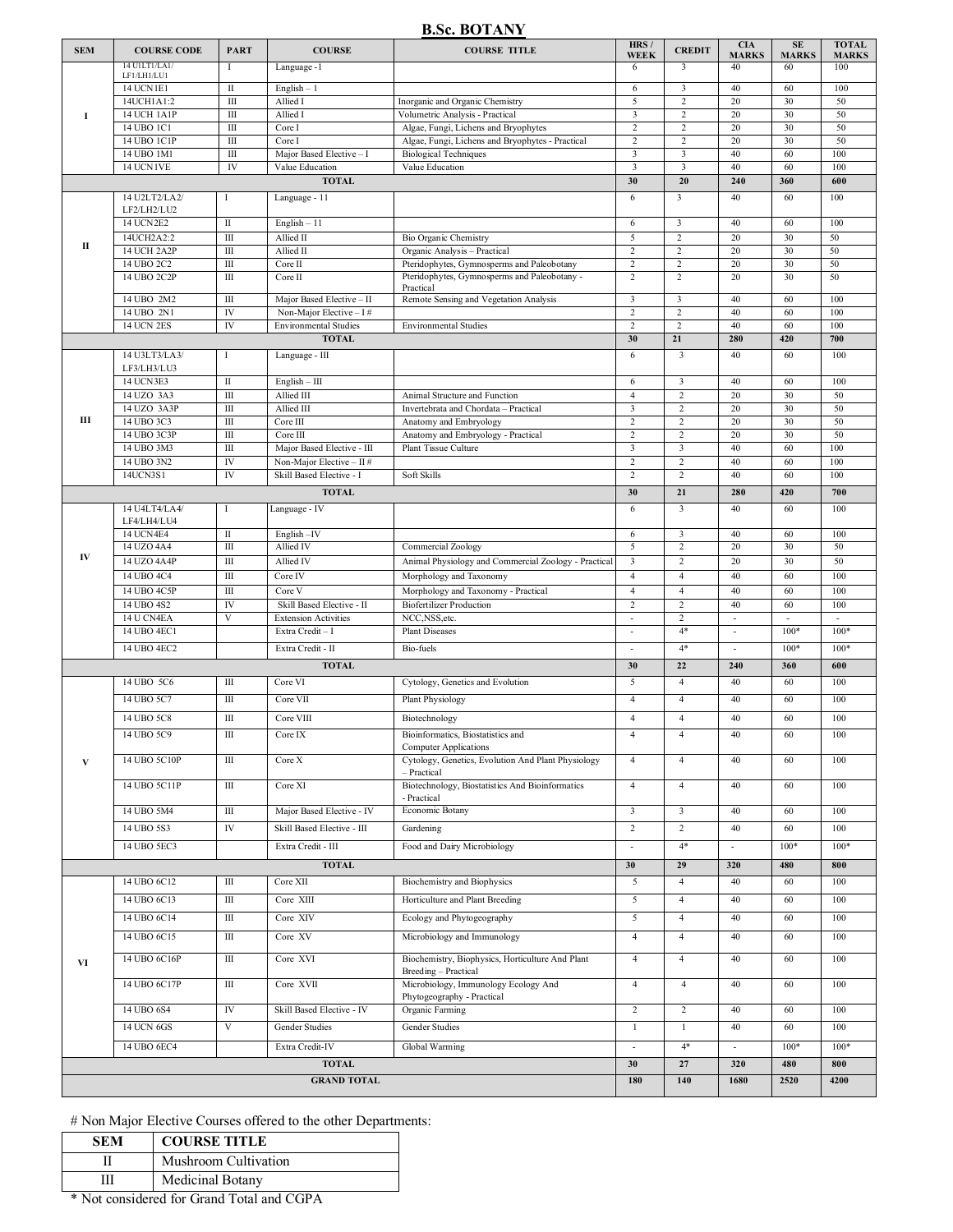### **SEMESTER I: CORE I ALGAE, FUNGI, LICHENS AND BRYOPHYTES**

**Course Code : 14UBO 1C1 Max. Marks : 50**  Max. Marks : 50 **Hours/Week : 2 Internal Marks : 20 Credit : 2 External Marks : 30** 

### **Objective:**

- To learn about the lower and primitive groups of plants
- To understand the plant diversity and its economic uses

**Algae:** General characteristics, Classification of algae (F.E. Fritsch), Cell structure of prokaryotic and eukaryotic algae, Various habitats of algae – terrestrial, aquatic – freshwater, marine.# Economic importance.#

# **UNIT II 6 hours**

Structure and life cycle of the following genera: Cyanophyceae *– Oscillatoria,*  Chlorophyceae *– Volvox,* Phaeophyceae *–# Ectocarpus#.*

**UNIT III 6 hours** General characteristics, Classification of fungi (Alexopoulos and Mims), #Economic importance#. Structure and life cycle of the following genera: *Albugo, Puccinia, Lichens – Usnea.*

# **UNIT IV 6 hours**

Plant pathology: Fungal disease – Tikka disease of groundnut, Bacterial disease – Citrus canker, Viral disease -# Tobacco mosaic virus.#

**Bryophyes**: #General characters# – Classification (Rothmaler, 1951). Economic importance. A detailed study of structure, reproduction and life cycle of the following genera – *Riccia* 

### *#.........# .* **Self Study portion**

T.B -1 Annie Ragland, Algae and Bryophytes, Saras Publication, 2010.

- T.B -2 Dube H.C. An introduction to fungi. Vikas Publishing House, 2005.
- T.B -3 Vashishta B.R and A.K. Sinha, Fungi, 2005.
- T.B -4 Annie Kumarasan, lichens, Saras Publication, 2010.
- UNIT I Chapter  $-1$ , 2 and 22. T.B  $-1$
- UNIT II Chapter  $-3.6, 15$ . T.B  $-1$
- UNIT III Chapter  $-1,2,13$  and 24. T.B  $-2$
- UNIT III Chapter  $-1,6,14$  and 20. T.B  $-2$
- UNIT IV Chapter  $-15$ . T.B  $-3$
- UNIT V Chapter  $-3,6,15$ . T.B -1

## **UNIT V 6 hours**

# **UNIT I 6 hours**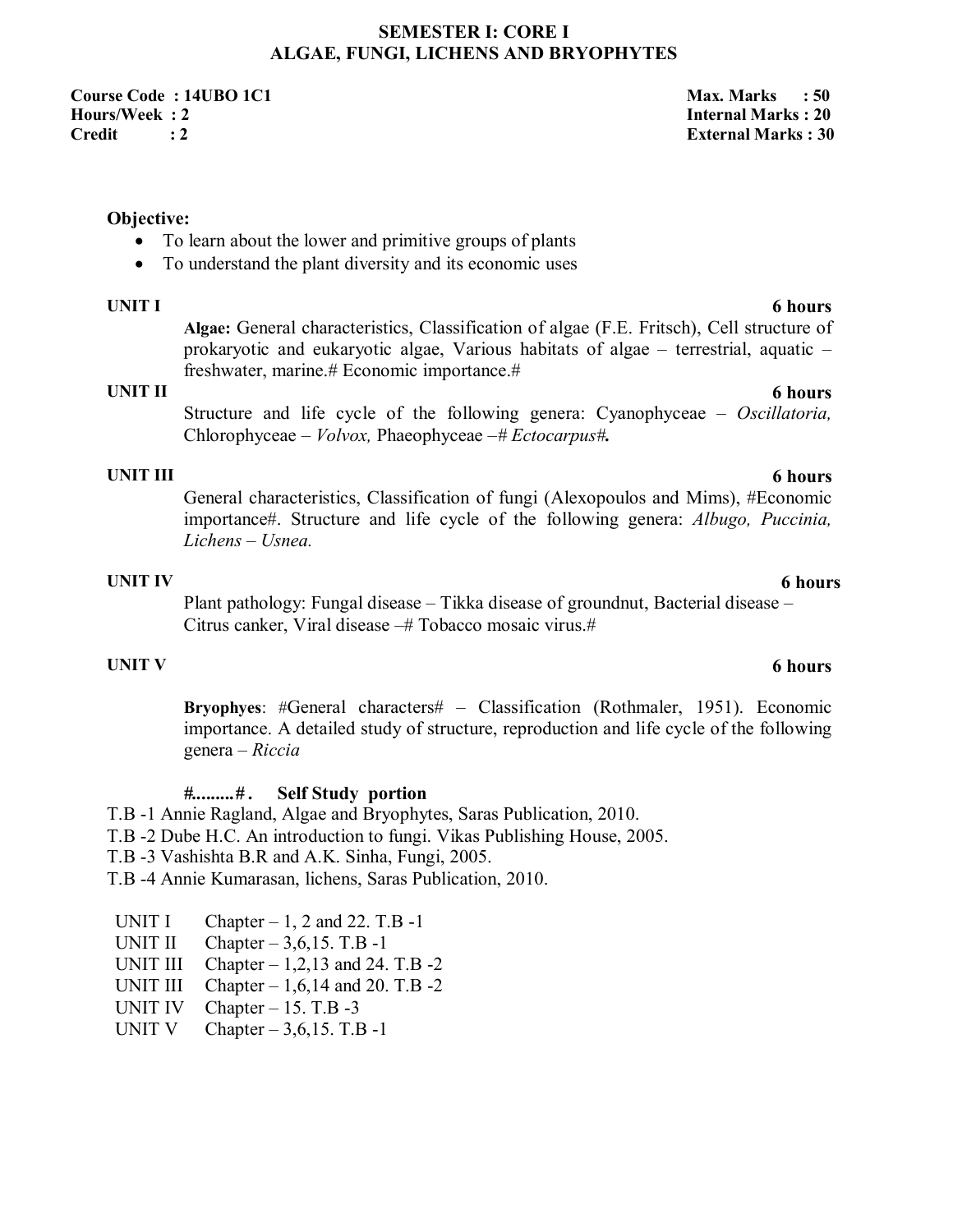# **SEMESTER I: CORE I ALGAE, FUNGI, LICHENS AND BRYOPHYTES - PRACTICAL**

**Course Code : 14UBO1C1P** Max. Marks : 50 **Max. Marks : 50**<br>
Hours/Week : 2 **Max. Marks : 20 Credit : 2 External Marks : 30** 

**Internal Marks : 20** 

### **Objective:**

- To lean identification of lower and primitive group of plants.
- 1. Study of Compound and Dissecting microscope.
- 2. Make Micropreparation of vegetative and reproductive structures of the following types-*Oscillatoria*, *Volvox*, *Oedogonium*, and *Ectocarpus.*
- 3. Make micropreparation of vegetative and reproductive parts *Albugo, Puccinia,* Lichens *Usnea.*
- 4. Identify the diseases mentioned in the syllabus with respect to causal organism and symptoms. Make micropreparations wherever necessary.
- 5. Tikka disease, Bacterial disease, Citrus canker, Tobacco mosaic virus.
- 6. Bryophytes *Riccia.*
- 7. Botanical tour for algal collection and submission of field report.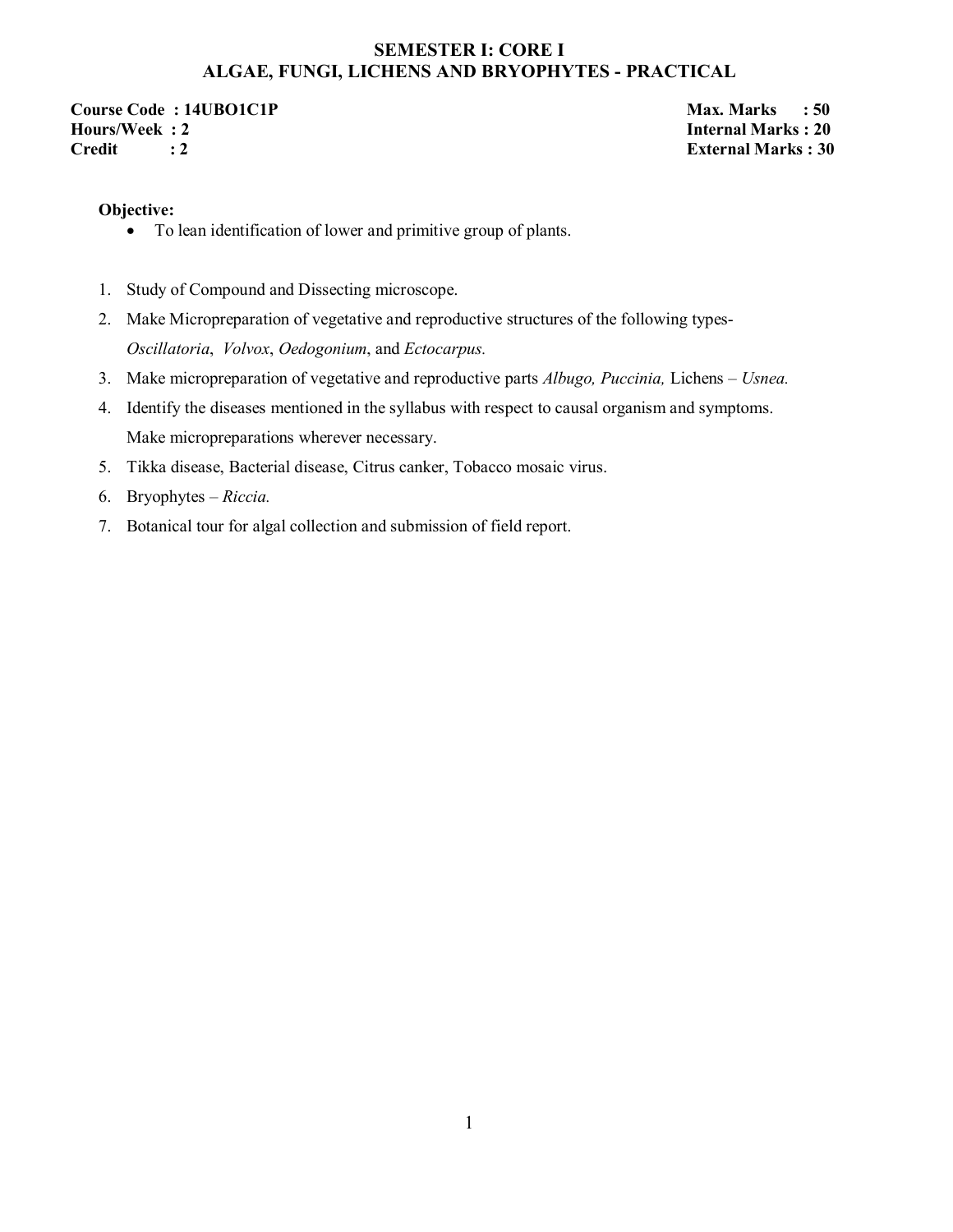### **SEMESTER I: MAJOR BASED ELECTIVE – I BIOLOGICAL TECHNIQUES**

# **Course Code : 14UBO1M1 Max. Marks : 100 and 2012 100 and 2013 100 and 2013 100 and 2013 100 and 2013 100 and 2013 100 and 2013 100 and 2013 100 and 2013 100 and 2014 100 and 2014 100 and 2014 100 and 2014 100 and 2014 100 Hours/Week : 3 Internal Marks : 40**

### **Objective:**

 To learn basic and necessary laboratory techniques and their principles and applications.

**UNIT I 9 hours** Basic principles - operating mechanism and applications of autoclave, hot air oven, laminar air flow, pH meter and Incubator. General safety - personal safety, biological safety, chemical safety, #fire safety and waste disposal#**.**

# **UNIT II 9 hours**

Basic principles and applications of spectroscopy- Basic principles, components and applications of calorimeter -# Basic principles of centrifuge and chromatography**.**#

**UNIT III 9 hours Techniques for proteins and nucleic acid**: Electrophoresis- SDS PAGE, Agarose gel electrophoresis- Basic principles, components and #applications of transiluminator and gel doc#**.**

# **UNIT IV 9 hours**

**Advance biological techniques**: #Basic principles of Polymerase chain reaction#**-** Southern blotting- Northern blotting- Western blotting.

### **UNIT V**

**Cryopreservation**- Basic principles and general methods- freezing of tissues, storage, thawing, reculture of frozen materials**-** #Vitrification#- Lyophilization.

### **#..........# Self Study portion**

### **Text Books**

T.B -1 R.C. Dubey, A text book of Biotechnology, S. Chand and Company Ltd. 2006. T.B -2 Manipal Singh Shekhawat, Plant cell and tissue culture, Saras Publication, 2010.

UNIT I Chapter  $-4$ . T.B  $-2$ UNIT II Chapter  $-3$ . T.B -1 UNIT II Chapter  $-3$ . T.B  $-1$ UNIT III Chapter  $-3$ . T.B  $-1$ UNIT IV Chapter  $-3$  and 6. T.B -1 UNIT V Chapter  $-23$ . T.B  $-2$ 

**Credit : 3 External Marks : 60** 

### **9 hours**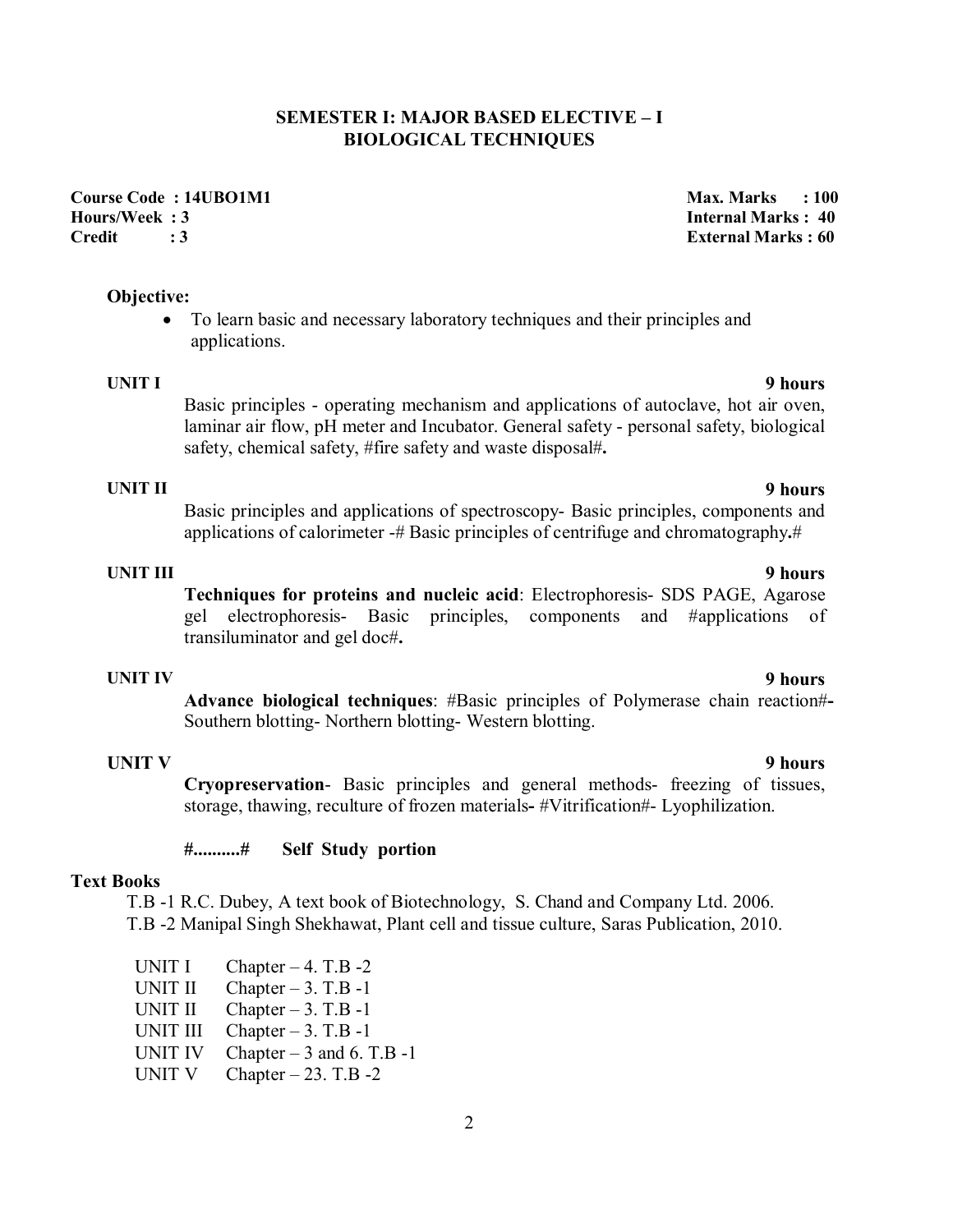### **SEMESTER I: VALUE EDUCATION**

**Course Code : 14UCNIVE** Max. Marks : 100<br> **Max. Marks** : 100<br> **Max. Marks** : 100<br> **Max. Marks** : 40 **Hours/Week : 3**<br>Credit : 3 **Internal Marks : 40** 

**External Marks : 60** 

Prescribed Common Syllabus for all the UG degree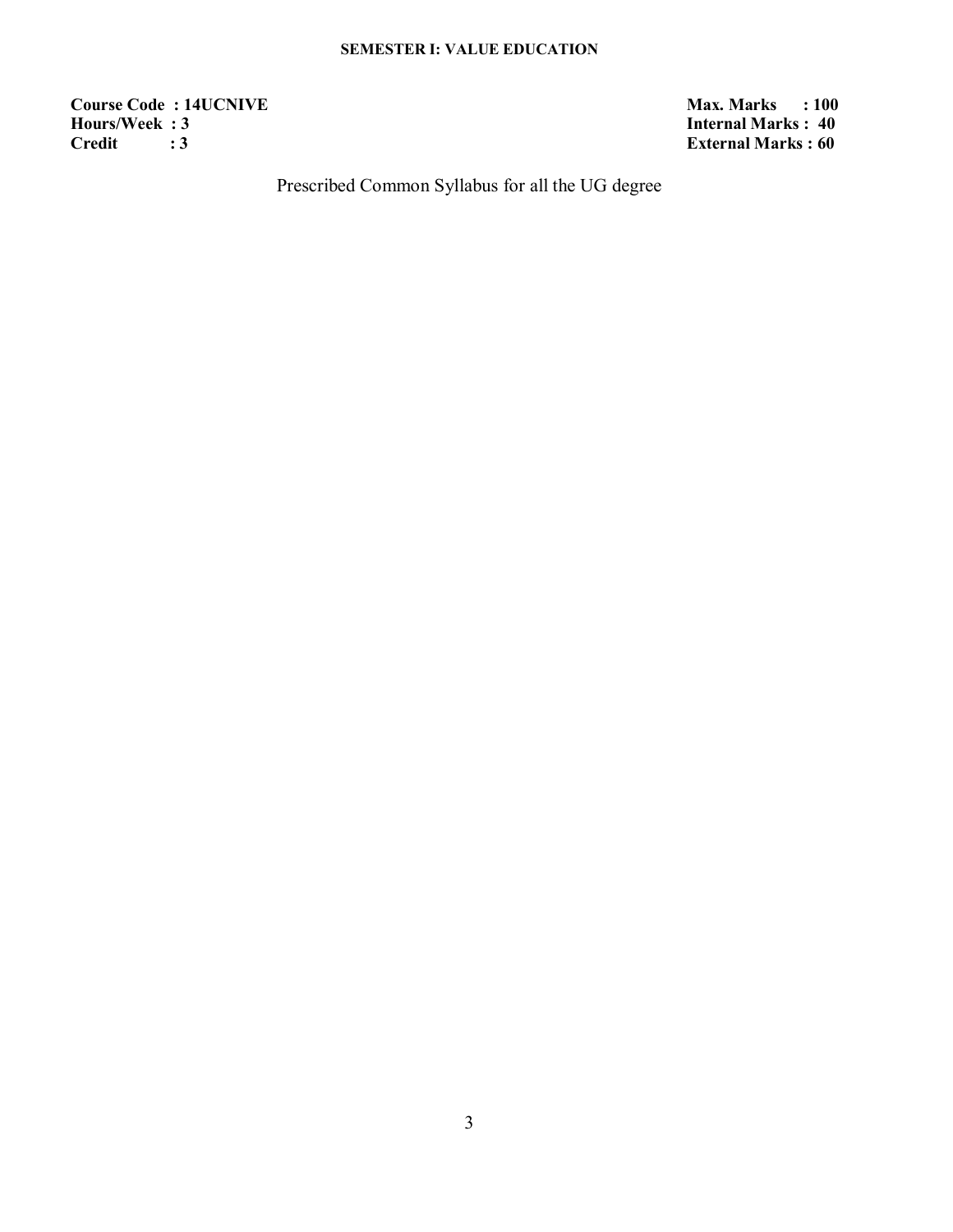### **SEMESTER II: CORE – II PTERIDOPHYTES, GYMNOSPERMS AND PALEOBOTANY**

**Course Code : 14UBO2C2**<br> **Course Code : 14UBO2C2**<br> **Cours/Week : 2 Credit : 2 External Marks : 30** 

### **Objective:**

- To learn the diversity of higher cryptogams and their evolution.
- To understand the usage of fossils to study past plant.

**UNIT I 6 hours** Pteridophytes – History – origin of pteridophytes – general characters – classification (Sporne, 1970) – Stelar evolution - characters of the group Psilopsida, Lycopsida, Spenopsida and Pteropsida – #Economic importance.#

# **UNIT II 6 hours**

A detailed study of structure, reproduction and life cycle of the following genera – *Psilotum, Lycopodium, Equisetum, Adiantum* and *Marsilea.* 

**UNIT III 6 hours** Gymnosperms**:** #General characteristics# and classification of Gymnosperm. Characters of groups – Cycopsida, Coniferopsida and Gnetopsida. *Cycas:* Structure, reproduction and life history of the following genera - *Pinus:* Structure, reproduction and life history

# **UNIT IV 6 hours**

*Gnetum*: Structure, reproduction and #life history#**.** Paleozoic gymnosperms – Fern-like habit - Evolution of seed in gymnosperms – Comparison of *Cycas* ovule with angiosperm ovule.

- T.B -1 B.P. Pandey, College Botany, S. Chand and company Ltd, 1999.
- T.B -2 P.C. Vasishta, A.K Sinha and Anil Kumar, S. Chand Publishing Company, 2011.
- T.B -3 A. Arnold, Paleobotany, TATA Mc Graw Hill Publishing Company, 1947

T.B -4 A. Rashid, An Introduction to Pteridophyta, Vikas Publishing House Pvt. Ltd.1999.

- UNIT I Chapter  $-1,3,10$ . T.B  $-1$
- UNIT II Chapter  $-3,4,6,9$ . T.B -1
- UNIT III Chapter  $-2,4$ . T.B -1
- UNIT III Chapter 1,11,12,13,14 and 16 . T.B -2
- UNIT III Chapter  $-1,2,3,4$  and 5. T.B -4
- UNIT IV Chapter  $-1$ . T.B  $-1$
- UNIT IV Chapter  $-17$ . T.B  $-2$
- UNIT IV Chapter  $-2,3,4$  and 5. T.B -4
- UNIT V Chapter  $-1,9,10$ . T.B  $-1$
- UNIT V Chapter  $-2$  and 14. T.B  $-3$

### 4

**Internal Marks : 20**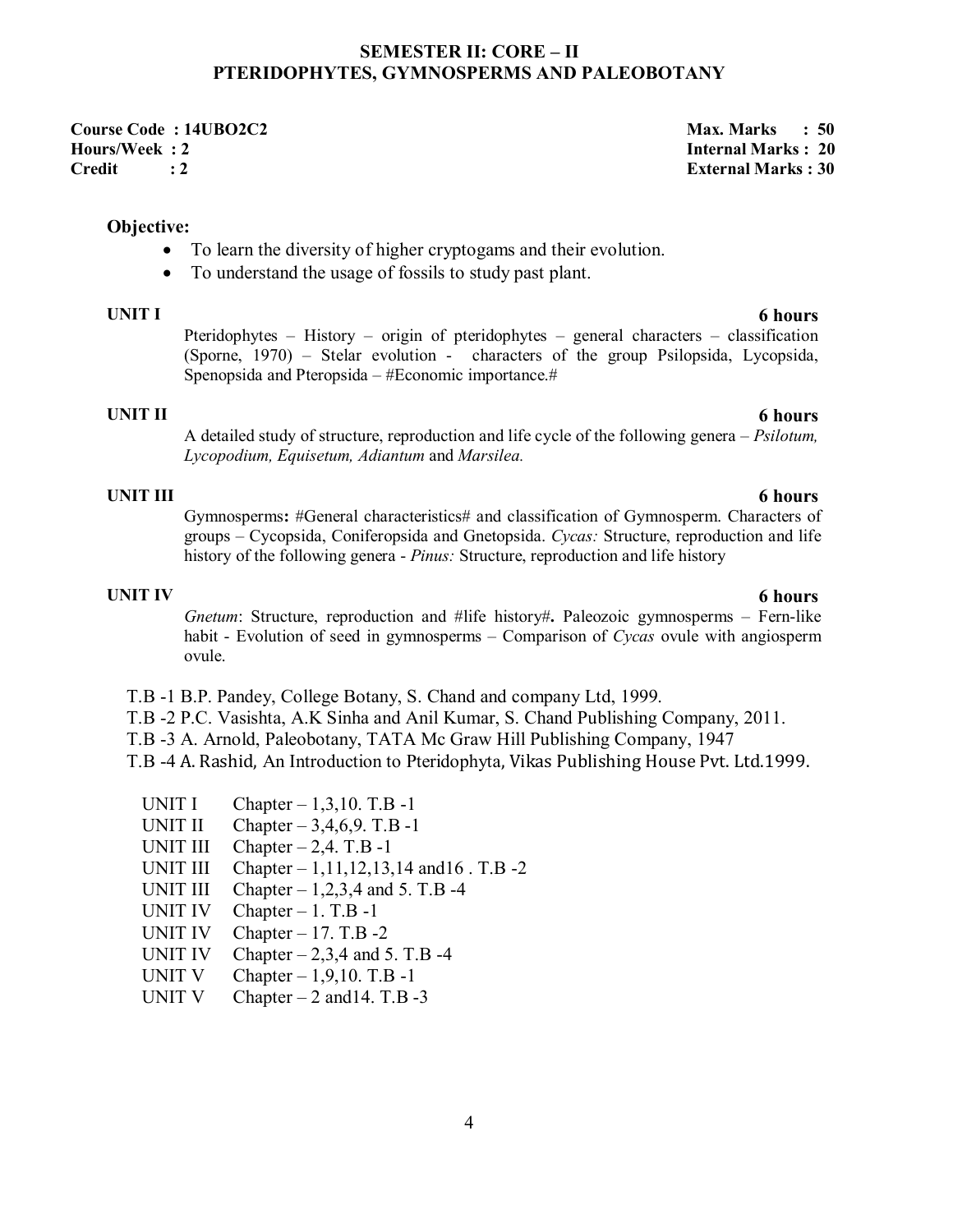### **SEMESTER II: CORE – II PTERIDOPHYTES, GYMNOSPERMS AND PALEOBOTANY - PRACTICAL**

**Course Code : 14UBO2C2P** Max. Marks : 50 **Hours/Week : 2**<br>Credit : 2 **Internal Marks : 20** 

**External Marks : 30** 

### **Objective:**

- To learn the identification and description of specimens belonging to higher ctyptogams.
- To learn slide preparation techniques.

### **Pteridophytes**

Study of morphology and anatomy of vegetative and reproductive parts of the following *Psilotum, Lycopodium, Equisetum, Adiantum* and *Marsilea.*

# **Gymnosperms**

Study of morphology and anatomy of the vegetative and reproductive parts of the following-*Cycas*, *Pinus* and *Gnetum*.

# **Paleobotany**

Study of internal morphology of *Rhynia*, *Lepidodendron, Lepidocarpus, Calamites* and *Williamsonia*. (Extinct and fossil forms)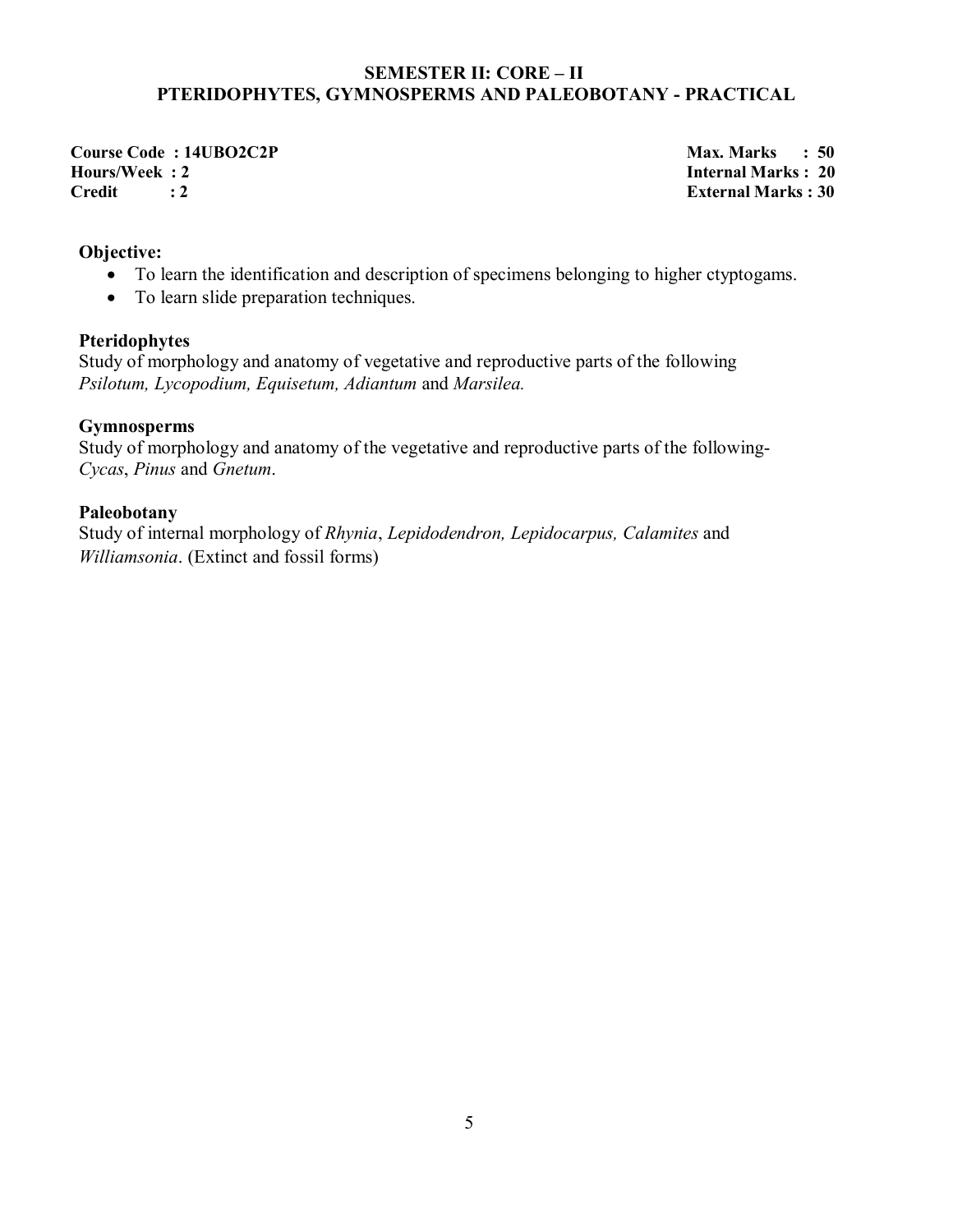### **SEMESTER II : MAJOR BASED ELECTIVE II REMOTE SENSING AND VEGETATION ANALYSIS**

**Course Code : 14UBO2M2 Max. Marks : 100 Max. Marks : 100 Hours/Week : 3 Internal Marks : 40 Credit : 3 External Marks : 60** 

### **Objective:**

- To understand basic principle of remote sensing.
- To understand the basic principles of vegetation analysis.

Introduction to Remote Sensing – Satellites – Polar orbitary and Geostationary statellites – Pass time – Spectral signature – Data recovery – #Introduction to Geographical information system#**.** 

### **UNIT II 9 hours**

Arc view, Arc info, Map maker softwares – Application packages (Google Earth) – Introduction to Global Positioning System – #Tracking, Navigation, Measurements#**.** 

### **UNIT III 9 hours**

Vegetation – Landscape – Landscape elements – Standard methods of vegetation sampling – Line transect, Belt transect, Plot method, Quadrat method – Database structure using simple softwares – #Application of Microsoft Excel#**.**

### **UNIT IV 9 hours**

Determination of minimum sample size – Species area curve – Diversity indices – Shannon Weiner's index, Simpson's Index – Similarity indices – Sorensen's Qualitative index, Sorensen's Quantitative index – #Alpha, Beta and Gamma levels of diversity#**.**

### **UNIT V**

Vegetation mapping – Basic map reading skills – Toposheets – Calculation of geocoordinates – decimal scale conversion – Digitization of maps – Supervised and Unsupervised classification of remote sensing data – Resolution and quality of maps – Construction, #Printing and publishing of vegetation maps#**.** 

### **#..........# Self Study portion**

### **Text Books:**

- T.B -1 Verbyla, L.D, Satellite Remote Sensing of natural resources. Lewis Publishers, 1995.
- T.B -2 Kumarasamy, Remote Sensing, 2005.
- T.B -3 Magurran, A.E., Ecological Diversity and Its Measurement. Blackwell Publishing Inc. 1988.
	- UNIT I Chapter  $-1$  and 2. T.B  $-1$ UNIT II Chapter  $-3$  and 4. T.B -1 UNIT III Chapter  $-3$  and 4. T.B  $-2$ UNIT IV Chapter  $-3$  and 4. T.B  $-2$ UNIT V Chapter  $-1$ , 4 and 6. T.B  $-2$

### **9 hours**

### **UNIT I 9 hours**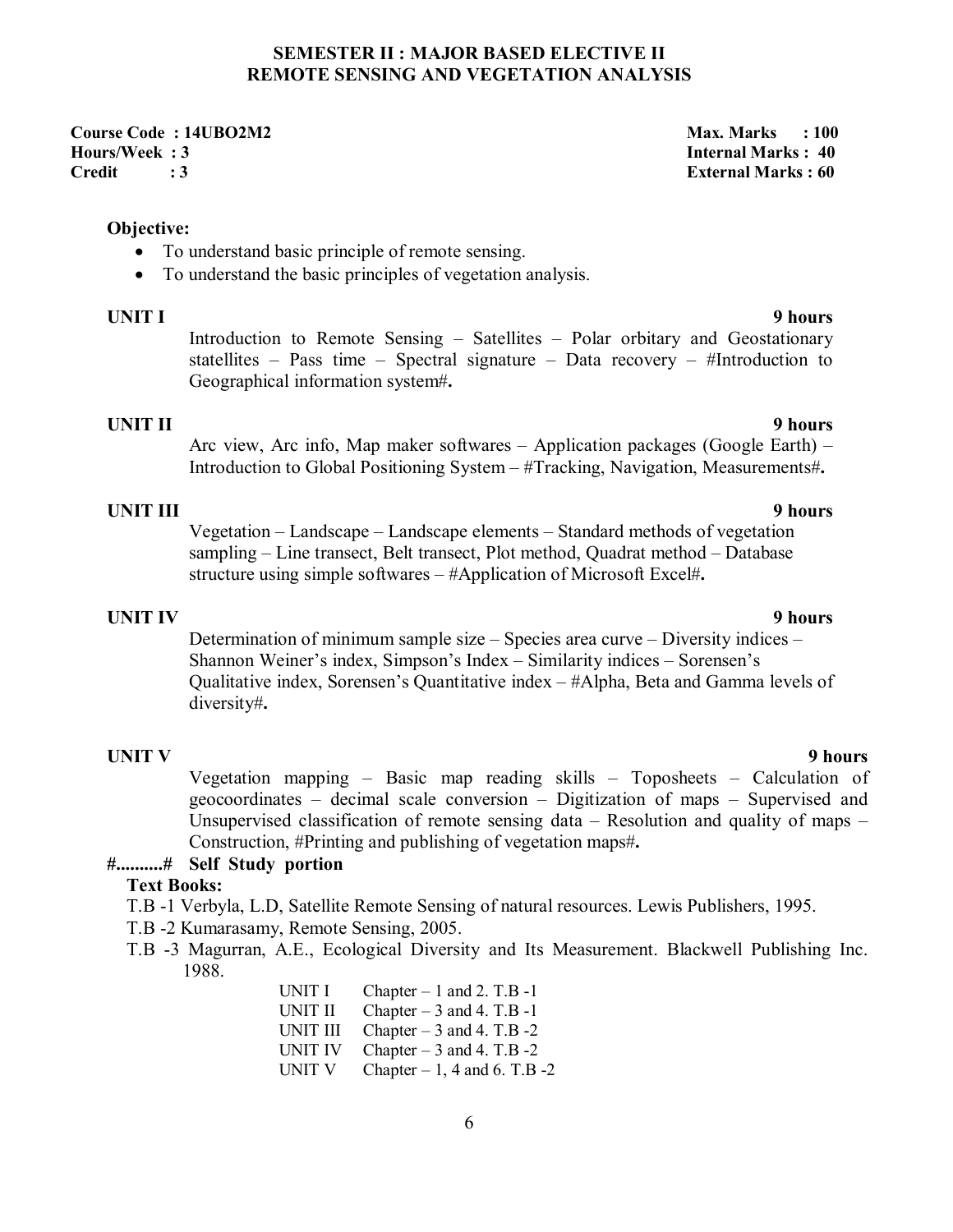### **SEMESTER II: NON-MAJOR ELECTIVE – I MUSHROOM CULTIVATION**

| <b>Course Code: 14UBO2N1</b><br>Hours/Week: 2<br><b>Credit</b><br>$\cdot$ 2 |                                                                                                                                                                                         | <b>Max. Marks</b><br>: 100<br><b>Internal Marks: 40</b><br><b>External Marks: 60</b> |
|-----------------------------------------------------------------------------|-----------------------------------------------------------------------------------------------------------------------------------------------------------------------------------------|--------------------------------------------------------------------------------------|
| <b>Objectives:</b>                                                          | To understand biology of mushrooms and to develop skill of mushroom cultivation                                                                                                         |                                                                                      |
| <b>UNIT I</b>                                                               | <b>Introduction:</b> Mushroom – definition, importance, history of cultivation, habitat,<br>collection, morphology and identification of edible and #poisonous mushrooms#.              | <b>6</b> hours                                                                       |
| <b>UNIT II</b>                                                              | <b>Mushroom growing:</b> Choice of growing systems – shelves, trays, material, growing<br>in polythene bags, mushroom house,# composting, pasteurization#.                              | <b>6</b> hours                                                                       |
| <b>UNIT III</b>                                                             | Spawn and spawning: Strains, containers, quantity of spawn to be used, spawning<br>techniques, #casing#.                                                                                | <b>6 hours</b>                                                                       |
| <b>UNIT IV</b>                                                              | Crop management: Air temperature, humidity, ventilation, air-bed ratio, watering,<br>disposal of used compost, cropping period, insects and pests, #insecticides and their<br>$use\#$ . | <b>6</b> hours                                                                       |
| <b>UNIT V</b>                                                               | Picking, grading, packing and marketing; sanitation, economics of mushroom<br>cultivation, food value, mushroom recipes. Cultivation of button, paddy straw and<br>#oyster mushrooms.#  | <b>6 hours</b>                                                                       |

**#........# Self Study portion** 

### **Text Book:**

T.B -1 Nita Bahl, Hand book of Mushroom, Oxford and IBH Publishing Co. Pvt. Ltd. 2005.

UNIT I Chapter  $-1$  and 5. T.B  $-1$ UNIT II Chapter  $-6$ . T.B -1 UNIT III Chapter  $-6$ . T.B -1 UNIT IV Chapter  $-6$ . T.B -1 UNIT V Chapter  $-7,8,9,10$  and 16. T.B -1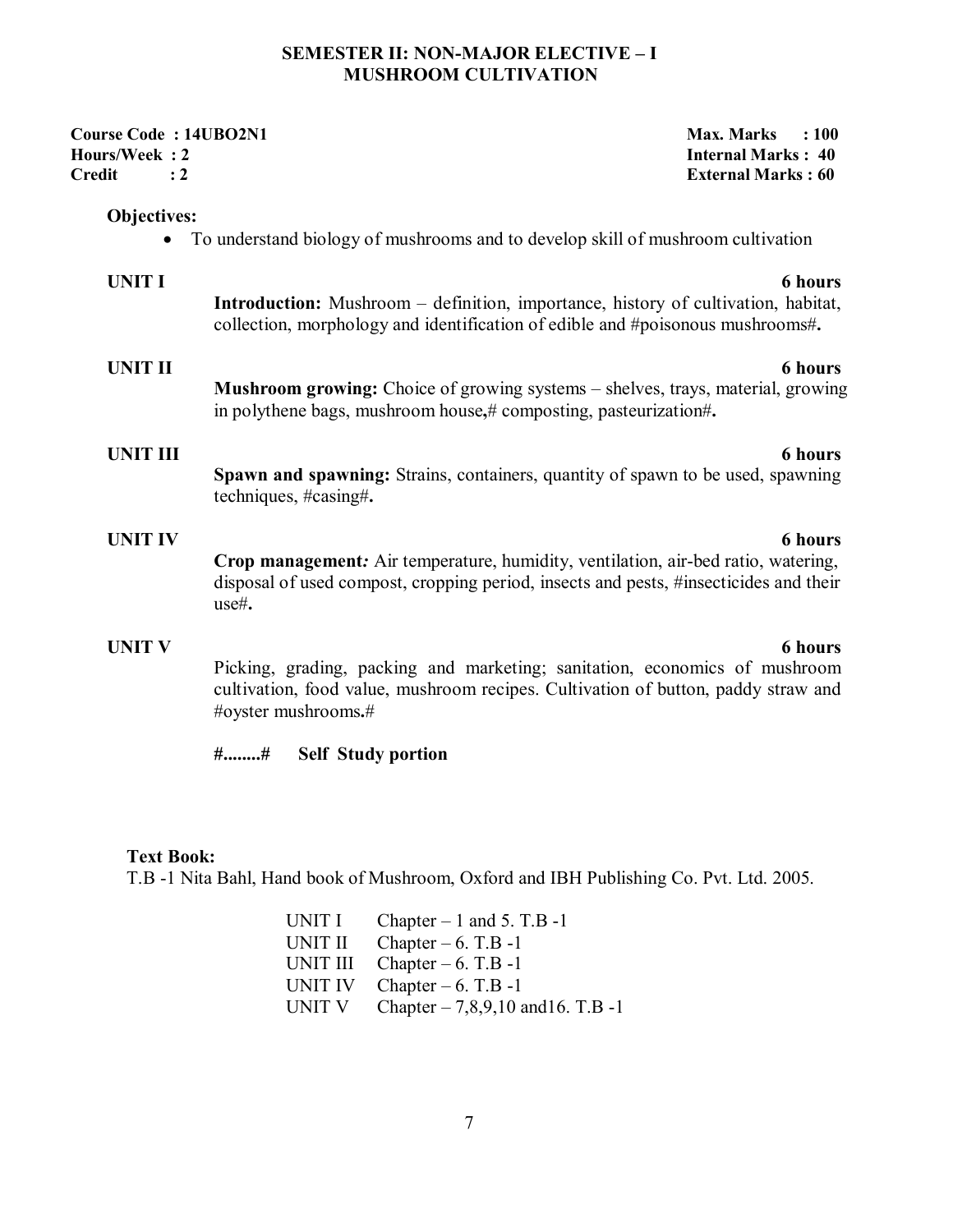# **SEMESTER II: ENVIRONMENTAL STUDIES**

**Course Code : 14UCN2ES** Max. Marks : 100<br> **Max. Marks** : 100<br> **Max. Marks** : 2<br> **Max. Marks** : 40 **Hours/Week : 2**<br>Credit : 2 **Internal Marks : 40** 

**External Marks : 60** 

**Prescribed Common syllabus for all the UG degree**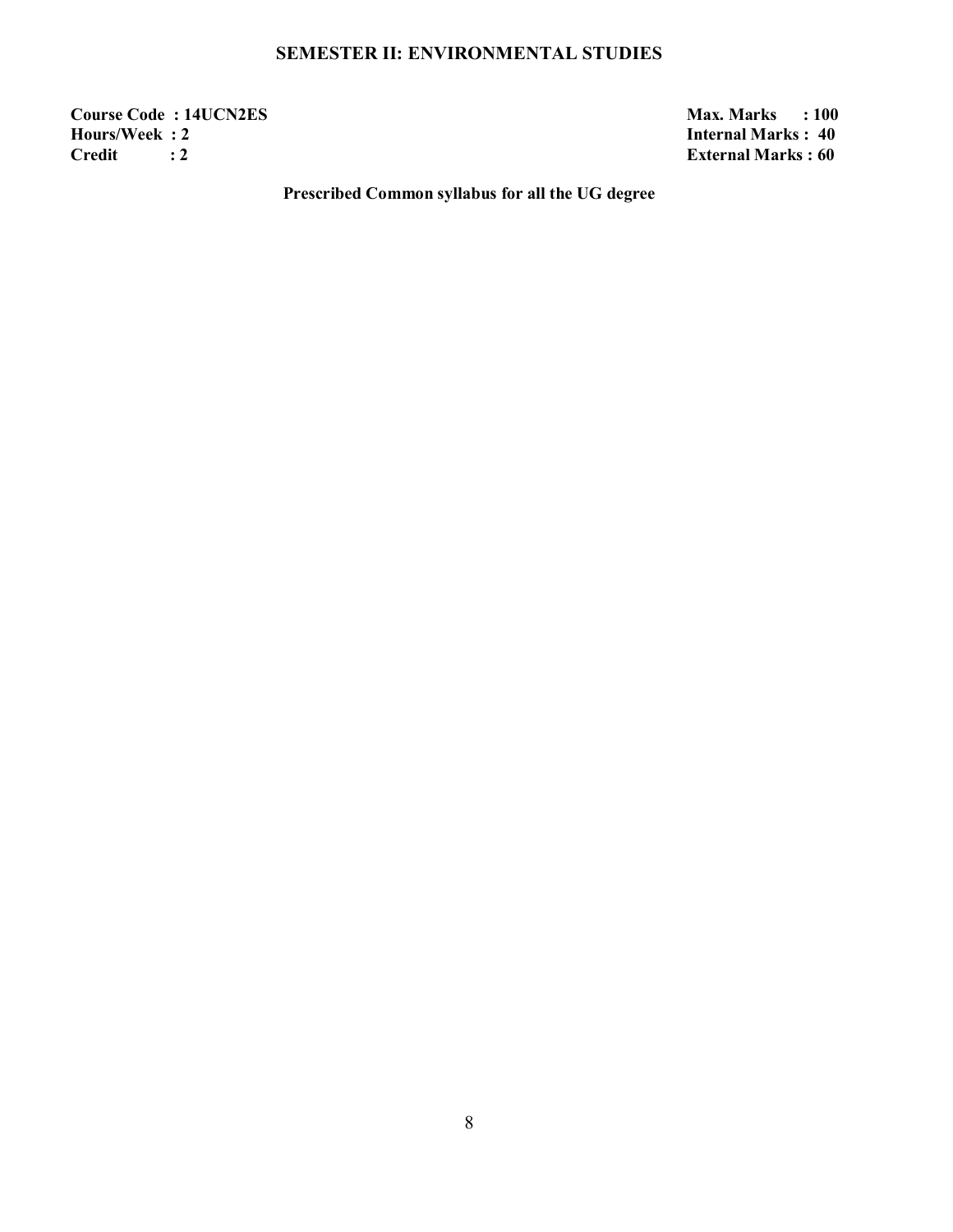### **SEMESTER III: CORE III ANATOMY AND EMBRYOLOGY**

**Course Code : 14UBO3C3** Max. Marks : 50 **Hours/Week : 2 Internal Marks : 20 Credit : 2 External Marks : 30** 

### **Objective:**

- To learn the basic principles of internal organization of plant body.
- To understand the processes of plant morphogenesis.

**UNIT I 6 hours** Plant tissue- classification, Meristems, definition- Classification of meristems- apical meristems and lateral meristerms -intercalary meristem- apical cell theory, Tunica – Carpus and Histogen theory Permanent tissue – simple - Parenchyma, #collenchyma and sclerenchyma#**.**

**UNIT II 6 hours** Epidermal Tissue system, stomatal types, complex permanent tissue: Xylem – components, Ontogeny and Phylogeny; Phloem – Components, Ontogeny and Phylogeny. #Laticifer types#.

**UNIT III 6 hours** Primary structure of root, stem and leaf in dicots and monocots. Secondary growth normal in stem and root-annual rings – heart wood, sapwood,Periderm formation Anomalous secondary growth in dicot stems- *Nyctanthes* and *Boerhaavia* and monocot stem-*Dracaena.* #Nodal anatomy uni and trilacunar types#.

Development of anther. Microsporogenesis; Microgametogenesis; Ultrastructure of pollen wall-structure and development of ovule, megasprogenesis, Megagametogenis (*Polygonum*-#type of embryo-sac development), Fertilization#**.**

Endosperm-Nuclear, cellular, helobial and Ruminate types. Development of embryo – dicot and Monocot. Basic concepts of apomixis, apospory, #Polyembryony and Parthenogenesis#.

**#..........# Self Study portion** 

### **Text Books:**

T.B -1 Sanjay Kumar Singh, Text Book of Plant Anatomy, Campus Books, 2005.

T.B -1 Plant Anatomy and Embryology, S.N. Pandey and Ajanta Chand, Vikas Publishing house Pvt. Ltd. 2007.

> UNIT I Chapter  $-4$ . T.B  $-1$ UNIT I Chapter  $-4$ . T.B  $-2$ UNIT II Chapter  $-5$ . T.B  $-1$ UNIT II Chapter  $-5$ . T.B  $-2$ UNIT III Chapter – 16. T.B -1 UNIT III Chapter – 10. T.B -2 UNIT IV Chapter – 2 and 3. T.B -2<br>UNIT V Chapter – 9. T.B -2 Chapter – 9. T.B -2

# **UNIT V 6 hours**

# **UNIT IV 6 hours**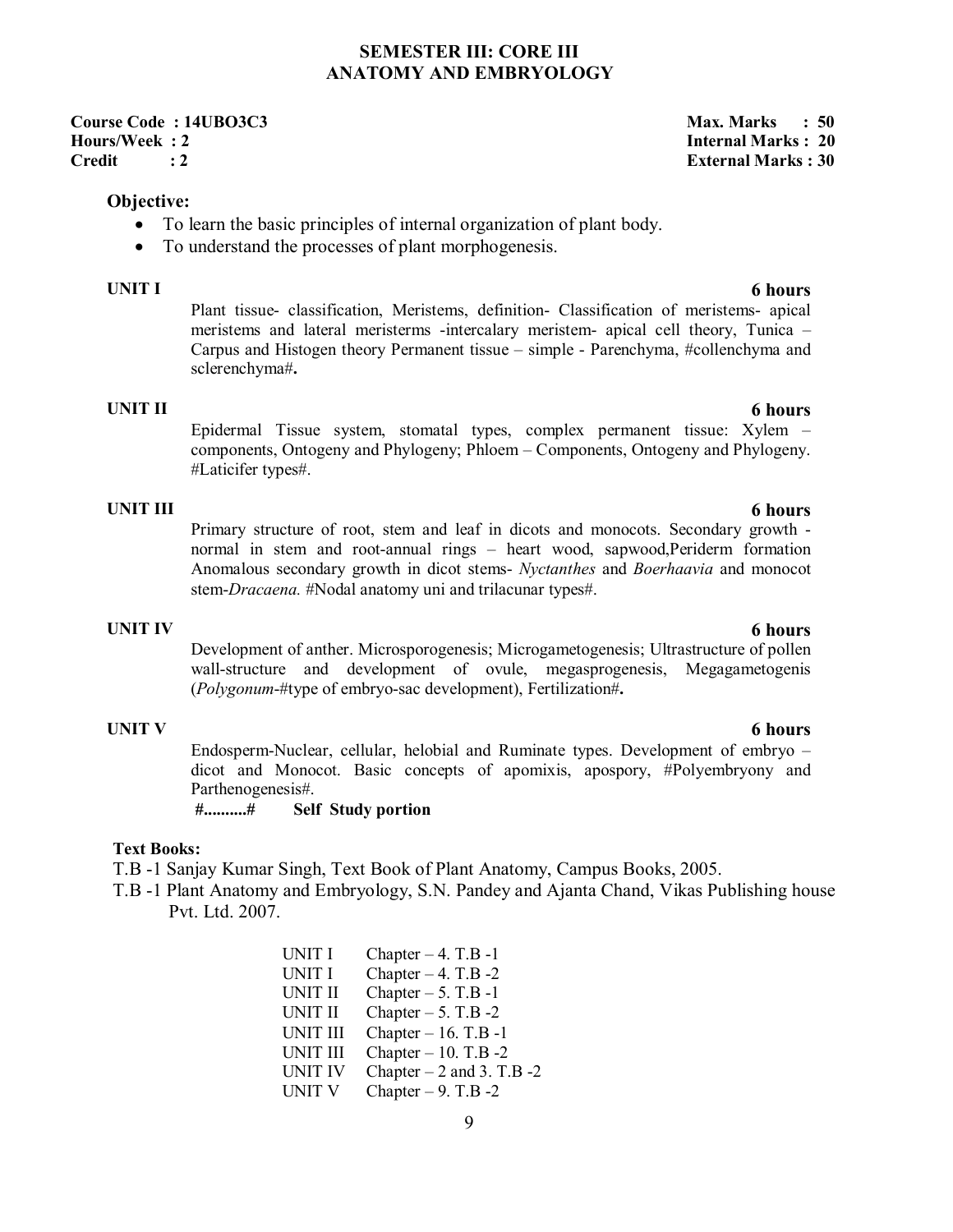# **SEMESTER III: CORE III ANATOMY AND EMBRYOLOGY - PRACTICAL**

**Course Code : 14UBO3C3P** Max. Marks : 50 **Hours/Week : 2 Internal Marks : 20 Credit : 2 External Marks : 30**

### **Objective:**

- To observe internal organization of plant body.
- To observe the stages of plant morphogenesis.

### **Anatomy:**

- 1. Preparation of Transverse Sections of the following plant parts to observe and record the internal structure.
- 2. Monocot and Dicot stem
- 3. Monocot and Dicot leaf
- 4. Normal secondary thickening in Dicot stem.
- 5. Anamalous secondary thickening in *Dracaena, Nyctanthes and Boerhaavia* stems.
- 6. Nodal anatomy-uni-& trilacunar.

### **Embryology:**

- 1. T.S. of anther (young and mature)
- 2. Pollen types
- 3. L.S. of ovule
- 4. Types of ovules orthotropous and anatropous.
- 5. Dicot Embryo Dissection.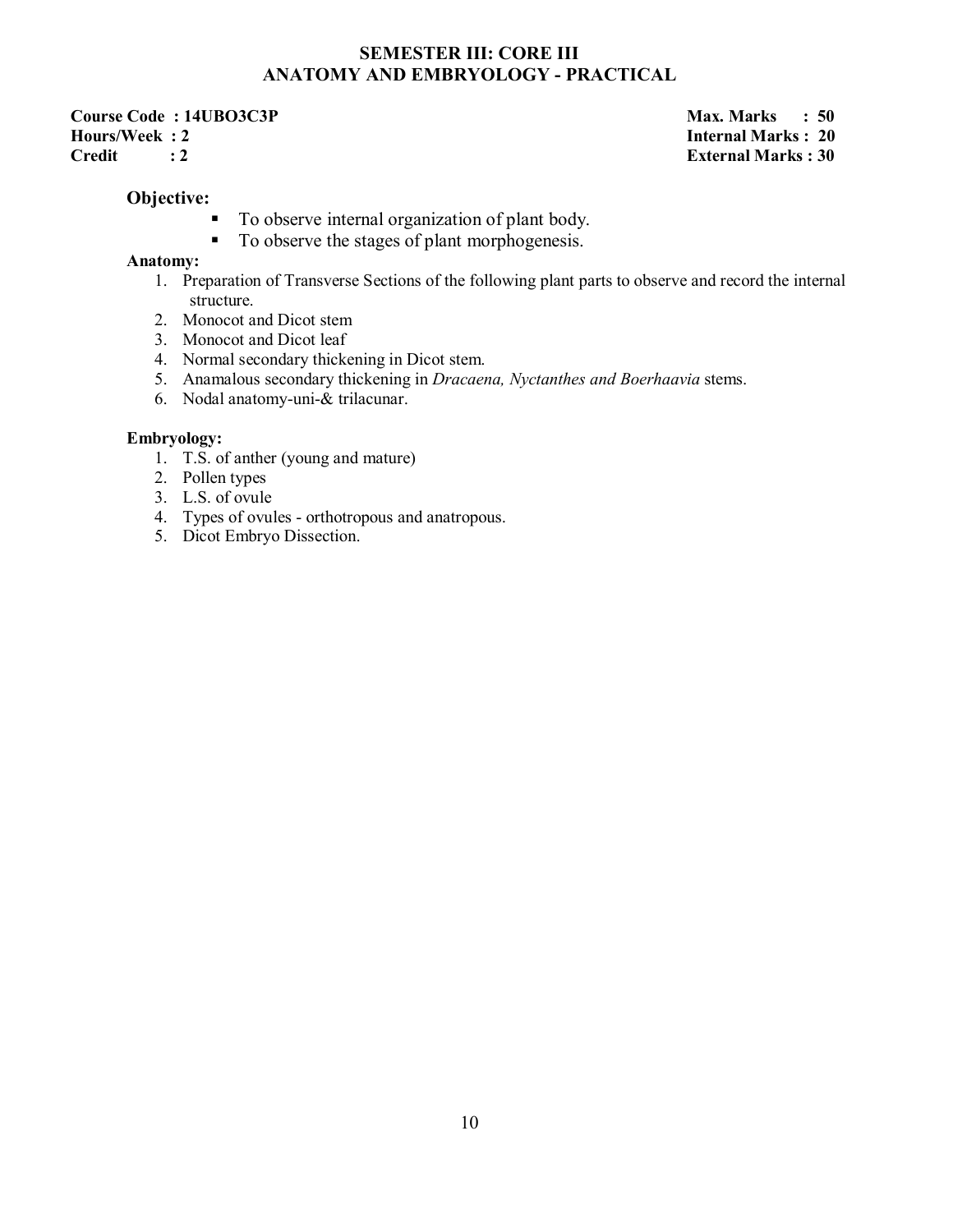### **SEMESTER III : MAJOR BASED ELECTIVE III PLANT TISSUE CULTURE**

**Course Code : 14UBO3M3** Max. Marks : 100 **Hours/Week : 3 Internal Marks : 40 Credit : 3 External Marks : 60** 

### **Objective:**

- To understand the organization and functioning of tissue culture laboratory
- To learn techniques of plant tissue culture.

# **UNIT I 9 hours**

Introduction - History of plant culture - Laboratory organization - #Tools and techniques of plant tissue culture**.**#

## **UNIT II 9 hours**

Sterilization- methods of sterilization- medium and its preparation- Plant Growth Regulators (PGR), Macro & Micro nutrients, Vitamins and its role in tissue culture. #Inoculation - Methodology & precautions#**.**

**UNIT III** 9 hours Culture initiation- Explant- Totipotency- Dedifferentiation- Redifferentiation- Various types of culture- Callus culture, Cell culture, Anther culture, Meristem culture. #Organogenesis- Direct & Indirect#**.**

**UNIT IV 9 hours** Micropropagation- Methods of micro propagation, somatic embryogenesis- Plant protoplast- Isolation, culture and Somatic hybridization - Somaclonal variation. Secondary plant products- Secondary metabolites of plants, origin, factors affecting the production in culture, #elicitors and roots.#

### **UNIT V**

Bio-transformation- Bio reactor- Cell immobilization- Synthetic seed technology, Importance and application of tissue culture- impacts on industry, forestry,# agriculture and horticulture  $#$ 

### **#....# Self Study portion**

### **9 hours**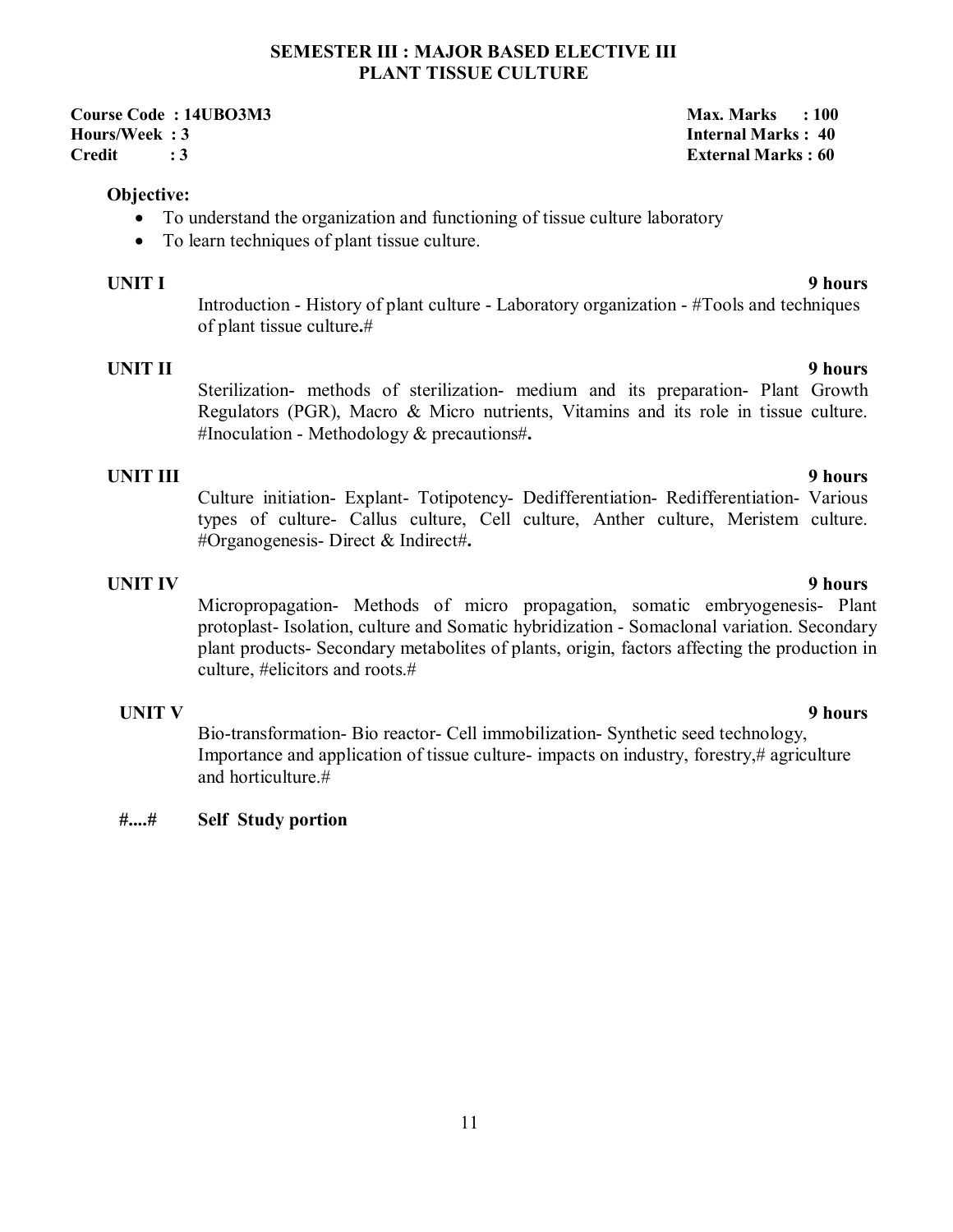# **Text Books:**

T.B -1 Mahipal Shingh Shekawat, Plant cell and Tissue culture, Saras Publication, 2010.

T.B -2 R. C. Dubey A text book of Biotechnology, S. Chand and Company, 2006.

T.B -3 Kalyan Kumar De, Plant tissue culture, New central book agency, 2008.

- UNIT I Chapter  $-2$ . T.B  $-1$
- UNIT I Chapter  $-1$  and 2. T.B  $-2$
- UNIT I Chapter  $-1$ . T.B  $-3$
- UNIT II Chapter  $-3$ . T.B -1
- UNIT II Chapter 6 and 7. T.B 2
- UNIT II Chapter  $-1$ . T.B  $-3$
- UNIT III Chapter  $-4$ . T.B  $-1$
- UNIT III Chapter  $-8$  and 9. T.B  $-2$
- UNIT III Chapter  $-2,3,7,9,10$  and 11. T.B -3
- 
- UNIT IV Chapter  $-5$ . T.B -1<br>UNIT IV Chapter  $-10,12,18$ UNIT IV Chapter –  $10,12,18$  and 24. T.B -2<br>UNIT IV Chapter – 12. T.B -3
- Chapter 12. T.B -3
- UNIT V Chapter  $-7$  and 8. T.B -1
- UNIT V Chapter  $-13$ . T.B  $-3$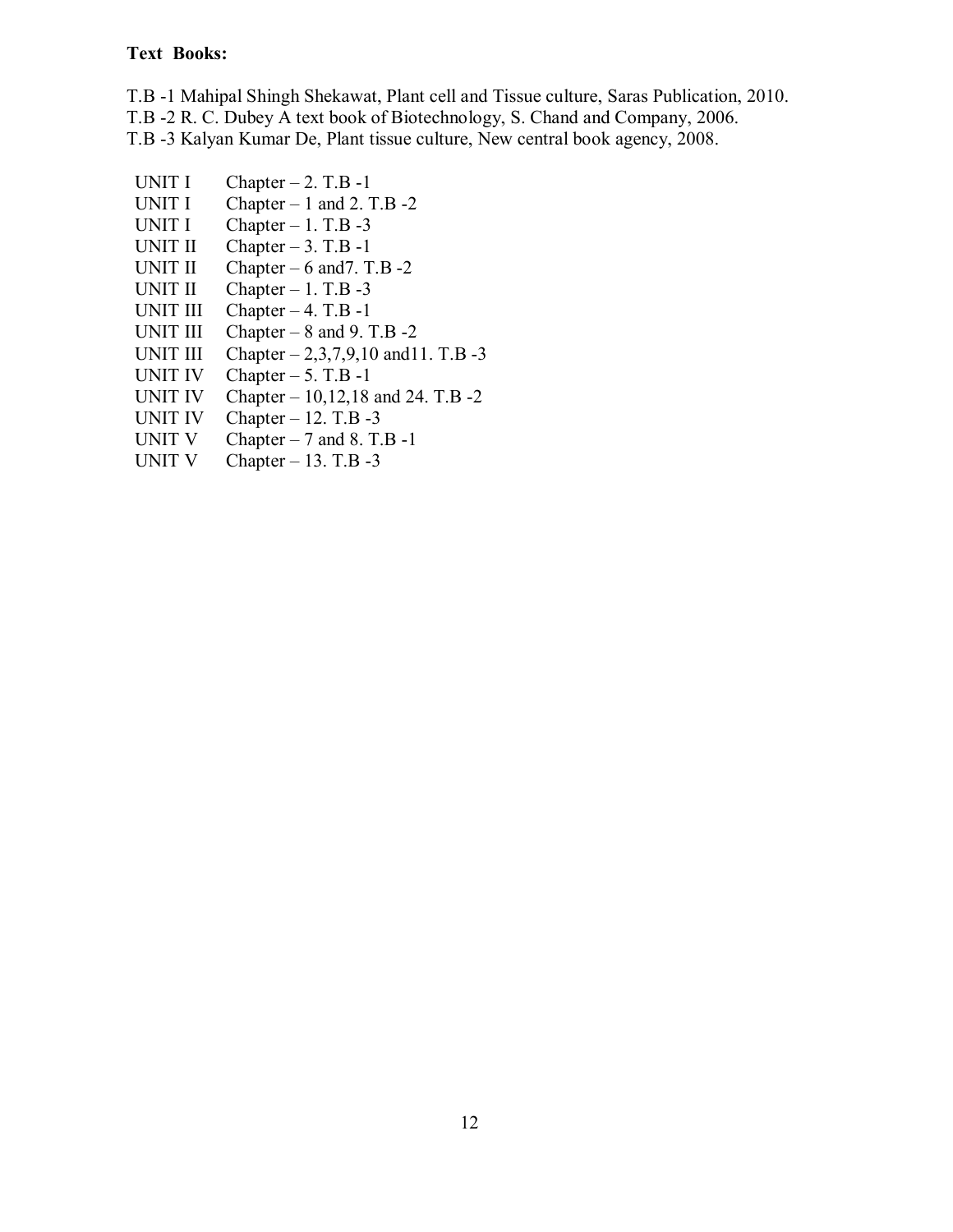### **SEMESTER II: NON-MAJOR ELECTIVE – II MEDICINAL BOTANY**

# Course Code : 14UBO3N2 Max. Marks : 100<br>
Hours/Week : 2 **Max. Marks : 2** Max. Marks : 40 **Credit : 2 External Marks : 60**

### **Objective:**

- To lean about medicinal use of plants.
- To learn the principles of pharmacognocy.

### **UNIT I** 6 hours

Importance and Relevance of Herbal drugs in Indian system of Medicine, Pharmacognosy – Aim and scope: Branches of Pharmacognosy – Phytochemicals – Reserve materials: #Secretory materials: Excretory materials#.

### **UNIT II** 6 hours

Medicinal gardening – Gardens in the hills and plains: House gardens, plants for gardening – Poisonous plants – Types of plant poison: action of poisons: #treatments for poisons; their toxicity and action#.

### **UNIT III 6 hours**

Adulteration of crude drugs and its detection – methods of adulteration; types of adulteration. Medicinal plants of export values; Rejuvenating herbs; #Medicinal uses of Non-flowering plants#**.** 

### **UNIT IV 6 hours**

Botanical description and active principles of Root drugs, Rhizomes woods and #bark drugs #**(**Two examples for each plant organs).

**UNIT V** 6 hours

#Botanical description and active principles of leaves**,**# flowers, fruits, seeds and entire plants as drugs.

**#...........# Self Study portion** 

# **Text Books**:

T.B -1 A. Roseline, Pharmacognosy, MJP Publishers, 2011. T.B -2 An introduction to medical botany and pharmacognosy, Emkay Publication, 2004.

UNIT I Chapter  $-1$ . T.B  $-1$ UNIT I Chapter  $-1$  and 14. T.B  $-2$ UNIT II Chapter  $-3$ . T.B  $-2$ UNIT III Chapter – 15. T.B -1 UNIT IV Chapter – 13 and 14. T.B -2 UNIT V Chapter  $- 7,8,9,10,11$  and 12. T.B  $-2$  **Internal Marks : 40**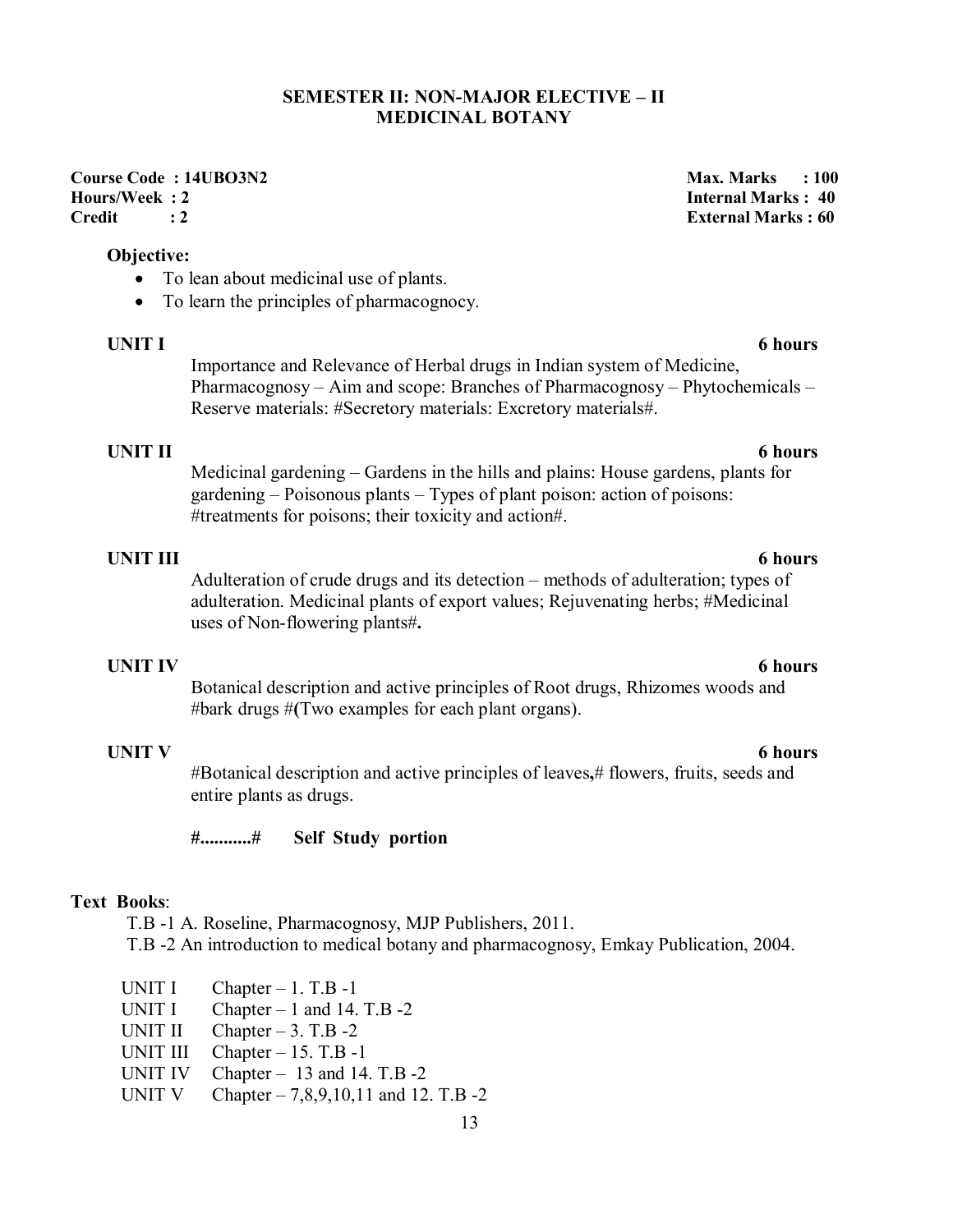# **SEMESTER III : SKILL BASED ELECTIVE - I SOFT SKILLS**

**Course Code : 14UCN3S1** Max. Marks : 100<br> **Hours/Week : 2** Internal Marks : 40 **Credit : 2 External Marks : 60** 

**Hours Hours CE 40 Hours CE E HO E** 

**Prescribed Common syllabus for all the UG degree**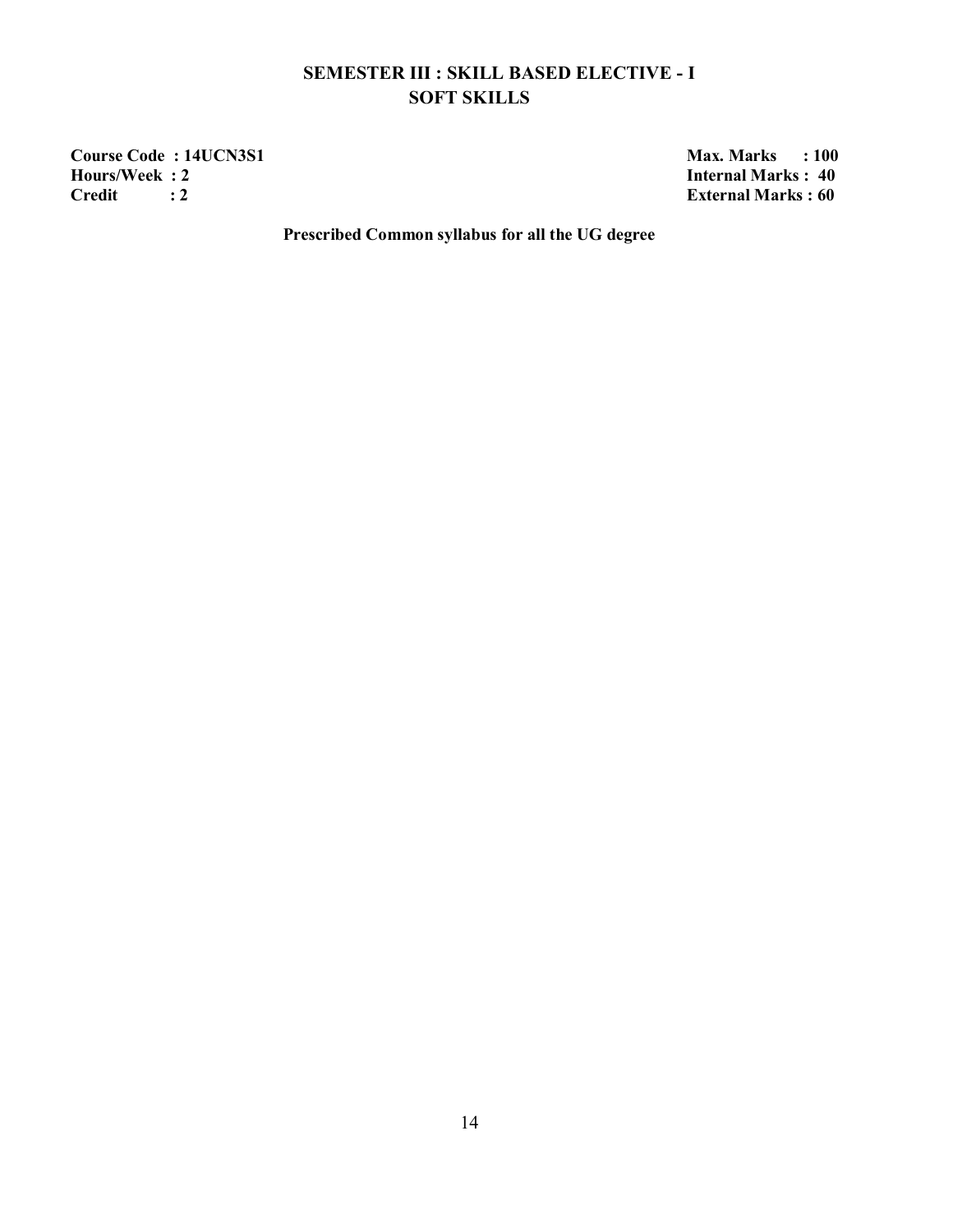### **SEMESTER IV: CORE IV MORPHOLOGY AND TAXONOMY**

**Course Code : 14UBO4C4 Max. Marks : 100 Hours/Week : 4 Internal Marks : 40 Credit : 4 External Marks : 60** 

# **Objective:**

- To lean the description of external morphology of higher plants.
- To learn the basic and applied aspects of plant identification and classification.

# **UNIT I:** 12 hours

Morphology: Phyllotaxy – Inflorescence types – Description of floral parts (Calyx, Corolla, Androecium and Gynoecium) – Floral diagram – Floral formula – #Outline classification of fruits#**.** 

System of classification: #Artificial system#, Natural system, Phylogenetic system: Bentham and Hooker system of classification – Engler and Prantl's system of classification.

# **UNIT III:** 12 hours

Binomial Nomenclature – International Code of Botanical Nomenclature (ICBN) – Rules of ICBN – preparation and management of Herbarium – Botanical survey of India (BSI) – Taxonomy in relation to cytology – #Taxonomy in relation to phytochemistry#.

# **UNIT IV:** 12 hours

Detailed study on salient features, description, distribution and economic importance of the families: Annonaceae, Capparidaceae, Rutaceae, Fabaceae, Caesalpiniaceae, Apocynaceae, Mimosaceae, Myrtaceae, Cucurbitaceae, #Apiaceae #**.**

# **UNIT V:** 12 hours

Rubiaceae, Asteraceae, Apocyanaceae, Asclepidaceae, Solanaceae, Acanthaceae, Verbinaceae, Euphorbiaceae, Orchidaceae, #Liliaceae and Poaceae#.

# **#.....................# Self Study Portion.**

### **Text Books:**

T.B -1 Annie Regland and Kumaresan, Angiosperms, Saras Publication, Nagercoil, 2013. T.B -2 B.P. Pandey, Taxonomy of Angiosperms, S. Chand and Company Ltd, New Delhi,1999.

- UNIT I Chapter  $-5$  and 6. T.B  $-1$
- UNIT II Chapter  $-2$ . T.B  $-1$
- UNIT III Chapter  $-3,4$  and 8. T.B -1

UNIT IV Chapter – 12,14,18,20,27,30,34 and 48. T.B -2

UNIT V Chapter – 22,23,24,26,27,29,30,33 and 34. T.B -2

### **UNIT II:** 12 hours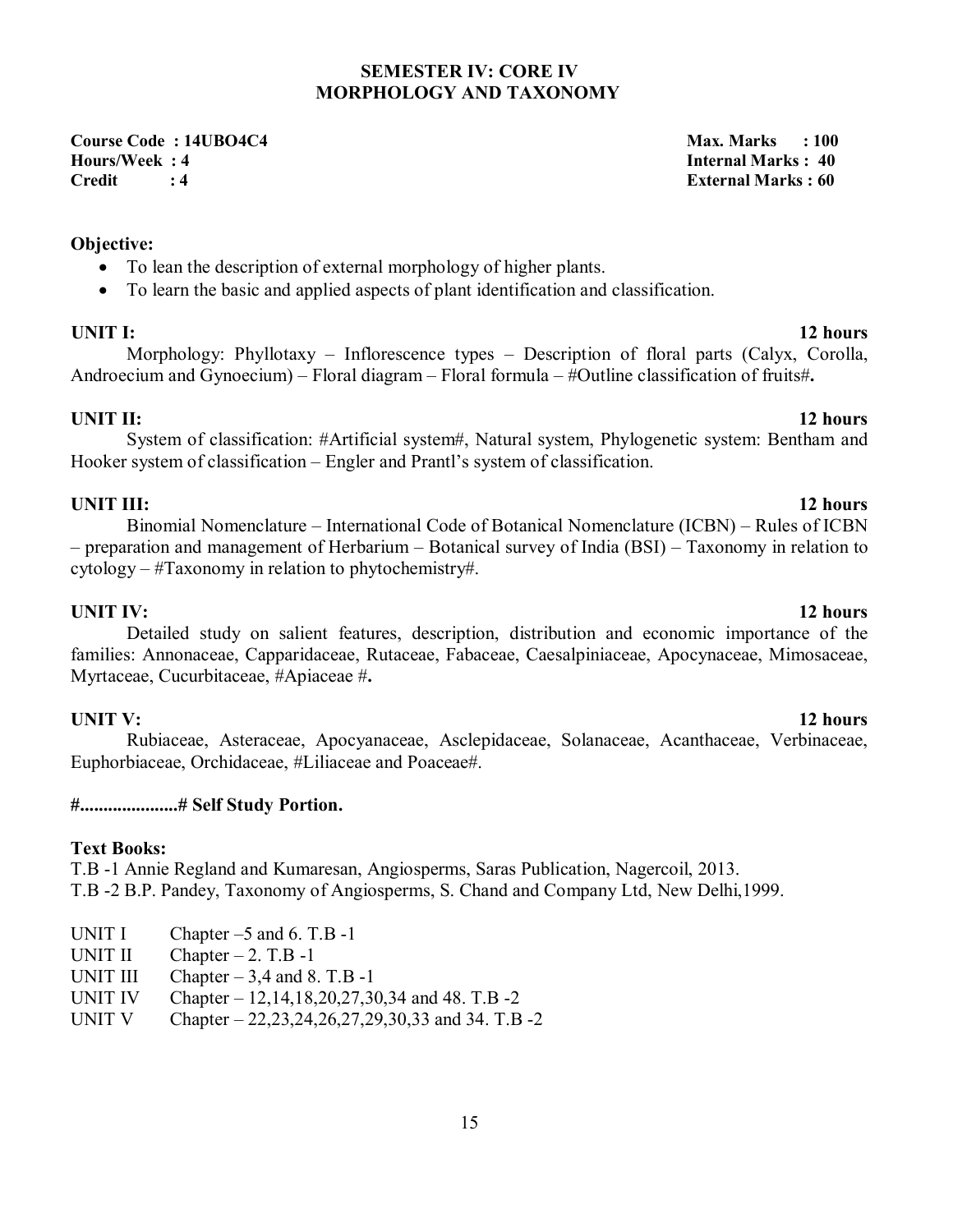# **SEMESTER IV: CORE V MORPHOLOGY AND TAXONOMY - PRACTICAL**

**Course Code : 14UBO4C5P** Max. Marks : 100 **Hours/Week : 4 Internal Marks : 40 Credit : 4 External Marks : 60** 

### **Objectives:**

- To learn the practical description of morphology of plant specimens.
- To learn identification and description of plant families.

# **Morphology:**

- 1. Phyllotaxy types
- 2. Types of inflorescence Raceme, Cyme, Mixed and special
- 3. L.S. of Dicot flower-Hypogynous/Epigenous
- 4. Mounting of floral parts
- 5. Construction of floral diagram and floral formula.

### **Taxonomy:**

- 1. Detailed of study of the plants belonging to the families mentioned in theory.
- 2. Compulsory botanical tour for minimum of **three days**.
- 3. Submission of 30 herbarium sheets and tour report for (10 +5) **15 marks**.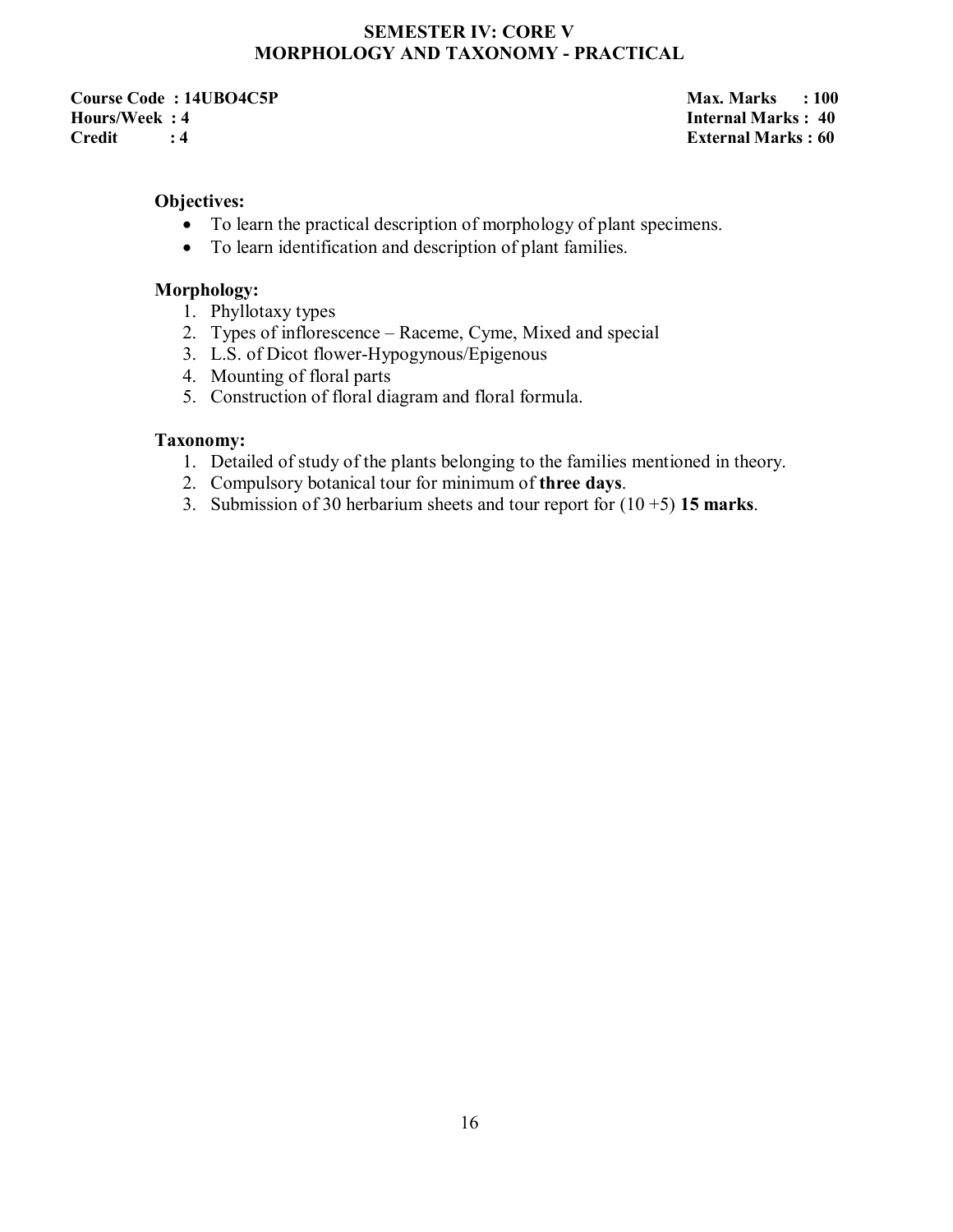### **SEMESTER IV: SKILL BASED ELECTIVE – II BIOFERTILIZER PRODUCTION**

**Course Code : 14UBO4S2** Max. Marks : 100 **Hours/Week : 2 Internal Marks : 40 Credit : 2 External Marks : 60** 

### **Objective:**

To develop the skill on the biofertilizer production by using various microorganisms.

**UNIT I** 6 hours Introduction, Historical and early developments, Sources of nitrogen and importance of biofertilizers. Definition and types of biofertilizers, #Contribution of biofertilizers in Agriculture#.

**UNIT II** 6 hours Biofertilizer demand and production, facilities and equipments required, raw materials, evaluation and specification, strain selection, sterilization, #growth and fermentation#.

### **UNIT III 6 hours**

Production technology: Major biofertilizers – *Rhizobium, Azospyrillum, Azotobacter,* blue-green algae, *Azolla,* P-solubilizing microorganisms, #*Mycorrhizae*#*.* 

Standards and quality control, stages required, Quality control, #Standards of

# **UNIT IV 6 hours**

**UNIT V** 6 hours Biofertilizer application technology: *Rhizobium, Azotobacter, Azospyrillum, Azolla,* Blue-green algae, *Mycorrhizae* and P-solubilizing microorganisms, #Extension, promotion and market development#.

### **Text Books**

T.B -1 Motsara, M.R., Bhattacharya, P and Beena Srivastava, 1995.

quality, testing #, tests required, quality control in some countries.

| UNIT I   | Chapter $-1$ . T.B $-1$        |
|----------|--------------------------------|
| UNIT II  | Chapter $-4$ . T.B $-1$        |
| UNIT III | Chapter $-8$ . T.B -1          |
| UNIT IV  | Chapter $-11$ . T.B $-1$       |
| UNIT V   | Chapter $-13$ and 15. T.B $-1$ |

17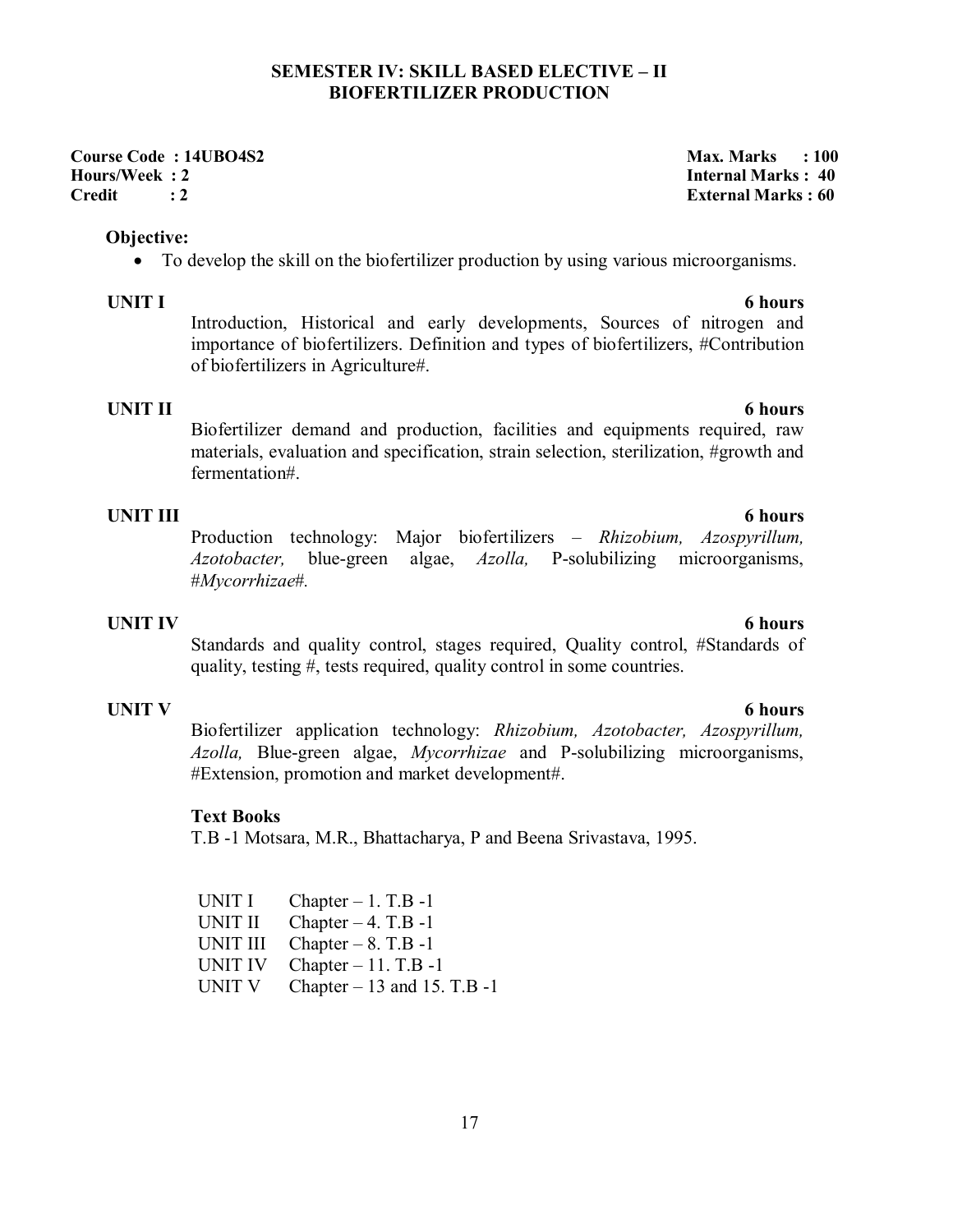# **SEMESTER IV: EXTRA CREDIT – I PLANT DISEASES**

**Course Code : 14UBO4EC1** Max. Marks : 100\* **Hours/Week : -- Internal Marks : -- Credit : 4\* External Marks : 100\*** 

### **Objective:**

- To acquire basic knowledge of diseases and their cause in plants
- **UNIT I** Plant pathology: Basic aspects of fungal diseases in plants White rust of crucifers, Red rot of sugarcane.
- **UNIT II** Paddy blast, Tikka disease of groundnut, Citrus canker, Little leaf of brinjal, Tobacco mosaic disease.
- **UNIT III** Brief account of fungicide, pesticides, and bio-control measures: Bacterial, fungal, and viral biocontrol agents.
- **UNIT IV** Plant microbe interactions symbiotic, parasitic and endophytic interactions.
- **UNIT V** Plant defense mechanisms genes involved in defense mechanism chitinase.

### **Text books**

T.B -1 Asoke Kumar Sinha, Fundamentals of plant pathology, Kalyani Publishers, 2001.

- T.B -2 Pandey, Plant Pathology, S. Chand and company Ltd, 2009.
- T.B -3 Vashistha and Sinha, Fungi, S. Chand and company Ltd, 2008.

| UNIT I          | Chapter $-3$ . T.B -1          |
|-----------------|--------------------------------|
| <b>UNIT I</b>   | Chapter - 16, 21. T.B -2       |
| <b>UNIT II</b>  | Chapter $-4$ . T.B $-1$        |
| <b>UNIT II</b>  | Chapter $-14,17,23$ . T.B $-2$ |
| <b>UNIT III</b> | Chapter $-6$ . T.B -1          |
| <b>UNIT III</b> | Chapter $-11$ and 13. T.B -3   |
| <b>UNIT IV</b>  | Chapter $-16$ . T.B $-1$       |
| <b>UNIT V</b>   | Chapter $-15$ . T.B $-1$       |
| <b>UNIT V</b>   | Chapter $-16$ , 21. T.B $-2$   |
| <b>UNIT IV</b>  | Chapter $-1$ . T.B $-3$        |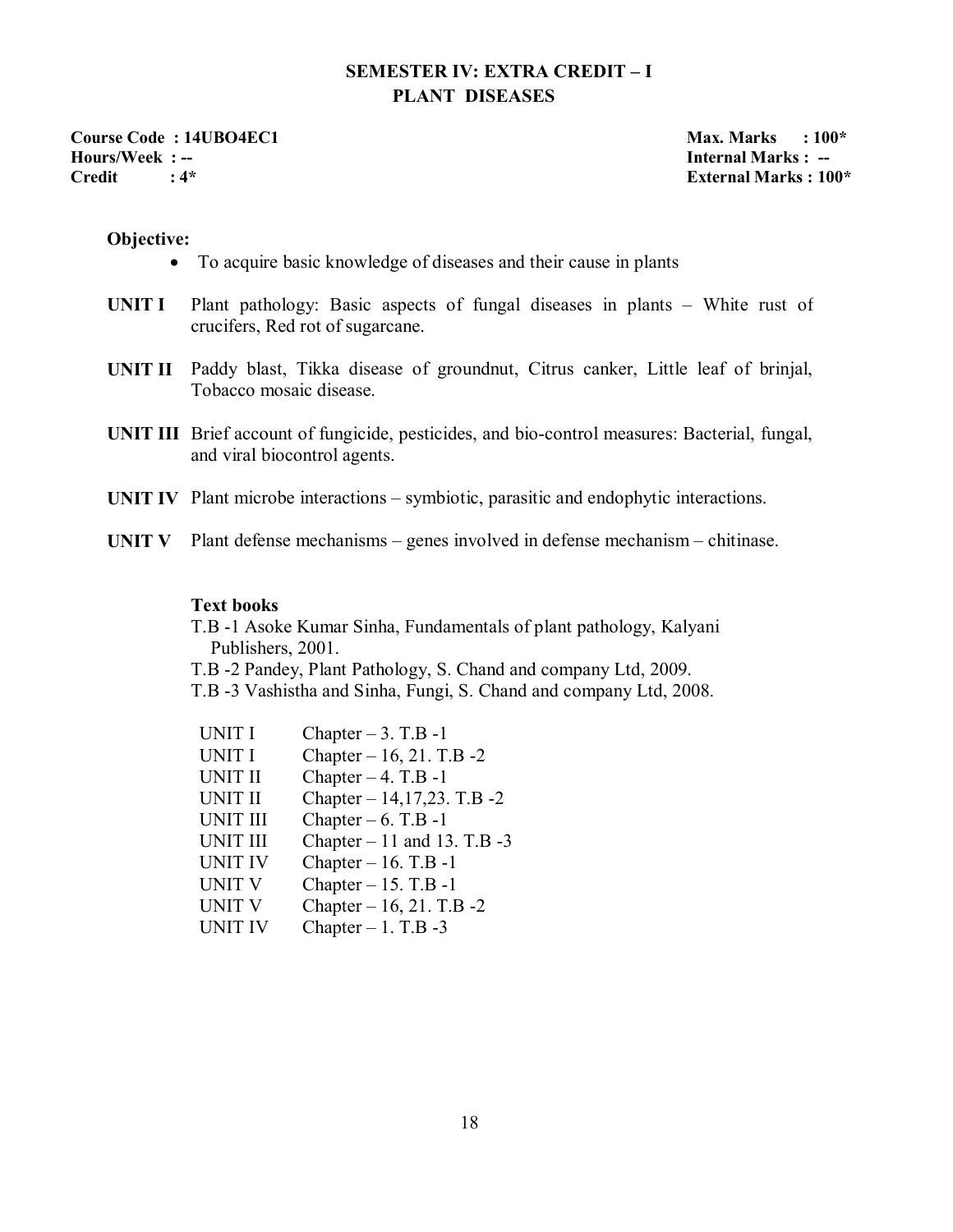# **SEMESTER IV: EXTRA CREDIT – II BIO-FUELS**

**Course Code : 14UBO4EC2** Max. Marks : 100\* **Hours/Week : -- Internal Marks : -- Internal Marks : -- Internal Marks : -- Preditional Section : 4\* Credit : 4\* External Marks : 100\*** 

### **Objective**

 To gain knowledge of alternative fuels with special reference to their biological sources.

**UNIT I** 12 hours Energy and fossil fuel use-consequences of burning fossil fuels-Green house gases and global warming-Biological solid fuels-Gaseous biofuels-liquid biofuels to replace petrol-liquid biofuels to replace diesel

**UNIT II** 12 hours Historical development of Bioethanol-corn ethanol technology- cellulosic ethanol-starch as a carbon substrate for bioethanol production-lignocellulosic biomass- ethanol as first generation biofuel-present status and future prospects.

# **UNIT III 12 hours**

Biomass as energy source-wheat straw-paddy straw-corn stover-soft woodssugarcane bagasse-cellulosic and hemicellulosic ethanol-lignin degrading enzymes.

**UNIT IV 12 hours** Biodiesel-chemistry and production-feed stocks for biodiesel productionchemical principles of biodiesel production-plant oil biofuel-enzymatic production of biodiesel-lipases-production of biodiesel from waste lipidsvegetable oils- biodiesel composition-biodiesel from microalgae and microbesmicrodiesel.

### **UNIT V** 12 hours

Methanol-Glycerol-Butanol-acetone, butanol and ethanol, Biobutanol-Biogas production- Biohydrogen.

### **Text books**

T.B -1 Kumar, H. D. General Ecology, Vikas Publishing House Pvt. Ltd Delhi, 1997.

T.B -2 Sharma, P. D. Ecology and Environment, Rastogi Publications, Meerut, India, 2000.

| UNIT I          | Chapter $-5$ . T.B -1   |
|-----------------|-------------------------|
| <b>UNIT II</b>  | Chapter $-6.T.B-1$      |
| <b>UNIT III</b> | Chapter $-7.$ T.B $-1$  |
| <b>UNIT IV</b>  | Chapter $-3$ . T.B -1   |
| <b>UNIT V</b>   | Chapter $-4$ . T.B $-1$ |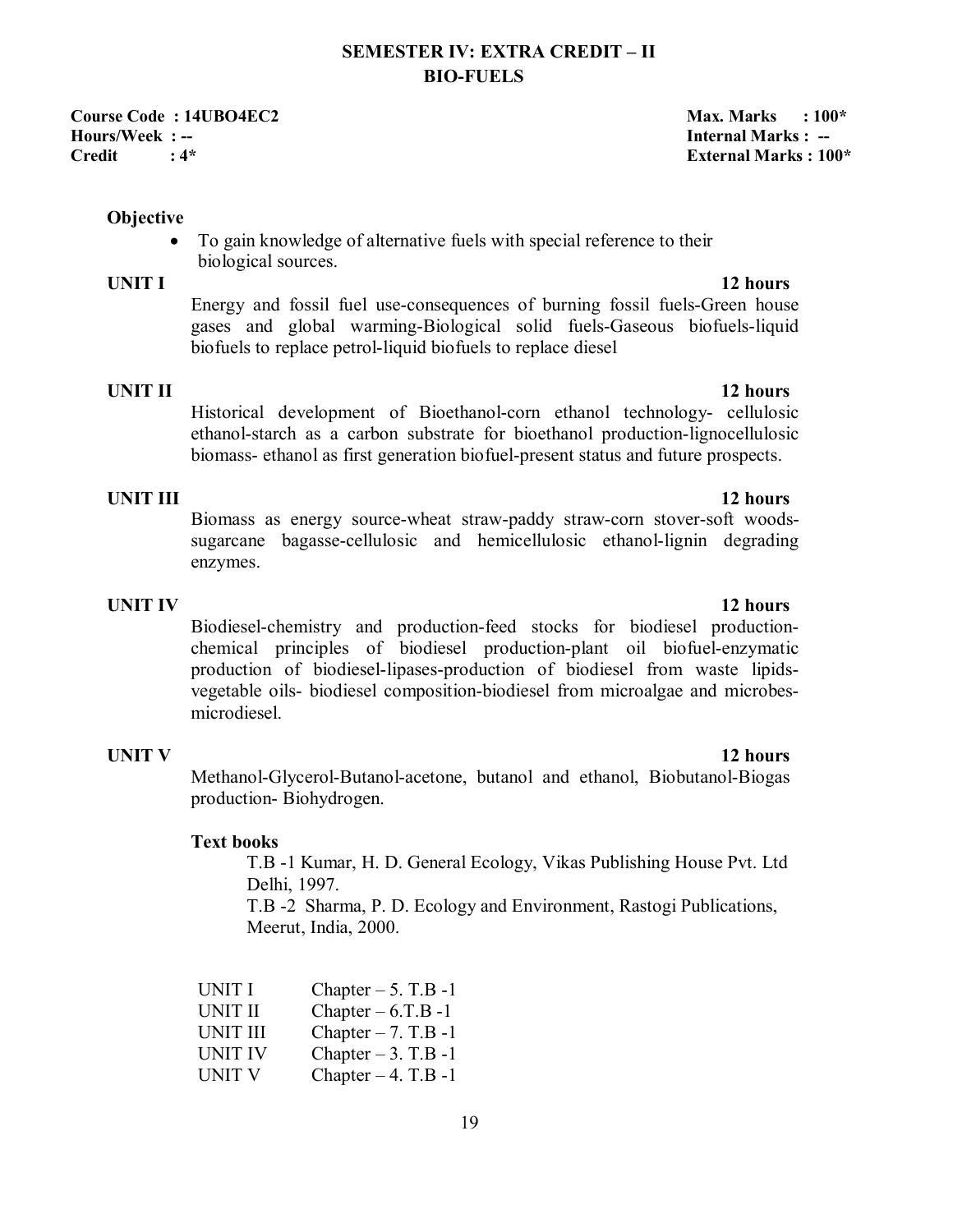### **SEMESTER V: CORE VI CYTOLOGY, GENETICS AND EVOLUTION**

**Course Code : 14UBO5C6 Max. Marks : 100 Credit : 4 External Marks : 60** 

# **Internal Marks : 40**

### **Objective:**

- To learn about the structure and function of eukaryotic plant cells
- To acquire basic knowledge of genetics and evolution.

**UNIT I 15 hours** The Cell- history –Prokaryotic and Eukaryotic cells – comparison – Prokaryotic cell-Eukaryotic cell –cell wall- Plasma membrane – chemical composition- membrane function- Structure of the membrane – membrane models- Bilayer models- fluid mosaic model- Micellar models – cytoplasm – nucleus – nucleolus – nucleic acids- DNA – Molecular model of DNA structure –Mitochondria- Chloroplasts- chlorophylls-Endoplasmic reticulum – # Ribosomes- Golgi complex- vacuoles- Lysomes – centrosomes - peroxisomes – Glyoxysomes#.

**UNIT II 15 hours** Chromosomes **–** Structure of the chromosomes – centomere – Secondary constrictions – Chemical composition of Chromosomes – Chromosomes – Heterochromatin chromosome models – Polytene chromosomes – Lampbruh chromosomes – Supernumerary chromosomes. Genome in prokaryotes- the chromosomes of *E.coli* #Detailed structure of the chromosome – chromosomes of other bacteria – Genome of cyanobacteria – The viral genome. Polyploidy , Cell division – Amitosis, mitosis and meiosis#.

# **UNIT III 15 hours**

Genetics – Introduction – Mendel's laws and principles – Deviation from Mendelian ratio – Lethality – Multiple factor hypothesis. Incomplete dominance – complementary factor – Epistasis – Multiple alleles – physical basis of heredity. Linkage and crossing over – mapping of chromosomes and genes  $-$  # Sex linkage in Drosophilla (eye color)-Cytoplasmic inheritance – Sex determination in Drosophila #.

**UNIT IV 15 hours** Structural changes in chromosome – number and behavior – their genetic deficiencies – Duplication, Translocation, Inversion, Deletion. Polyploidy – types – gene action – Gene unit – cistron, recon, muton, codon, and operon. Gene mutation, physical and chemical mutagens. # Mutation rate and its role in evolution #.

**UNIT V 15 hours** Concept of evolution – origin of life –Organic evidences – theories of organic evolution (Charless Darwin, Lamarck) – Modern synthetic theories.

### **#........# Self Study Portion**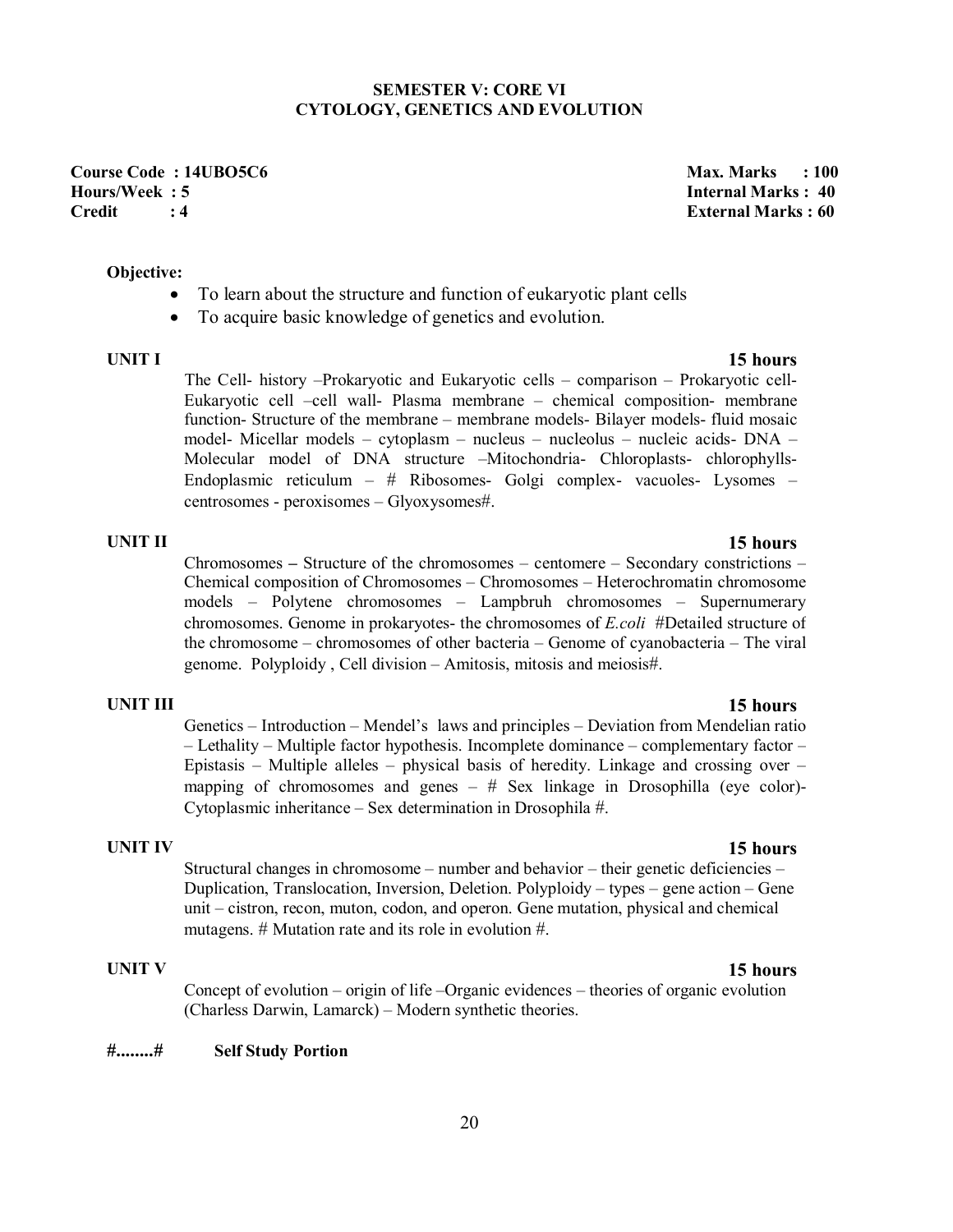### **Text Books**

- T.B.1. Agarwal, V.K. Simplified Course in Genetics (B.Sc. Zoology), S. Chand & Co., New Delhi, 2000.
- T.B.2. Gardner, E.J. and Shusted, D.P. Principles of Genetics (7<sup>th</sup> Edn.,) John Wiley &sons, N.Y., Chichester, Brisbane, Toronto, Singapore, 1984.
- T.B.3. Gupta, P.K. Genetics, Rastogi Publishers, Meerut, India, 2000.
- T.B.4. Meyyan, R.P. Genetic & evolution, Saras Publication, Nagarcoil, India, 2000.
- T.B.5. Sinott, E.W., L.C.Dunn and J. Dobshansky Principles of genetics  $(5^{th}$  Edn.) McGraw Hill Publishing Co., N.Y., Toronto, London, 1985.
- T.B.6. Sundara Rajan, S Cytology Anmol Publication, New Delhi, 2004.
- T.B.7. Shukla, R.S. and P.S. Chandel Cytogenetic, Evolution & Plant Breeding, S. Chand, NewDelhi, 1996.
- T.B.8. Verma, P.S. and V.K. Agarwal Concept of Evolution, S. Chand & Co., NewDelhi,1999.

| UNIT I   | Chapter $-2$ . T.B.6; Chapter $-1$ , T.B.3 |
|----------|--------------------------------------------|
| UNIT II  | Chapter $-4-6$ T.B $-5$                    |
| UNIT III | Chapter $-5-7$ T.B.3, Chapter $-1$ T.B.6   |
| UNIT IV  | Chapter $-3$ . T.B.7                       |
| UNIT V   | Chapter $-4$ . T.B. 8                      |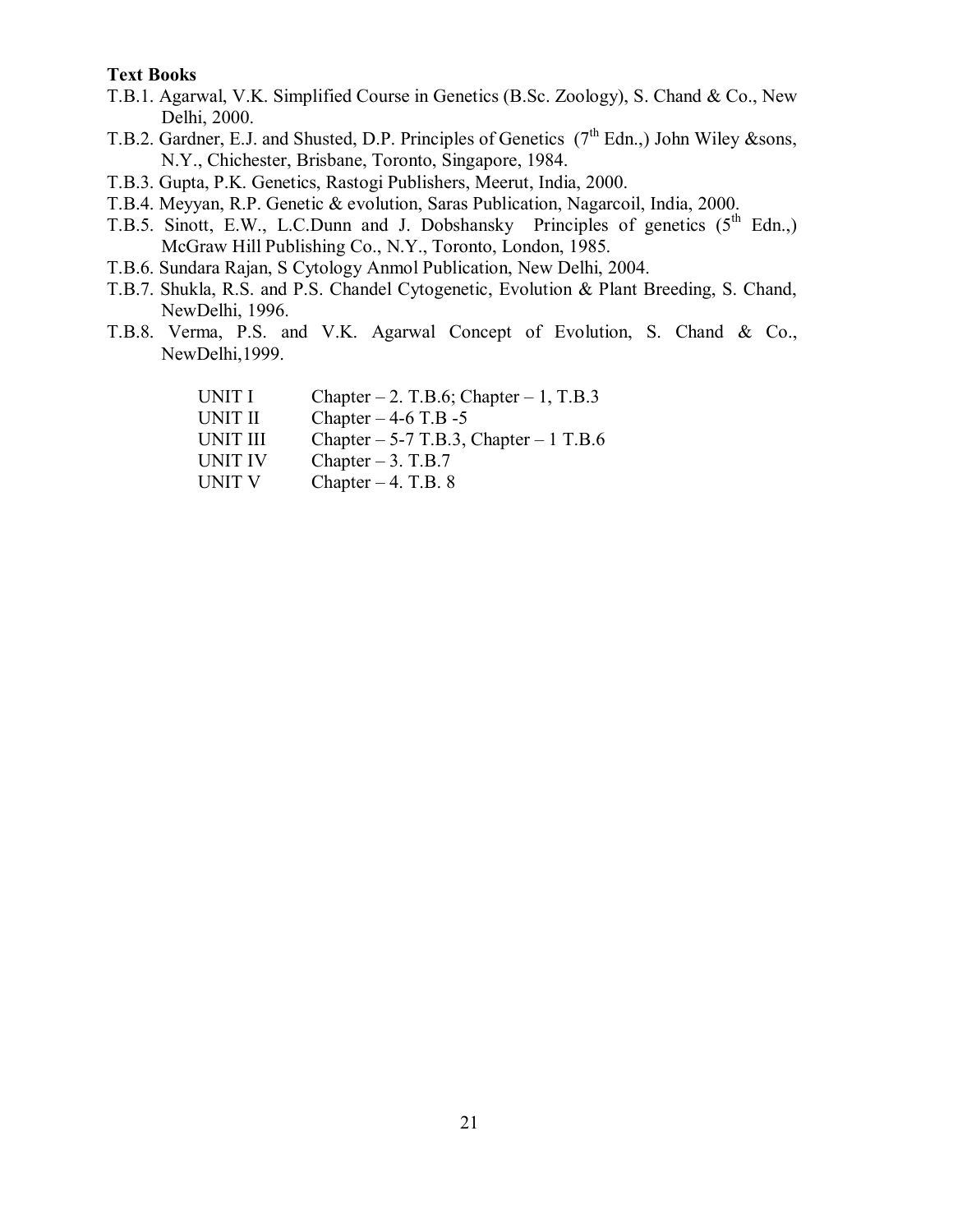# **SEMESTER V: CORE VII PLANT PHYSIOLOGY**

**Course Code : 14UBO5C7 Max. Marks : 100 Hours/Week : 4 Internal Marks : 40 Credit : 4 External Marks : 60** 

### **Objective:**

- To understand the basic aspects of plant-water relations.
- To understand the basic functions of metabolism.
- To understand the process of regulation of growth in plants.

**UNIT I** 12 hours Water relations of plants – # Imbibitions, Diffusion #, Osmosis, Plasmolysis – Translocation of water - Absorption of water – Mechanisms of water absorption.

**UNIT II** 12 hours  $#$  Ascent of sap – Transpiration  $#$  – Factors affecting transpiration - Role of major and minor elements, mineral deficiency symptoms – Mechanism of translocation inorganic and organic solutes.

### **UNIT III 12 hours**

Photo synthesis – Mechanism of photosynthesis –  $C_3$  cycle,  $C_4$  cycle, difference between  $C_3$  and  $C_4$  plants  $C_2$  cycle and CAM pathway – # Factors affecting photosynthesis#.

# **UNIT IV 12 hours**

Respiration – Mechanism of respiration Glycolysis – Kreb's cycle – Electron Transport system – Factors affecting respiration, #Nitrogen cycle#.

**UNIT V** 12 hours Plant growth and growth regulators  $-$  #Plant growth- Growth cure#  $-$  Growth regulators-Auxins, Gibberellins and Cytokinins – Physiology of flowering - Photoperiodism – vernalization and senescence.

**#........# Self Study Portion**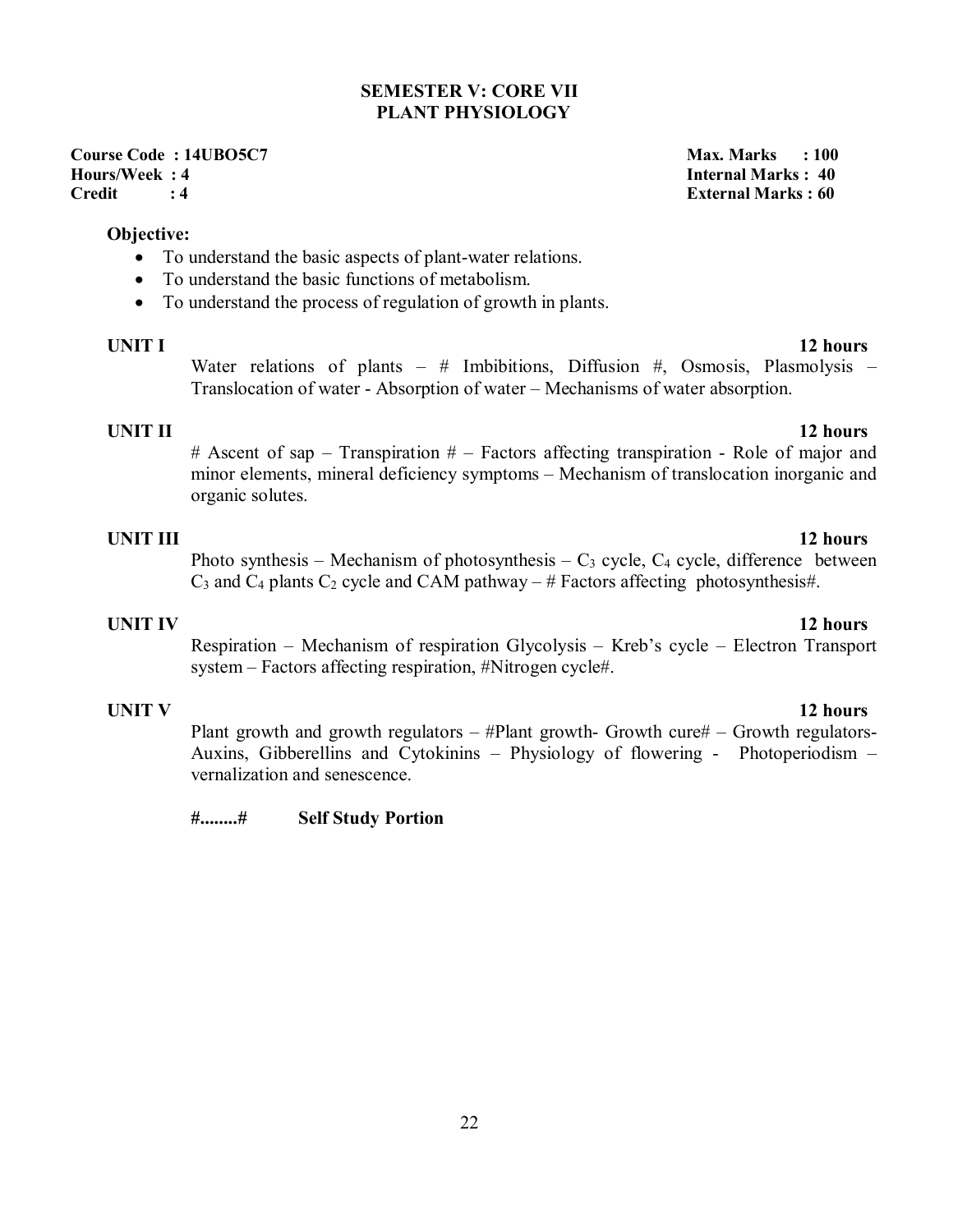# **Text Books**

T.B -1 V. K. Jain , Fundamentals of Plant Physiology, S. Chand and company Ltd New Delhi 2000.

T.B -2 Annie Ragland, K Rajkumar, K. Rajarathinam and N. Arumugam, Plant functions , Saras publication, Nagercoil, 2014.

- UNIT I Chapter  $-3,4$ . T.B -1
- UNIT I Chapter  $-2$ . T.B  $-2$
- UNIT II Chapter  $-5,6,8$  and 15. T.B -1
- UNIT II Chapter  $-4,5,6$  and 8. T.B  $-2$
- UNIT III Chapter  $-11$ . T.B  $-1$
- UNIT III Chapter  $-9$ . T.B  $-2$
- UNIT IV Chapter  $-9$  and 16. T.B -1
- UNIT IV Chapter  $-10$  and 11. T.B  $-2$
- UNIT V Chapter 17,18 and 19. T.B -1<br>UNIT V Chapter 12 and 13. T.B -2
- Chapter 12 and 13. T.B -2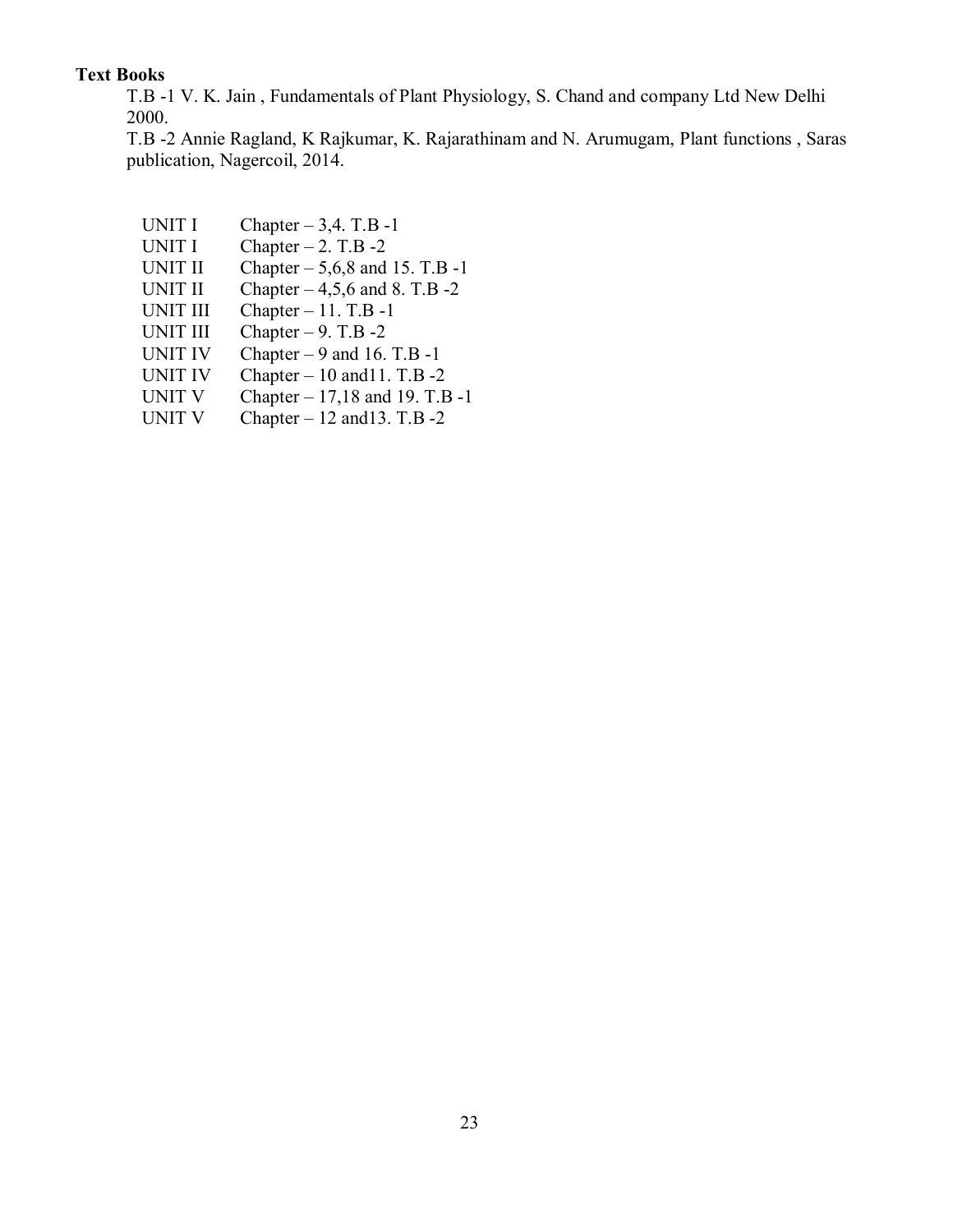### **SEMESTER V : CORE VIII BIOTECHNOLOGY**

**Course Code : 14UBO5C8 Max. Marks : 100 Max. Marks : 100 Max. Marks : 100 Max. Marks : 100 Max. Marks : 100 Max. Marks : 100 Max. Marks : 100 Max. Marks : 100 Max. Marks : 100 Max. Marks : 100 Max. Marks : 100 Max. Marks Hours/Week : 4 Internal Marks : 40 Credit : 4 External Marks : 60** 

**Objective:** 

- To understand the basic and applied aspects of biotechnology.
- To learn the basics of r-DNA technology

**UNIT I** 12 hours History of Biotechnology - Definition - Traditional and Modern. Biotechnology as an interdisciplinary area, global impact and current excitement (health care, agriculture, genomics, #proteomics#.

**UNIT II** 12 hours Vectors and their applications: Cloning vectors – pUC, pBR322 - Agrobacterium based vectors – Binary and cointegrated vectors – GUS and GFP assays – Marker assisted selections  $-\#$  Herbicide and antibiotic resistance markers  $\#$ .

**UNIT III 12 hours** r-DNA technology: Isolation of RNA – Reverse Transcription PCR – cDNA collections – rDNA technology - Enzymes involved – Restriction enzymes – types – exonucleases and endonucleases – #Ligases#.

**UNIT IV 12 hours** Plant genome organization: Functional organization (nuclear, chloroplast and mitochondria) - physical nature of gene – (promoters, enhancers, transcription factors – (zinc finger and Lusine zipper models) and their # applications in modern Biotechnology #.

**UNIT V** 12 hours Gene Silencing in plants: Transctiptional and Post - Transcriptional Gene Silencing (TGS  $&$  PTGS) – RNAi in general – Flower colour modulations with  $RNAi - #$  Delay of fruit ripening #.

### **#........# Self Study Portion**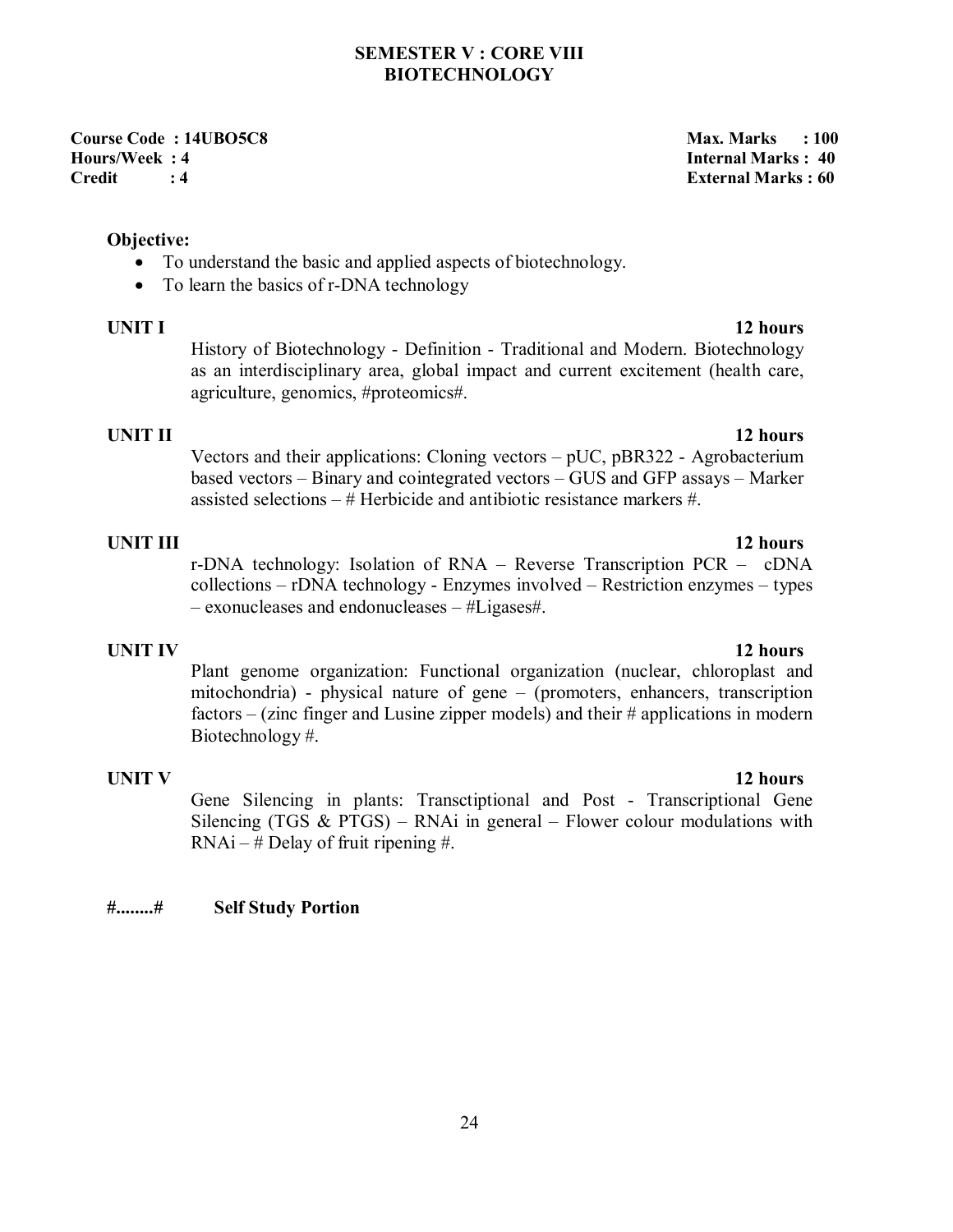### **Text Book**

- T.B -1 Bernard R Glick Jack J Pasterank, Molecular Biotechnology, American Society for Microbiology; 4th Edition 2010.
- T.B -2 R.C. Dubey, Text book of Biotechnology, S. Chand publication, 2010.
- T.B -3 C. B. Nirmala, G Rajalakishmi and Chandakarthick, Plant Biotechnology, MJP Publication, 2009.
- T.B -4 H.D. Kumar, Modern concept of Biotechnology, Vikas Publiation, 1998.

UNIT I Chapter  $-1$ . T.B  $-1$ UNIT III Chapter  $-1,4$  and 5. T.B -1 UNIT IV Chapter  $-1,4$  and 5. T.B  $-1$ UNIT II Chapter  $-4,5$  and 6. T.B  $-2$ UNIT V Chapter  $-1,2$  and 3. T.B  $-3$ UNIT V Chapter  $-5$ . T.B -4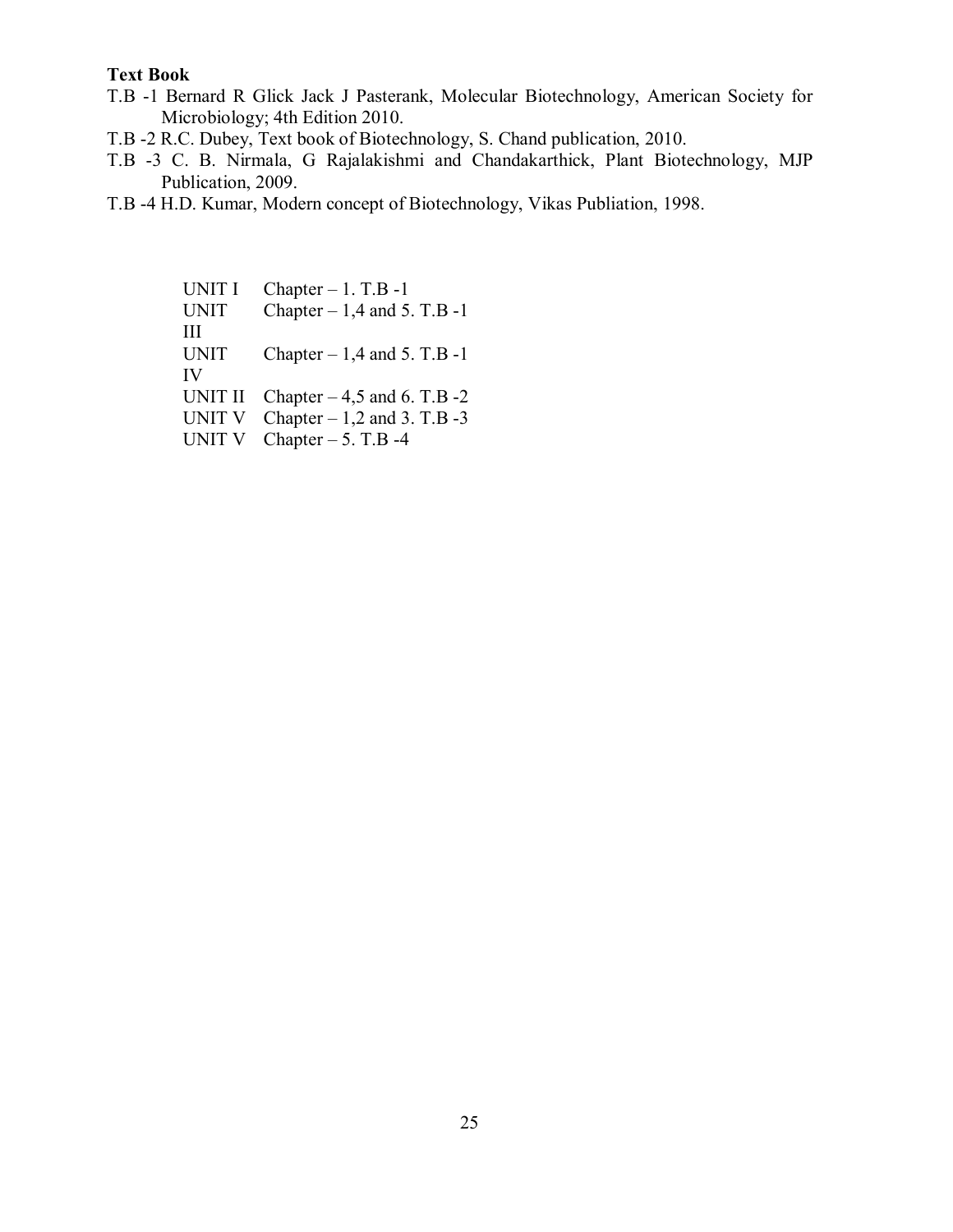### **SEMESTER V: CORE IX BIOINFORMATICS, BIOSTATISTICS AND COMPUTER APPLICATIONS**

**Course Code : 14UBO5C9** Max. Marks : 100 **Hours/Week : 4 Internal Marks : 40 Credit : 4 External Marks : 60** 

**Objective :**

- To learn the basics and application of information technology in biology
- To learn about the statistical applications in biology.<br>UNIT I

**UNIT I 12 hours** Biostatistics – Definition - sampling techniques – data – types, collection, approximation, classif and tabulation - logarithms. - Frequency distribution  $-$  Diagrammatic and graphical representa data (Line, Bar, Histogram, Frequency Polygon, Curve, Pie chart).

**UNIT II 12 hours** Measures of central tendency – mean, median and mode - Measures of dispersion – range, variance, we standard deviation – Theories of probability – Students t-test, chi square test for goodness  $\epsilon$ #statistical error  $#$  (definition and types only).

**UNIT III 12 hours** Bioinformatics - an overview - definition and history; Internet in bioinformatics; Biological databases: # sequence database # - nucleic acid and protein database. Online tools for Botanical identification of plants (brief introduction to BIOTIK, MANGROVE)

Structure database – PDB; specialized database, literature database; file formats of genbank, Swissprot, PDB, NCBI data model, #data retrieval using *entrez* #**.**

Biological Sequence analysis - Pair wise sequence comparison - Sequence queries against biological databases - BLAST and FASTA - Multiple sequence alignments - Phylogenetic alignment. Protein structure visualization tools - RasMol, # Swiss PDB Viewer#.

# **#........# Self Study Portion**

### **Text Books**

- 1. Khan, I.A. and Khanum, A. Fundamentals of Biostatistics. Vikas Publications, Hyderabad, 1994.
- 2. Gurumani, N, An introduction to Biostatistics, MJP Publication. 2005.
- 3. Plalanichamy, S. and Manoharan, M. Statistical Methods for Biologists, Paramount Publications, Palani. 1990.
- 4. Akash saxena, Sunil Chauhan and Kratika Gupta Fundamentals of Computer. Laxmi publications, 2006.
- 5. Mani, K. and N. Viyaraj, Bioinformatics for beginners, Kalaikathir Achchagam, Coimbatore, India. 2002.

UNIT I Chapter  $-1 - 3$ . T.B.1 UNIT II Chapter  $-4 - 6$ . T.B  $-2$ UNIT II Chapter  $-7$ , T.B.3 UNIT III Chapter  $-4 - 6$ . T.B.4 UNIT IV Chapter  $-1-2$ , T.B.5 UNIT V Chapter  $-3-5$ , T.B.5

### **UNIT IV 12 hours**

# **UNIT V 12 hours**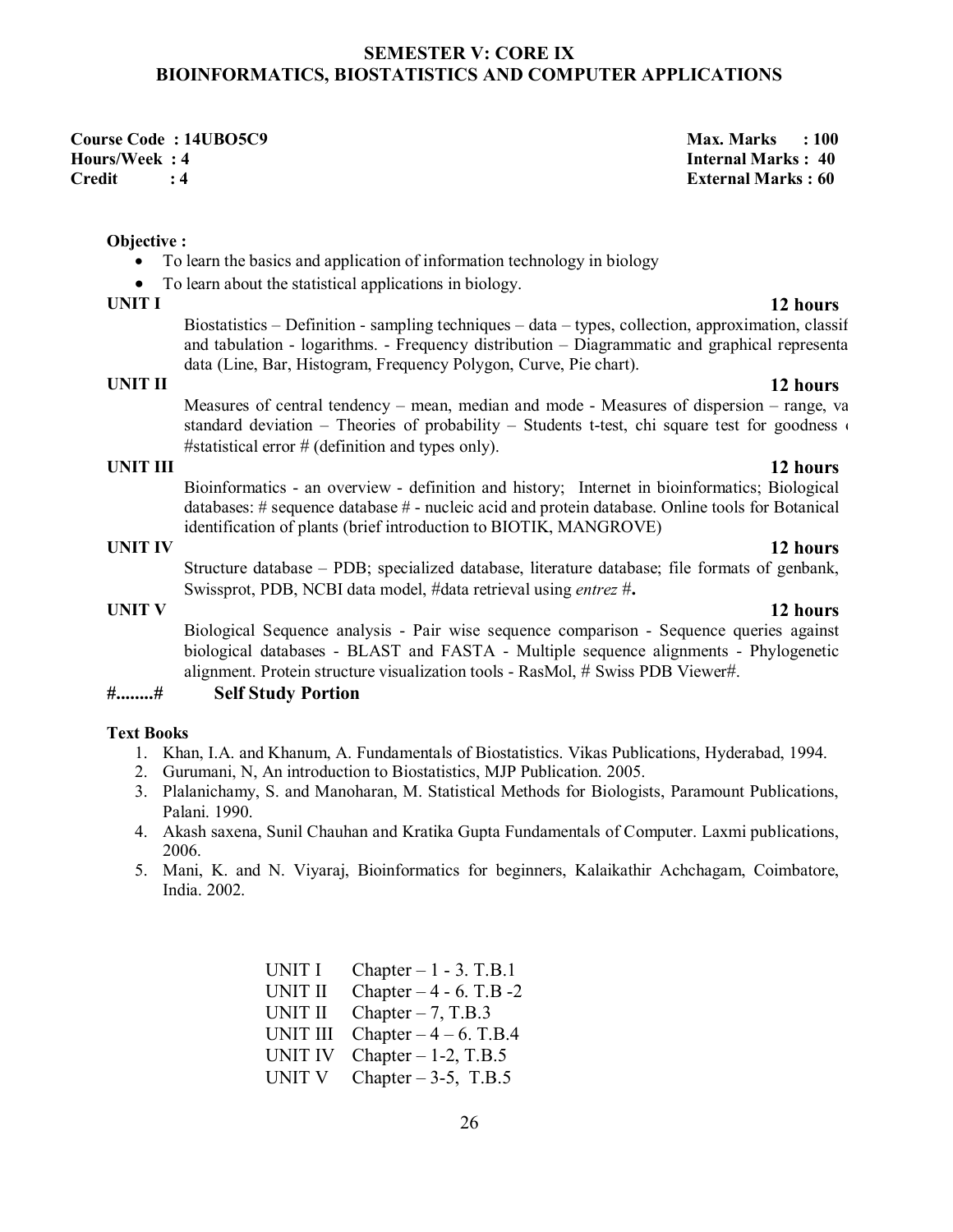### **SEMESTER V: CORE X CYTOLOGY, GENETICS, EVOLUTION AND PLANT PHYSIOLOGY - PRACTICAL**

**Course Code : 14UBO5C10P** Max. Marks : 100 **Hours/Week : 4 Internal Marks : 40 Credit : 4 External Marks : 60** 

### **Objective:**

 To learn the techniques and experiments related to cytology, genetics, evolution and physiology of plants.

### **Cytology**

- 1. Squash and Smear techniques- Onion root tip and Rheo flower buds.
- 2. Histochemical staining of DNA & RNA

### **Genetics and Evolution**

- 1. Working out problems related to Genetics theory
- 2. Identification of the Era to which the fossil form belongs to.

### **Plant physiology**

- 1. Determination of osmotic pressure of Onion/Rheo leaf.
- 2. Effect of light intensity on transpiration using Ganong's Potometer.
- 3. Determination of stomatal frequency and estimation of transpiration rate.
- 4. Determination of photosynthetic rate in water plants under different  $CO<sub>2</sub>$ concentrations.
- 5. Measurement of oxygen evolution under different coloured lights using Wilmott's bubbler.
- 6. Measurement of respiration rate using germinating seeds/flower buds with simple respiroscope.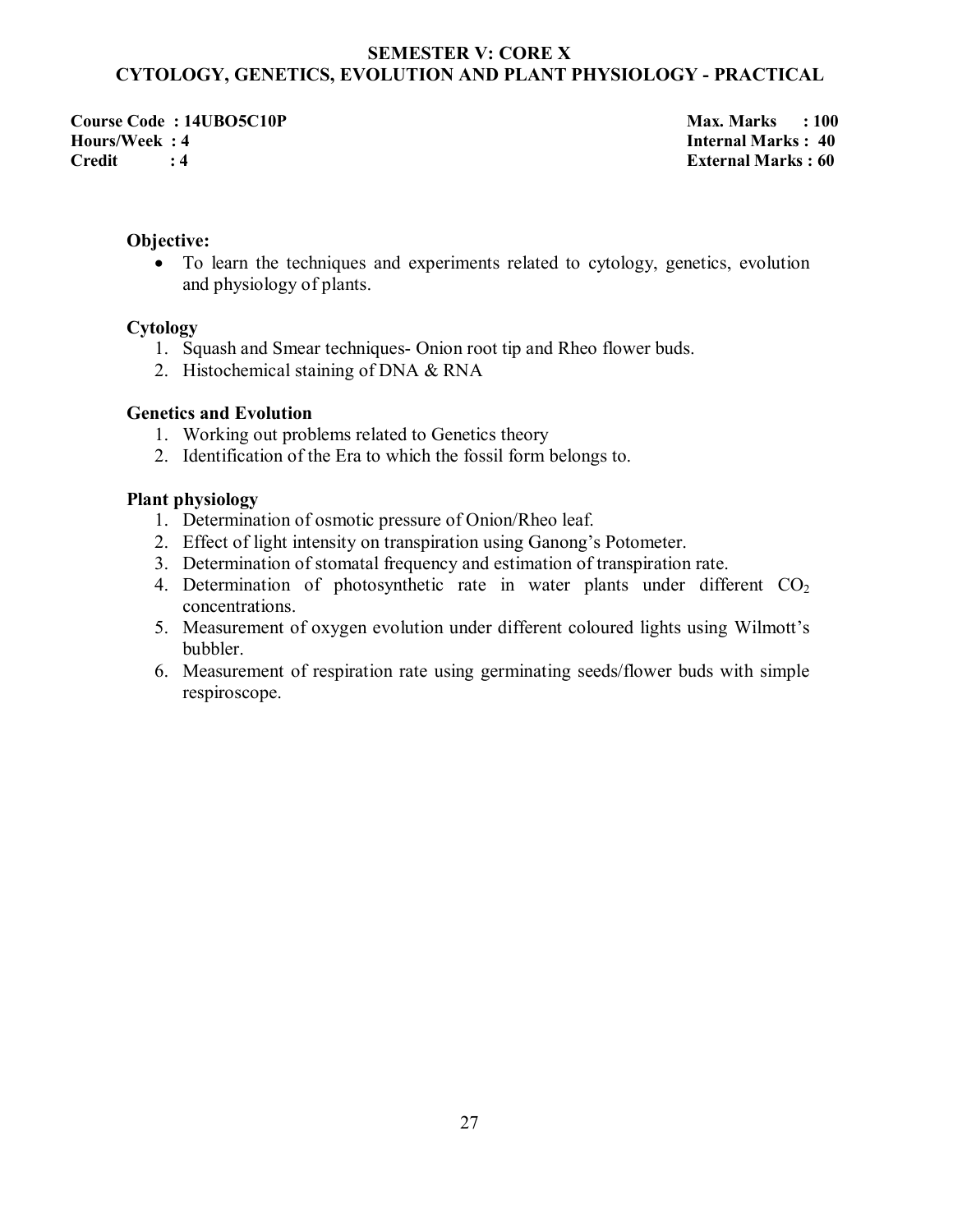### **SEMESTER V: CORE XI BIOTECHNOLOGY, BIOSTATISTICS AND BIOINFORMATICS - PRACTICAL**

**Course Code : 14UBO5C11P** Max. Marks : 100 **Hours/Week : 4 Internal Marks : 40 Credit : 4 External Marks : 60** 

### **Objective:**

 To learn the techniques and experiments related to biotechnology, bioinformatics and biostatistics.

### **Biotechnology**

- 1. Isolation of plant genomic DNA (Demonstration only).
- 2. Isolation of plasmid DNA (Demonstration only).
- 3. Agarose Gel Electrophoresis (Demonstration only).
- 4. Construction of plasmid vector restriction map.

### **Biostatistics and Bioinformatics**

- 1. Collection and tabulation of data (Continuous and discrete)
- 2. Construction of Histogram, Frequency polygon, Frequency curve.
- 3. Construction of Bar diagrams, Pie charts.
- 4. An introduction to literature databases (PubMed)
- 5. An introduction to Search engine (Google)
- 6. An introduction to basic biological sequence databases and their access
- 7. Introduction to FASTA, BLAST.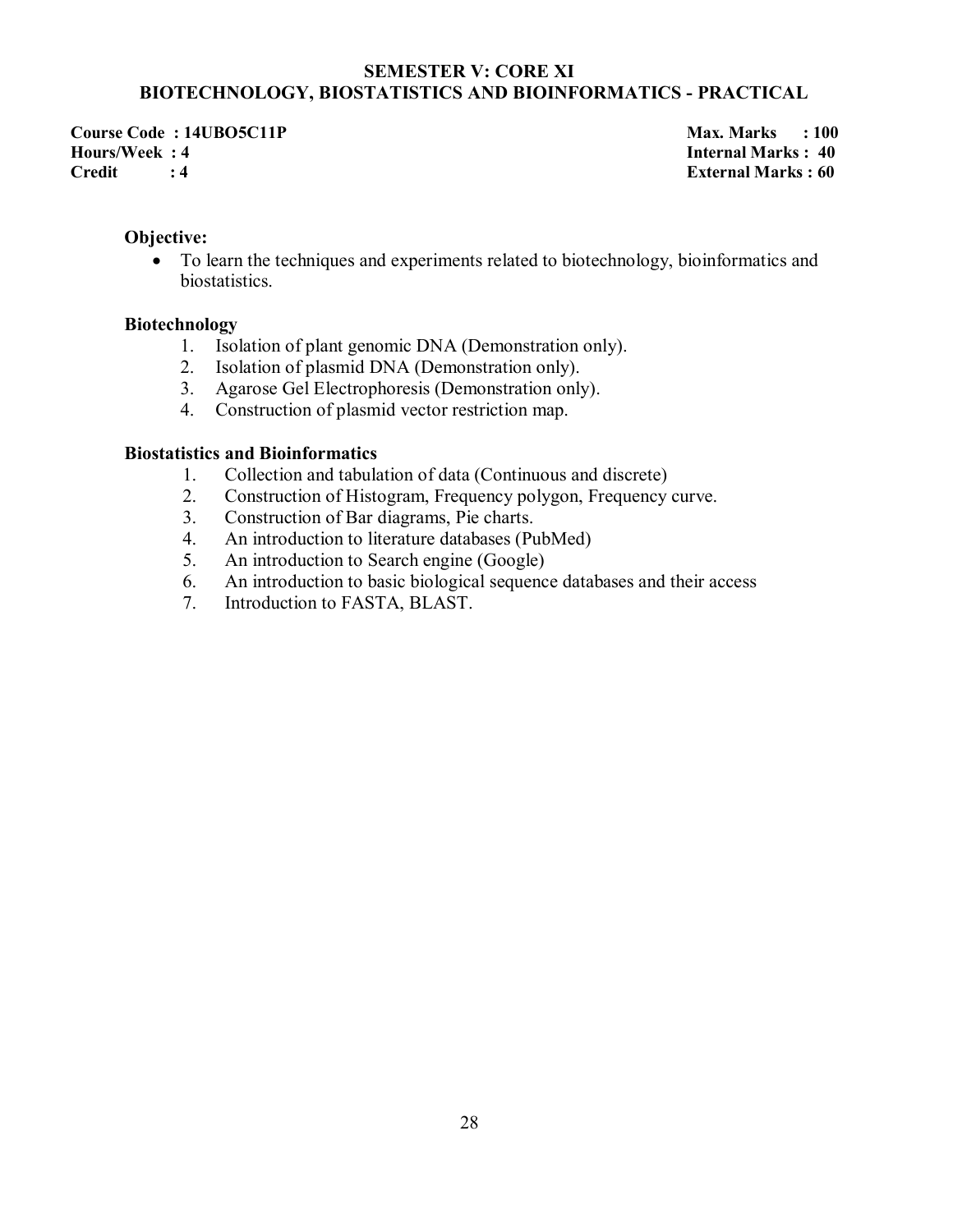### **SEMESTER V: MAJOR BASED ELECTIVE – IV ECONOMIC BOTANY**

**Course Code : 14UBO5M4 Max. Marks : 100 and 200 and 200 and 200 and 200 and 200 and 200 and 200 and 200 and 200 and 200 and 200 and 200 and 200 and 200 and 200 and 200 and 200 and 200 and 200 and 200 and 200 and 200 and 2 Hours/Week : 3 Internal Marks : 40 Credit : 3 External Marks : 60** 

### **Objective :**

• To learn about economic uses of plants

### **UNIT I** 12 hours

Economic Botany- Introduction: Introduction, # Food plants #, Plant products of industrial value, Medicinal plants and drugs, Food adjuncts, Lower plants in economic botany.

### **UNIT II** 12 hours

Cereals and millets: Cereals-History and uses of Rice, Wheat, Maize Barley, Oat and Rey. Millets - History and uses of Sorghum, Pearl Millet and Italian millet.

### **UNIT III 12 hours**

Legumes, nuts and vegetables: Legumes-History and uses of Soybean, Black gram and Green gram. Nuts-History, cultivation and uses of Coconut and Cashew nut, Vegetables - Underground Root vegetables variety and uses of Sweet potato and Bet root., Stem vegetables Potato and Onion. #Herbage vegetables history, variety and uses of Cabbage and Cauliflower, Fruit vegetables history, variety and uses of Tomato and Brinjal#.

# **UNIT IV 12 hours**

Fruits: tropical fruits cultivation and uses of Mango, Citrus, Banana, Guava, Papaya and Sapota.

# **UNIT V** 12 hours

Gums and resins: Biological source, chemical constituents and uses of the following-Acacia gum, Guar gum, Sterculia gum, Resins- Capsicum, # Asafetida and Benzonin #.

**#........# Self Study Portion** 

### **Text Books**

- 1. Gupta, S.K. & Kaushik, M.P. An Introduction to Economic Botany K. Nath and Co., Meerut, India, 1973.
- 2. Verma, V. A Text Book of Economic Botany, Emkay Publications, New Delhi, 1974.
- 3. Sen. S. Economic botany, New Central Book Agency, Calcutta, 1992.
- 4. Ashok Bendre & Ashok Kumar Economic Botany, Rastogi Publications, Meerut, India. (1998-99).
- 5. Pandey, B.P. Economic Botany, S. Chand and Co., New Delhi, 2000.

| <b>UNIT I</b>   | TB1: Chapter $-2 & 3$ |
|-----------------|-----------------------|
| <b>UNIT II</b>  | TB2: Chapter $-3 - 5$ |
| <b>UNIT III</b> | TB3: Chapter $-4$     |
| <b>UNIT IV</b>  | TB4: Chapter $-5$     |
| <b>UNIT V</b>   | TB5: Chapter $-5$     |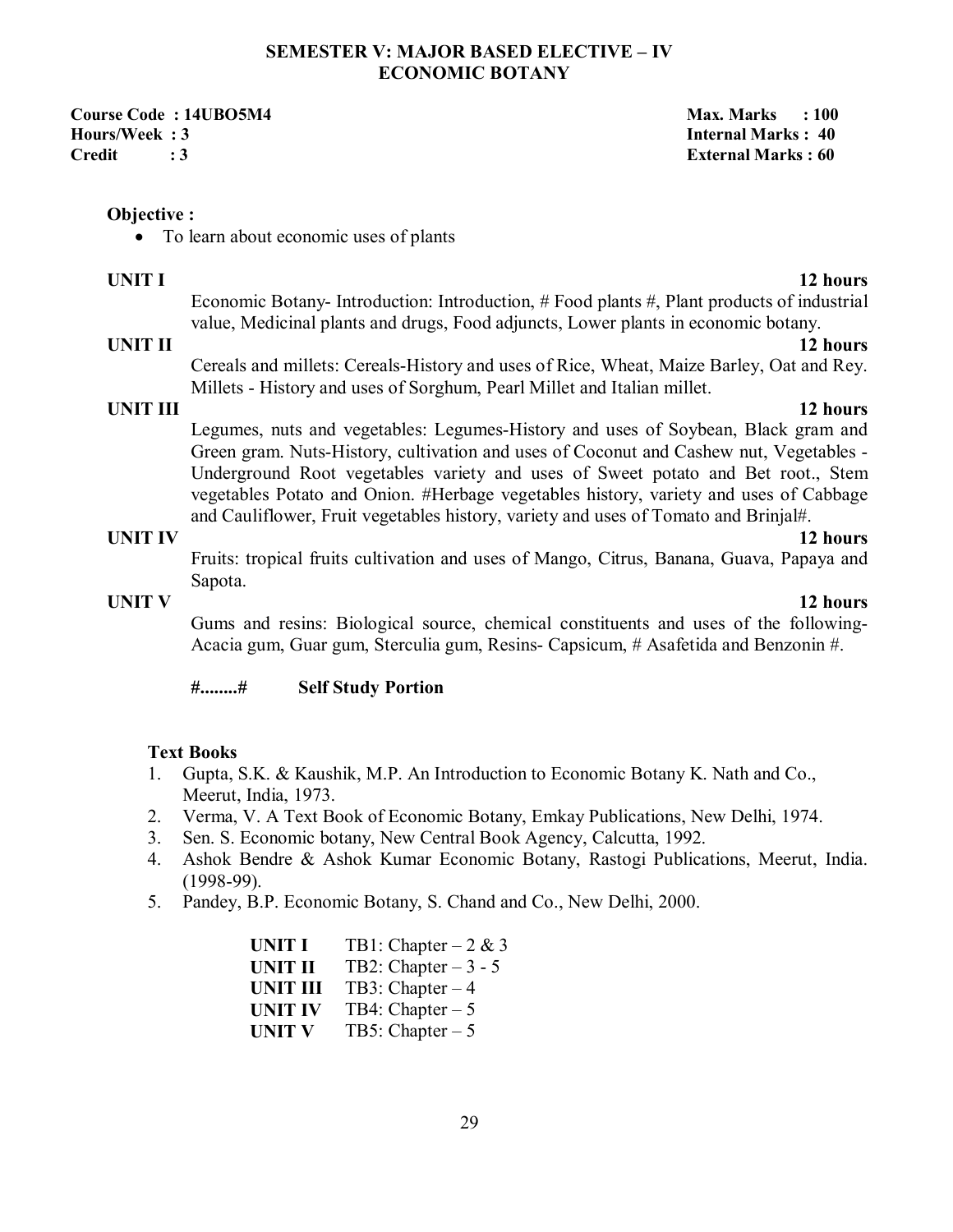# **SEMESTER V: SKILL BASED ELECTIVE – III GARDENING**

**Course Code : 14UBO5S3 Max. Marks : 100 Hours/Week : 2 Internal Marks : 40 Credit : 2 External Marks : 60** 

### **Objective:**

To learn about basic and applied aspects of gardening.

### **UNIT I 6 hours**

Garden and its parts – Hedges – Edges – Tress – Flowers beds – Lawn – Shrubs – Climbers and Creepers – Paths Arches – Pergola – Rockery – Carpet beds – Topiary – #Trophy Green house #.

### **UNIT II** 6 hours

Formal gardens – Informal gardens - planning a garden.

### **UNIT III** 6 hours

Garden plants – Amnuals – Biennials – Perennials – Shrubs – Tress – Climbers – Succulents – Cacti – Ferns – #Gymnosperm – plants – orhids#.

### **UNIT IV** 6 hours

Garden implements and tools. Spade – Sprayer – Rose garden – Pruning scissors – Digging Fork – Garden rake – #Tiller – Pick axe#.

### **UNIT V** 6 hours

Irrigation and manuring – Factors determining irrigation – System of Irrigation – Importance of organic manures – #Chemical fertilizers – Methods of application#.

### **#........# Self Study Portion**

# **Text Books:**

T.B -1 V. Kumarsan, Horticulture and Plant breeding, Saras Publication, 2009.

T.B -2 Pratibha P Trivedi, Home Gardening, Indian council of Agricultural Research, New Delhi, 1983.

T.B -3 K. Bose and Bhattacharjee, Garden Plants, Oxford and IBH Publishing and Co.1998.

| <b>UNIT I</b>   | Chapter $-2$ . T.B -1            |
|-----------------|----------------------------------|
| <b>UNIT I</b>   | Chapter $-1$ , 2 and 3. T.B $-3$ |
| <b>UNIT II</b>  | Chapter $-2$ . T.B $-2$          |
| <b>UNIT II</b>  | Chapter $-3$ . T.B $-1$          |
| <b>UNIT III</b> | Chapter $-4$ . T.B $-1$          |
| <b>UNIT III</b> | Chapter $-4$ . T.B $-2$          |
| <b>UNIT IV</b>  | Chapter $-5$ . T.B -1            |
| <b>UNIT V</b>   | Chapter $-7, 8$ . T.B -1         |
|                 |                                  |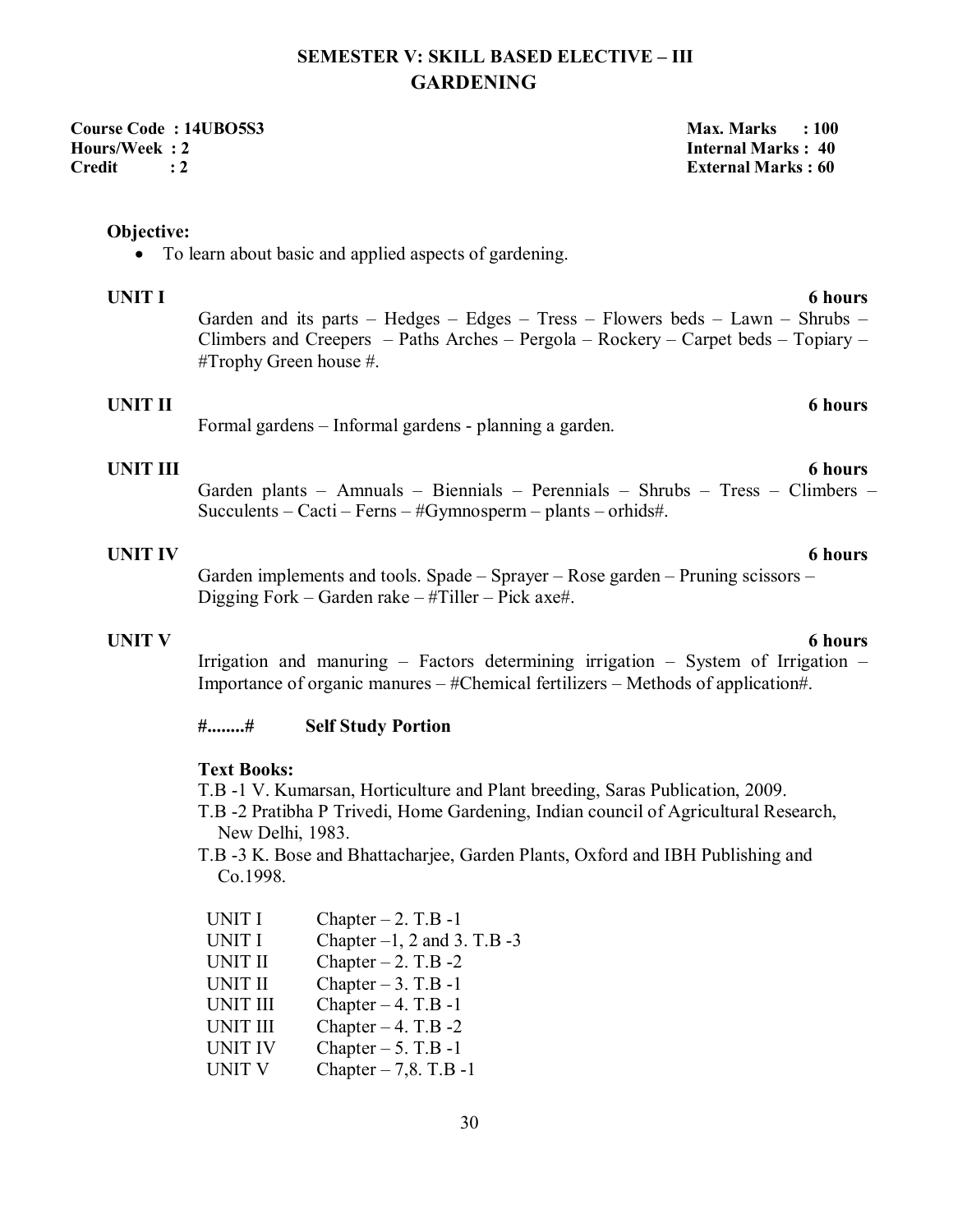# **SEMESTER V: EXTRA CREDIT- III FOOD AND DAIRY MICROBIOLOGY**

**Course Code : 14UBO5EC3** Max. Marks : 100\* **Hours/Week : -- Internal Marks : -- Credit : 4\* External Marks :100\*** 

### **Objective:**

• To learn the basic and applied aspect of food and dairy industry with respect to microbiology.

**UNIT I** 12 hours Importance of microorganisms in food microbiology - mold yeast and bacteria - General characteristics classification  $\&$  importance. Food as a substrate for micro organisms -. Micro organisms important in food microbiology; Molds, yeasts and bacteria - General Characteristics - Classification and importance.

# **UNIT II** 12 hours

Principles of food preservation - Asepsis - Removal of micro organisms, anaerobic conditions - High temperature - Low temperature - Drying - Food addiives.

### **UNIT III** 12 hours

Contamination and spoilage - Cereals, sugar products, vegetables and fruits, meat and meat products, milk and milk products - Fish and sea food - Poultry, Spoilage of canned foods.

# **UNIT IV** 12 hours

Food borne infections and intoxications - bacterial, non -bacterial - Food borne disease outbreaks - Laboratory testing - preventing measures - Food sanitation - plant sanitation - Employees' health standards - waste treatment and disposal - quality control.

Food fermentations : Bread cheese, vinegar, fermented vegetables, fermented daffy products. Spoilage and defects of fermented daily products - oriental fermented foods.

### **Text Books**

T.B -1 Wc.Frazier, Food Microbiology, McGraw Hill NY 1988.

| UNIT I   | Chapter $-2$ . T.B -1                              |
|----------|----------------------------------------------------|
| UNIT II  | Chapter $-5,6,7,8$ and 9. T.B -1                   |
| UNIT III | Chapter – $10,11,12,13,14,15,16,17$ and 18. T.B -1 |
| UNIT IV  | Chapter $-23,24,25,26$ and 27. T.B -1              |
| UNIT V   | Chapter $-21$ . T.B -1                             |

# **UNIT V** 12 hours

31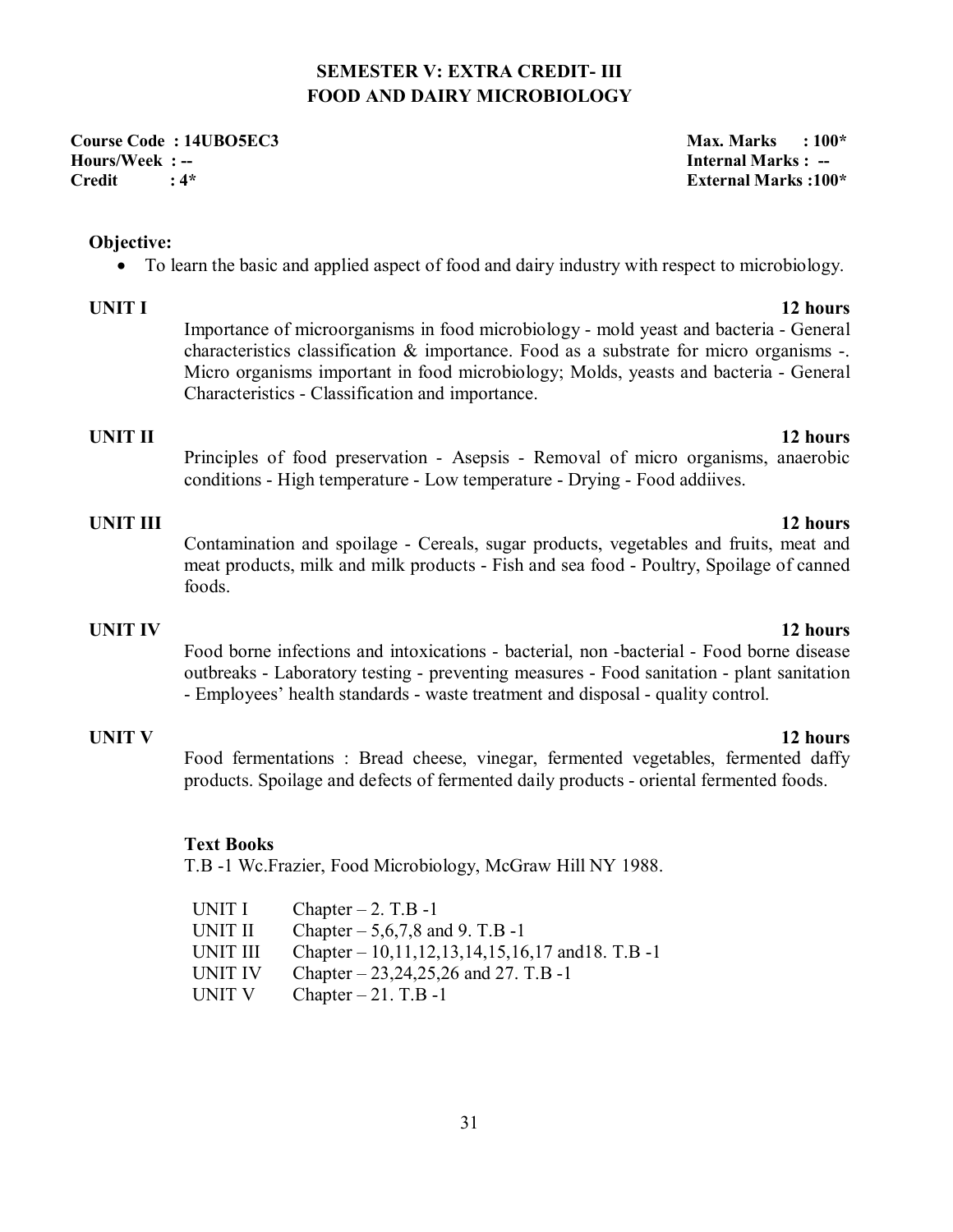### **SEMESTER VI: CORE XII BIOCHEMISTRY AND BIOPHYSICS**

**Course Code : 14UBO6C12** Max. Marks : 100 **Hours/Week : 5 Internal Marks : 40 Credit : 4 External Marks : 60** 

**Objectives:** 

To learn about basic principles of chemical and physical aspects of biology.

**UNIT I** 15 hours Biochemistry: Physico-chemical forces acting on the living body - Definition of pH-its determination. # Buffers # and electrolytes and their functions.

# **UNIT II** 15 hours

Elementary treatment of fractionation of biological materials - chromatography, #centrifugation#, dialysis, electrophoresis.

**UNIT III 15 hours** A brief treatment of the chemistry of the following primary plant products – carbohydrates (sugars), starch, cellulose; Lipids (triglycerides, fats); # proteins - primary, secondary and tertiary structure #.

### **UNIT IV 15 hours**

Biophysics – physical forces, chemical bonds and their biological significance - Light diffraction - # biological effects of ionizing radiations #.

Basic principles of spectroscopy - thermodynamics – laws, enthalpy, entropy and free energy - # electron transfer processes #.

### **#........# Self study portion**

### **Text Books**

- T.B.1. Jain, J.L. Jain, S and Jain, N, Fundamentals of Biochemistry. S. Chand and Company Ltd., New Delhi, 2008.
- T.B.2. Srivastava, H.S, Elements of Biochemistry, Rastogi Publications, Meerut, India, 1990.
- T.B.3. Veerakumari, L, Biochemistry, MJP Publishers, Chennai, 2004.
- T.B.4. Stryer, L, Biochemistry, W. H. Freeman and Co., New York, San Francisco, 1989.
- T.B.5. Ragland, A and Arumugam**,** N, 2000. Biochemistry Biophysics, Saras Publications, Nagercoil, Tamil Nadu.
- T.B.6. Narayanan, P. 2000 Essentials of Biophysics, New Age International Publishers (P) Ltd., New Delhi, Calcutta, Chennai, Mumbai.

| UNIT I         | Chapter $-2$ . T.B -1                             |
|----------------|---------------------------------------------------|
| UNIT II        | Chapter $-5,6,7,8$ and 9. T.B -1                  |
| UNIT III       | Chapter $-10,11,12,13,14,15,16,17$ and 18. T.B -1 |
| <b>UNIT IV</b> | Chapter $-23,24,25,26$ and 27. T.B -1             |
| <b>UNIT V</b>  | Chapter $-21$ . T.B -1                            |
|                |                                                   |

### **UNIT V** 15 hours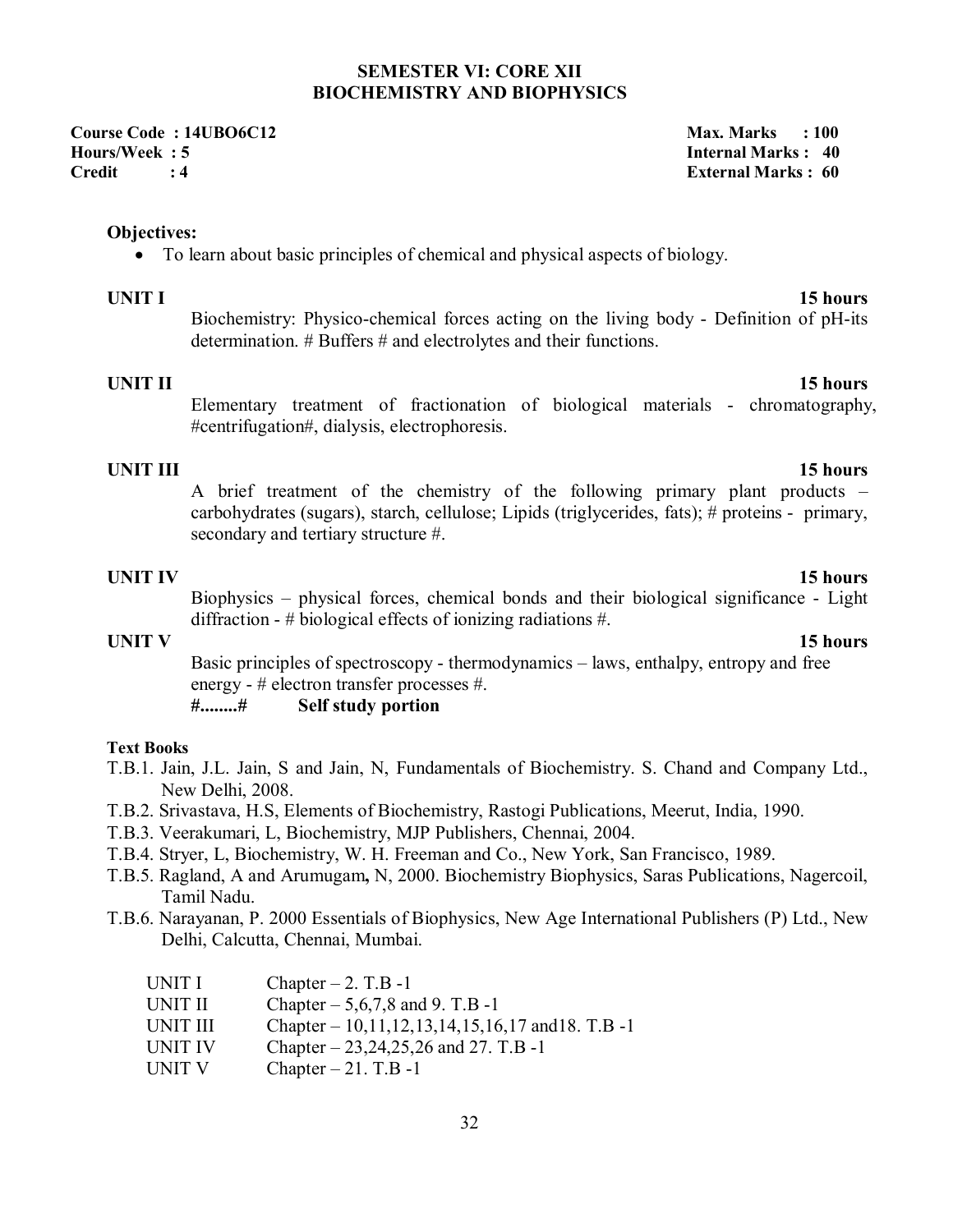### **SEMESTER VI: CORE XIII HORTICULTURE AND PLANT BREEDING**

### **Course Code : 14UBO6C13** Max. Marks : 100 **Hours/Week : 5 Internal Marks : 40 Credit : 4 External Marks : 60**

### **Objective:**

- To understand the basic principles of horticulture
- To learn the applied aspects in breeding of plants.

**UNIT I 15 hours Horticulture:** Values of Horticulture - Classification of horticultural crops – Kinds of soil and soil fertility - organic, inorganic and biofertilizers - methods of application - irrigation systems - common garden pests and diseases. #Methods for controlling pest and diseases#.

**UNIT II 15 hours** Plant propagation methods - cutting, layering, grafting, budding, stock and scion relationship, micropropagation - uses of plant growth regulators in horticulture - cultivation practice -coconut, banana and #mango#**.**

### **UNIT III 15 hours**

Landscape gardening and  $\#$  important principles in laying out a garden  $\#$  – Garden types and components – Lawn making - Kitchen garden, Indoor garden, Hanging pots, baskets – Cultivation of commercial flowers - roses, jasmines, chrysanthemum and ikbana.

### **UNIT IV 15 hours**

Breeding: Basic principles in plant breeding-  $#$  selection of characters  $#$  - selfing and crossing techniques – methods of selection of superior strains-bulk and pedigree methods of selection.

### **UNIT V 15 hours**

Back crossing-in breeding depression and heterosis- Induced polyploidy in plant breeding, role of auto and allopolyploidy -  $#$  Parasexual hybridization  $#$ .

### **Text Books**

T.B -1 V. Kumaresan, Horticulture and plant breeding, Saras Publication, 2009. T.B -2 R.W. Allard, Principles of plant breeding, John Wiley and sons. Inc. 1960.

| UNIT I          | Chapter $-7,8$ and 9. T.B -1          |
|-----------------|---------------------------------------|
| <b>UNIT II</b>  | Chapter $-6$ and 13. T.B -1           |
| <b>UNIT III</b> | Chapter $-3,9,20,22$ , and 24. T.B -1 |
| <b>UNIT IV</b>  | Chapter $-1$ and 6. T.B $-1$          |
| <b>UNIT IV</b>  | Chapter $-6$ and 12,13,14. T.B -2     |
| <b>UNIT V</b>   | Chapter $-6$ and 8. T.B -1            |
| <b>UNIT V</b>   | Chapter $-28$ and 32. T.B $-2$        |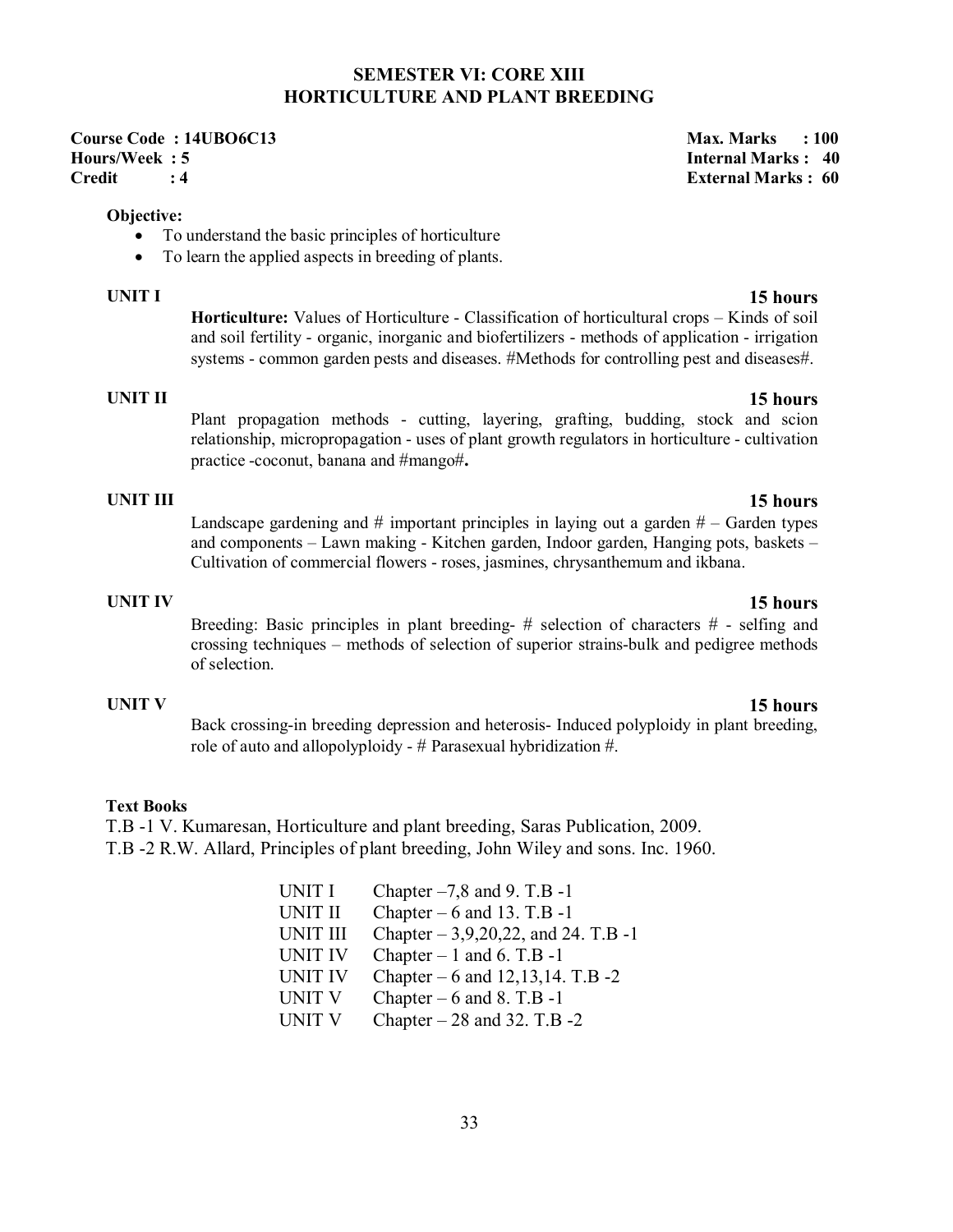### **SEMESTER VI: CORE XIV ECOLOGY AND PHYTOGEOGRAPHY**

**Course Code : 14UBO6C14** Max. Marks : 100 **Hours/Week : 5 Internal Marks : 40 Credit : 4 External Marks : 60** 

### **Objective:**

- To learn the basic aspects of environment with respect to biology
- To understand the distribution of plants with respect to geography of earth.

General Ecology - Autecology-Definition, Ecological life history of species. Synecology-Definition, community composition, Raunkier's biological spectrum.

Plant environment-climatic, # edaphic and biotic factors # (Effects of grazing and browsing by animals, Effects of human activities on vegetation).

Ecosystem: Definition, structure of Ecosystem, components of ecosystem, # Function of Ecosystem#. Energy and its flow in Ecosystem (grassland). Food chain, Food web, Ecological pyramid.

### **UNIT III 15 hours**

Vegetation – Units of vegetation- formation, association, fasciations, Consociation, Migration, ecesis, Colonization methods of study of vegetation-species area curve, line transect. General trends of succession- migration, colonization. Hydrosere and Xerosere. #Morphological and anatomical features of plants and their correlation to the habitat factors#.

### **UNIT IV 15 hours**

Environmental Pollution-Pollution and its control-Air Pollution: Causes of Air pollutionsuspended particulate matter, Acid rain, Radiation pollution, Noise pollution, Thermal pollution-Soil Pollution: Industrial effluents, agricultural pollution, plant residues, insecticides, pesticides, fungicides, herbicides. # Biological treatment of wastes and pollutants- solid waste disposal treatment of liquid waste #.

### **UNIT V 15 hours**

Phytogeography **-** Climate of India and its climatic zones, Botanical regions of India-Vegetational types of Tamil Nadu, Evergreen, Deciduous, Scrub & Mangrove. # Endemism  $&$  Endemics (neo and paleo) #.

### **#........# Self Study Portion**

### **Text Books**

T.B -1 Mohan P. Arora, Ecology, Himalaya Publishing House, 2004.

T.B -2 Muneeswaran, Plant Ecology and Phytogeograohy, Aghton Book House, 1984.

T.B -3 R.S. Shukla and P.S. Chandel Plant ecology and soil science, Chand and company Ltd, 1998.

> UNIT I Chapter  $-1$ . T.B  $-1$ UNIT I Chapter  $-1,3,4,5$ . T.B  $-2$ UNIT I Chapter  $-3,4$ . T.B  $-3$ UNIT II Chapter  $-7$ . T.B  $-1$ UNIT II Chapter –6. T.B -3 UNIT IV Chapter  $-11$ . T.B  $-2$ UNIT V Chapter  $-8$ . T.B  $-1$

### **UNIT I 15 hours**

# **UNIT II 15 hours**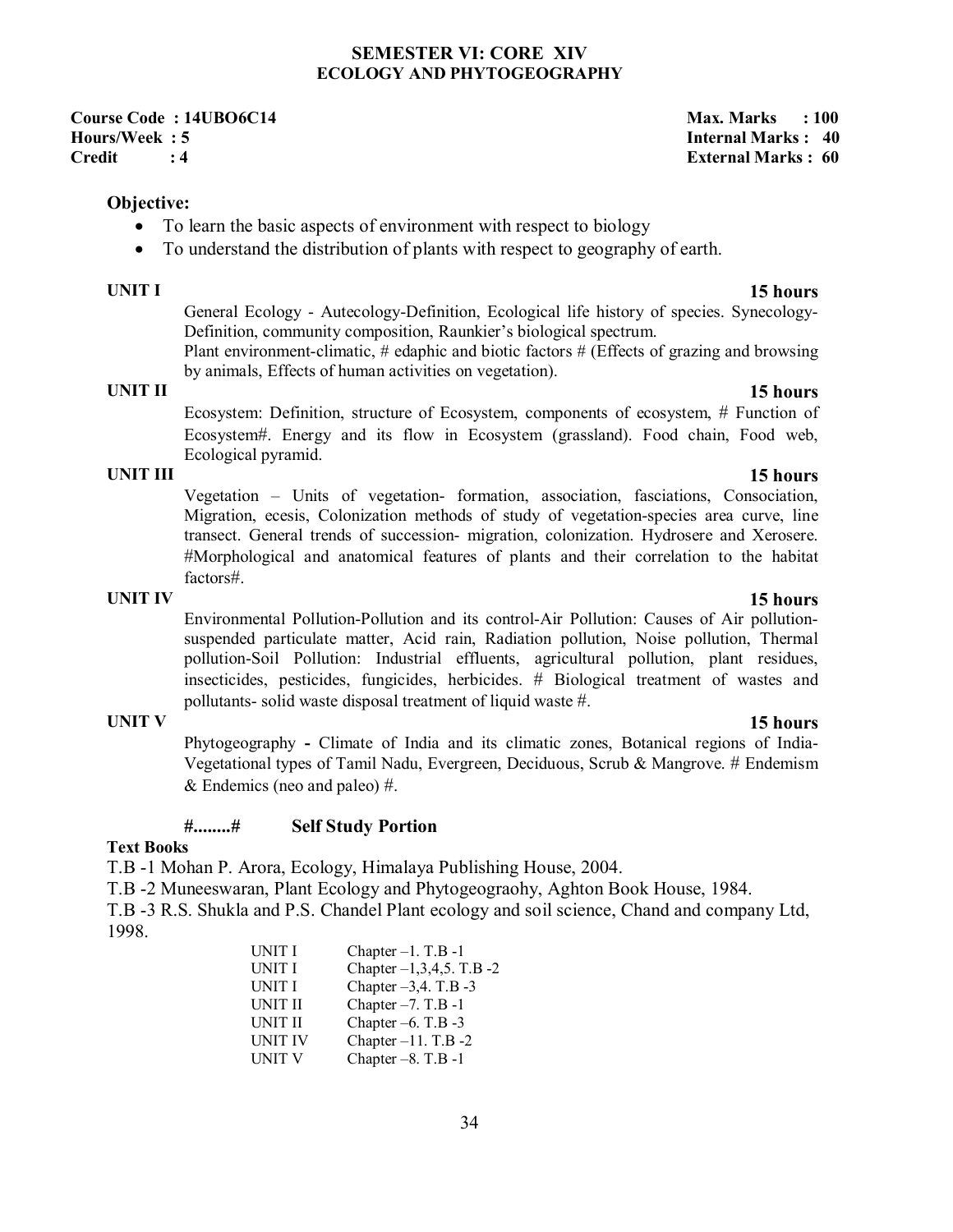### **SEMESTER VI: CORE XV MICROBIOLOGY AND IMMUNOLOGY**

**Course Code : 14UBO6C15** Max. Marks : 100 **Hours/Week : 4 Internal Marks : 40 Credit : 4 External Marks : 60** 

### **Objective:**

- To learn about the basic and applied aspects biology of microbes.
- To understand the immune system and its functions.

### **UNIT I** 12 hours

Functional anatomy of Prokaryotic cells. Cell size, shape and arrangement of bacterial cells. Brief outline of Flagella, Axial filaments and pili. # Cell wall – Composition and characteristics #.

### **UNIT II** 12 hours

Structures internal to the cell wall – Plasma (Cytoplasmic) membrane, Movement of Materials across, # Membranes, Cytoplasm, Nuclear area, Ribosomes#.

### **UNIT III** 12 hours

Viruses- General characteristics of Plant and animal viruses. Classification of viruses, isolation. Viral multiplications (Lytic cycle, Lysogenic cycle, Specialised transduction) # Prions and Virons #.

### **UNIT IV** 12 hours

Immunology: Immune system-Historical perspective, Innate immunity; adaptive immunity. Antigen - types, general properties, # role played by Biological system in the immunogenicity#.

### **UNIT V** 12 hours

Antibodies – Immunoglobulin structure and function, antigenic determinants on Immunoglobulin and immunoglobulin classes. # Antigen and Antibody interactions #.

### **#........# Self Study Portion**

### **Text Books**

- T.B -1 N. Arumugam, A. Mani, A.M. Selvaraj and L.M Naryanan, Microbiology, Saras Publication, 2011.
- T.B -2 Dulsy Fatima and N. Arumugam, Immunology, Saras Publication, 2013.

| UNIT I          | Chapter $-3$ . T.B -1        |
|-----------------|------------------------------|
| <b>UNIT II</b>  | Chapter $-3$ . T.B $-1$      |
| <b>UNIT III</b> | Chapter $-9$ . T.B -1        |
| <b>UNIT IV</b>  | Chapter $-1$ and 2. T.B $-2$ |
| <b>UNIT V</b>   | Chapter $-7$ and 8. T.B $-2$ |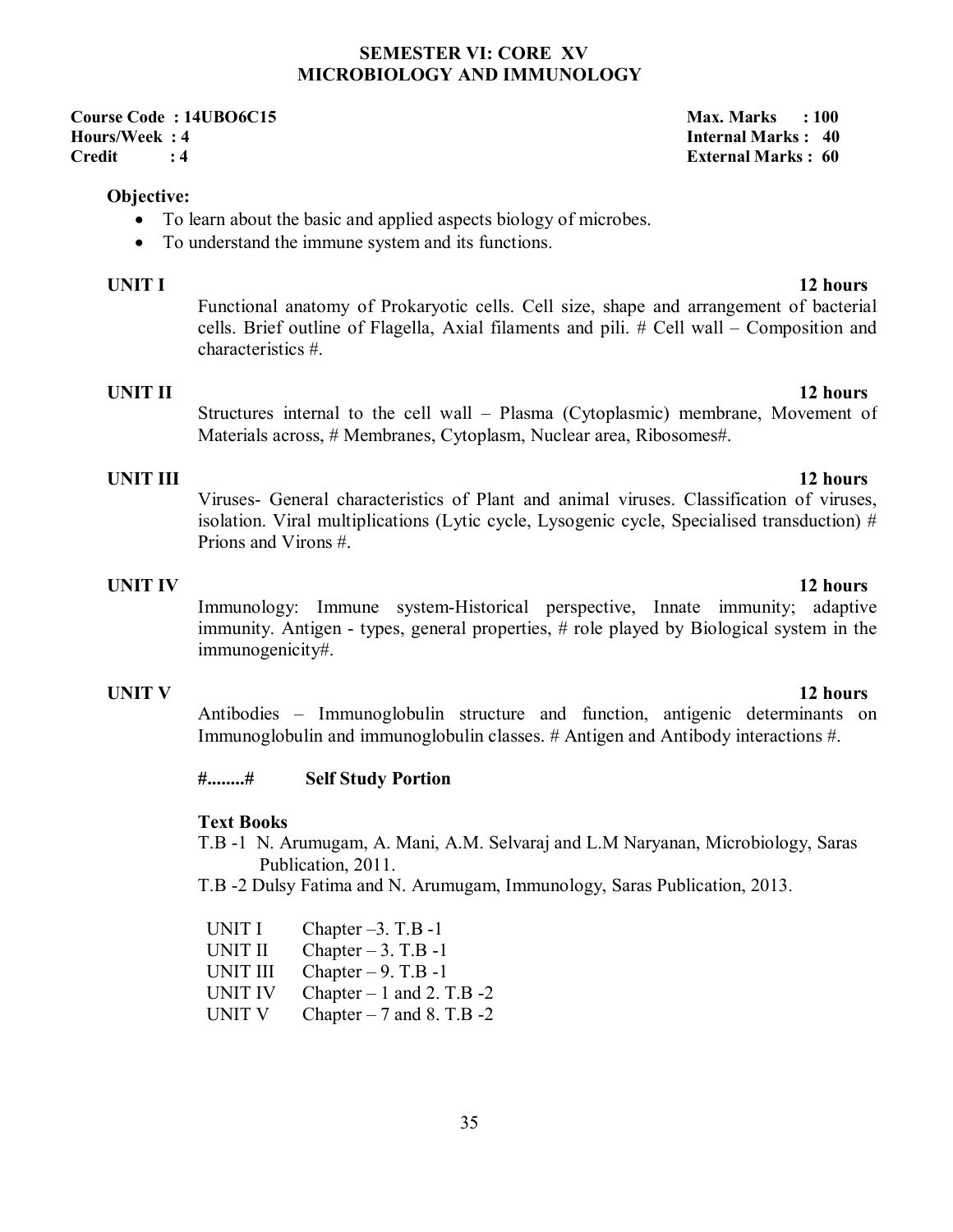### **SEMESTER VI – CORE XVI BIOCHEMISTRY, BIOPHYSICS, HORTICULTURE AND PLANT BREEDING - PRACTICAL**

Course Code : 14UBO6C16P<br>
Hours/Week : 4 **Max. Marks : 100**<br>
Hours/Week : 4 **Max. Marks : 40 Credit : 4 External Marks : 60** 

**Internal Marks : 40** 

### **Objective:**

- To learn to perform the experiments related to biological chemistry and physics.
- To learn the applied aspects of horticulture and plant propagation techniques.

### **Biochemistry and Biophysics**

- 1. Colorimetric estimation of either sugar or starch.
- 2. Estimation of lipids.
- 3. Estimation of proteins.
- 4. Separation of plant pigments / amino acids by paper chromatography.
- 5. Measurement of pH of a solution using pH meter.

### **Horticulture and Plant breeding**

- 6. Demonstration of grafting
- 7. Demonstration of budding
- 8. Demonstration of layering.
- 9. Spotters of garden implements
- 10. Performance of emasculation in *Cassia.*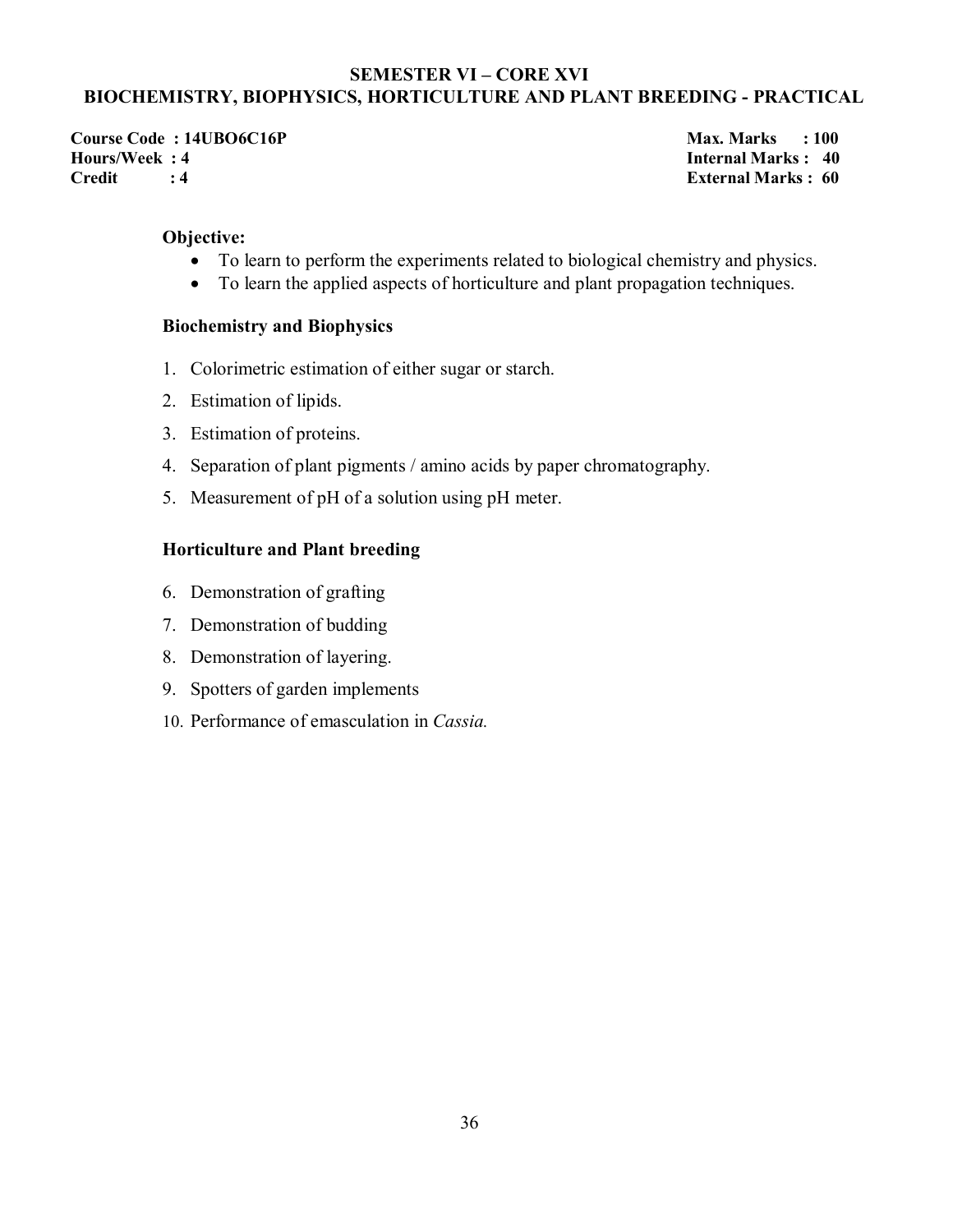# **SEMESTER VI – CORE XVII MICROBIOLOGY, IMMUNOLOGY ECOLOGY AND PHYTOGEOGRAPHY - PRACTICAL**

**Course Code : 14UBO6C17P** Max. Marks : 100 **Hours/Week : 4 Internal Marks : 40 Credit : 4 External Marks : 60** 

### **Objective:**

- To learn the techniques and experiments of microbiology and immunology
- To learn the basic observation and interpretation methods of ecology.

### **Microbiology and immunology:**

- 1. Isolation of microbes from soil-serial dilution and plating.
- 2. Gram's staining of Bacteria found in Curd, Root-Nodules.
- 3. Growth Curve of Bacteria.
- 4. Isolation of Rhizobium from root-nodules of Legumes.
- 5. Racket Immuno Electrophoresis (demonstration only)

### **Ecology and Phytogeography:**

- 6. Study of morphological and anatomical features of hydrophytes and xerophytes.
- 7. Study of morphological features of epiphytes, parasites and halophytes.
- 8. Determination of minimum size of the quadrate by species area curve method.
- 9. Random sampling frequency, estimation.
- 10. Determination of soil and water pH from different environment.
- 11. Estimation of Carbonate, bicarbonate.
- 12. Estimation of Chloride.
- 13. Estimation of Total dissolved solids.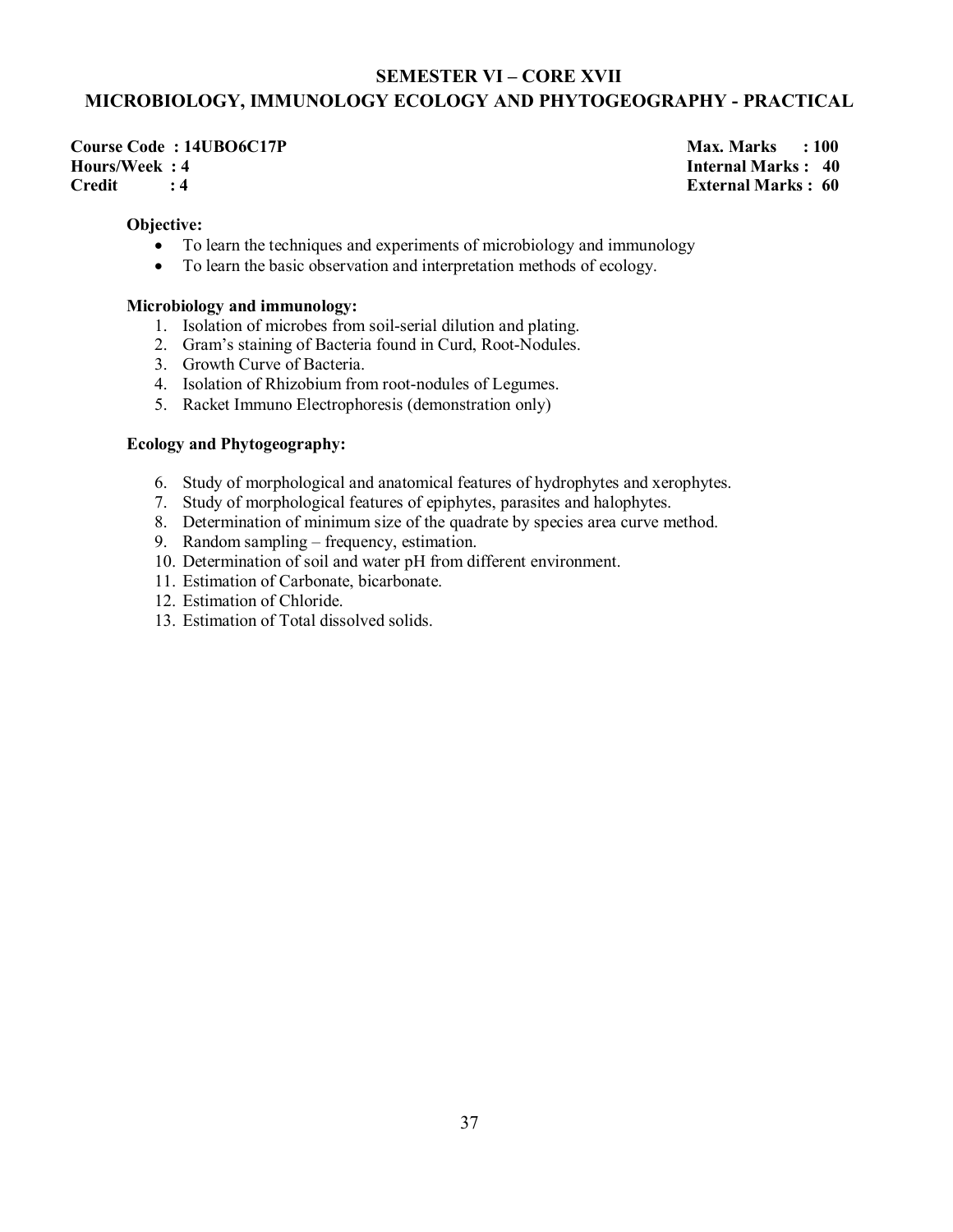# **SEMESTER VI: SKILL BASED ELECTIVE – IV ORGANIC FARMING**

**Course Code : 14UBO6S4 Max. Marks : 100 Max. Marks : 100 Hours/Week : 2 Internal Marks : 40 Credit : 2 External Marks : 60** 

### **Objective:**

 To understand organic farming practices and to learn how to produce organic products.

History of organic farming – adverse effect of chemical fertilizers and #modern agricultural practices#**.**

# **UNIT II** 6 hours

Agricultural pollution – soil pollution – fertilizer pollution and #pesticidal pollution #**.**

### **UNIT III 6 hours**

Traditional additives for organic farming – bulky organic manures – green manuring – types of biofertilizers – #vermicompost#**.**

### **UNIT IV 6 hours**

Biogas technologies for organic farming – composition of biogas slurry – #agronomic importance#**.**

### **UNIT V** 6 hours

# Nutritional quality of organic agriculture – future trends in organic farming – # organic certification#**.**

### **#........# Self Study Portion**

### **Text Book**

T.B -1Veeresh, G.K., Organic farming, Foundation Pvt Ltd. 2006.

- UNIT I Chapter  $-1$  and 3. T.B  $-1$
- UNIT II Chapter  $-6$  and 9. T.B -1
- UNIT III Chapter  $-7$ . T.B  $-1$
- UNIT IV Chapter  $-8$ . T.B -1
- UNIT V Chapter  $-5$ . T.B -1

# **UNIT I** 6 hours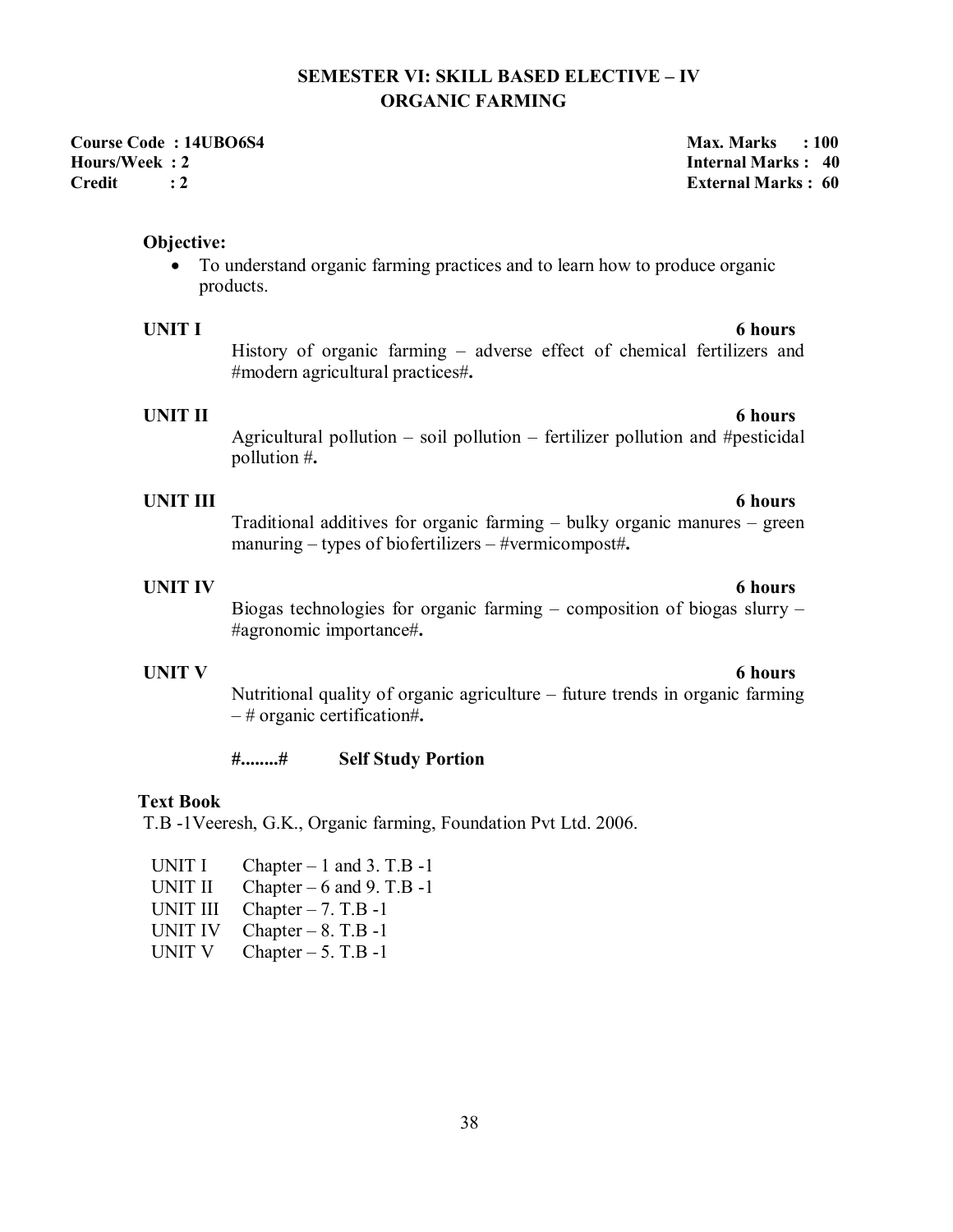# **SEMESTER I: GENDER STUDIES GENDER STUDIES**

**Course Code : 14UCN6GS** Max. Marks : 100 Max. Marks : 100 Max. Marks : 100 Max. Marks : 100 Max. Marks : 40 **Hours/Week : 1**<br>Credit : 1 **Internal Marks : 40** 

**External Marks : 60** 

**Prescribed common syllabus**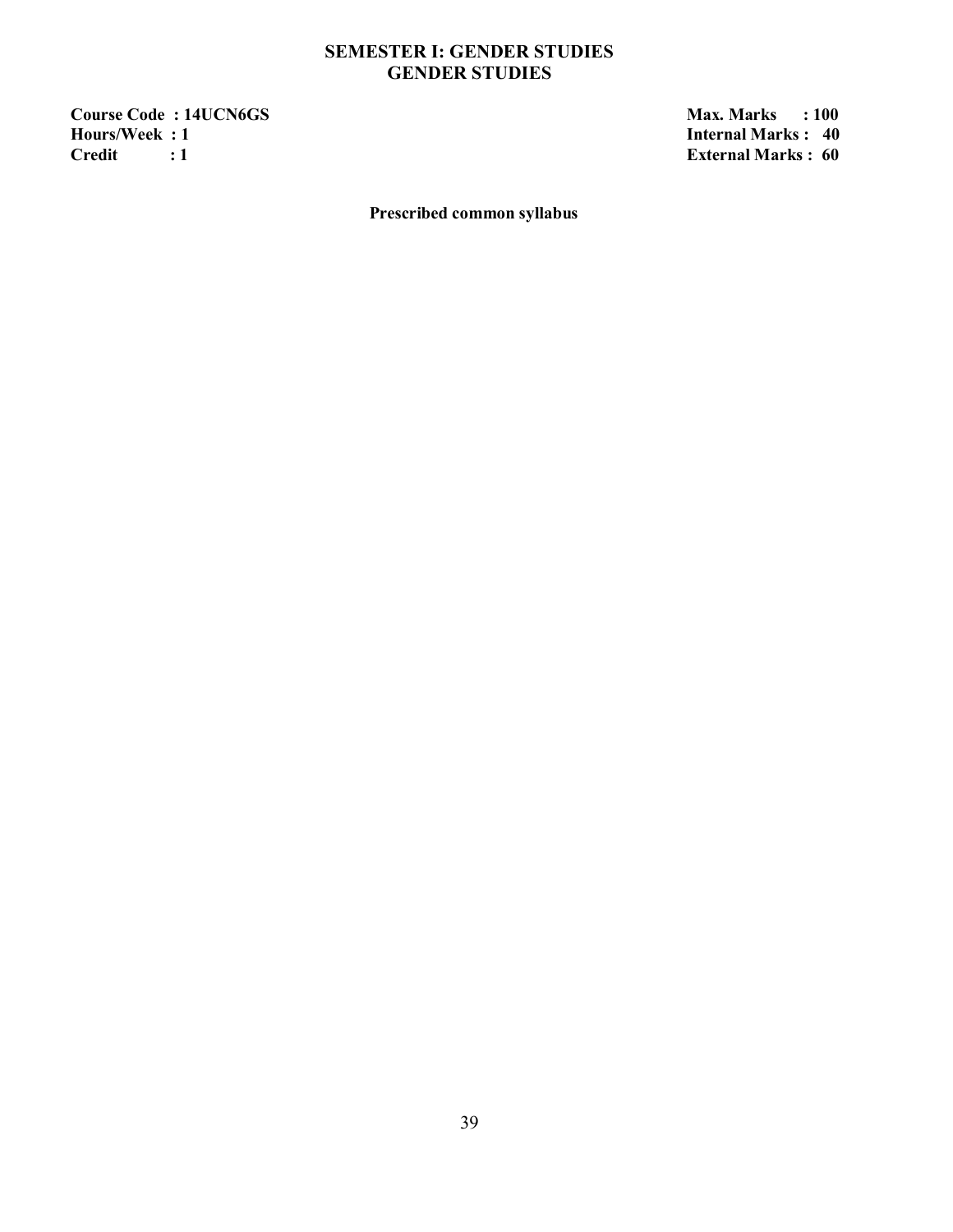### **SEMESTER VI: EXTRA CREDIT-IV GLOBAL WARMING**

**Course Code : 14UBO6EC4** Max. Marks : 100\* **Hours/Week : -- Internal Marks : -- Credit : 4\* External Marks :100\*** 

### **Objective:**

- To understand the global environmental changes.
- **UNIT I** Global environmental changes ice age and warm age glaciations and deglaciation.
- **UNIT II** Green house effect green house gases pollution as a source of green house gases

### **UNIT III**

Carbon banking – carbon foot print – industrial, institutional, governmental policies and rules.

### **UNIT IV**

Alternative fuels – biofuels – wind, solar, hydrothermal, geothermal sources of energy.

**UNIT V** Domestic and industrial sources of pollutants – Environmental education – participatory approach to reduce pollution.

### **Text Books**

T.B.1. Sharma, P. D. Ecology and Environment, Rastogi Publications, Meerut, India, 2000.

T.B.2. Kumar, H. D. General Ecology, Vikas Publishing House Pvt. Ltd Delhi, 1997.

| UNIT I         | Chapter $-1$ and 2. T.B $-1$ |
|----------------|------------------------------|
| <b>UNIT II</b> | Chapter $-4$ and 5. T.B $-1$ |
| UNIT III       | Chapter $-6$ . T.B -1        |
| UNIT IV        | Chapter $-8$ . T.B $-2$      |
| <b>UNIT V</b>  | Chapter $-5$ . T.B $-2$      |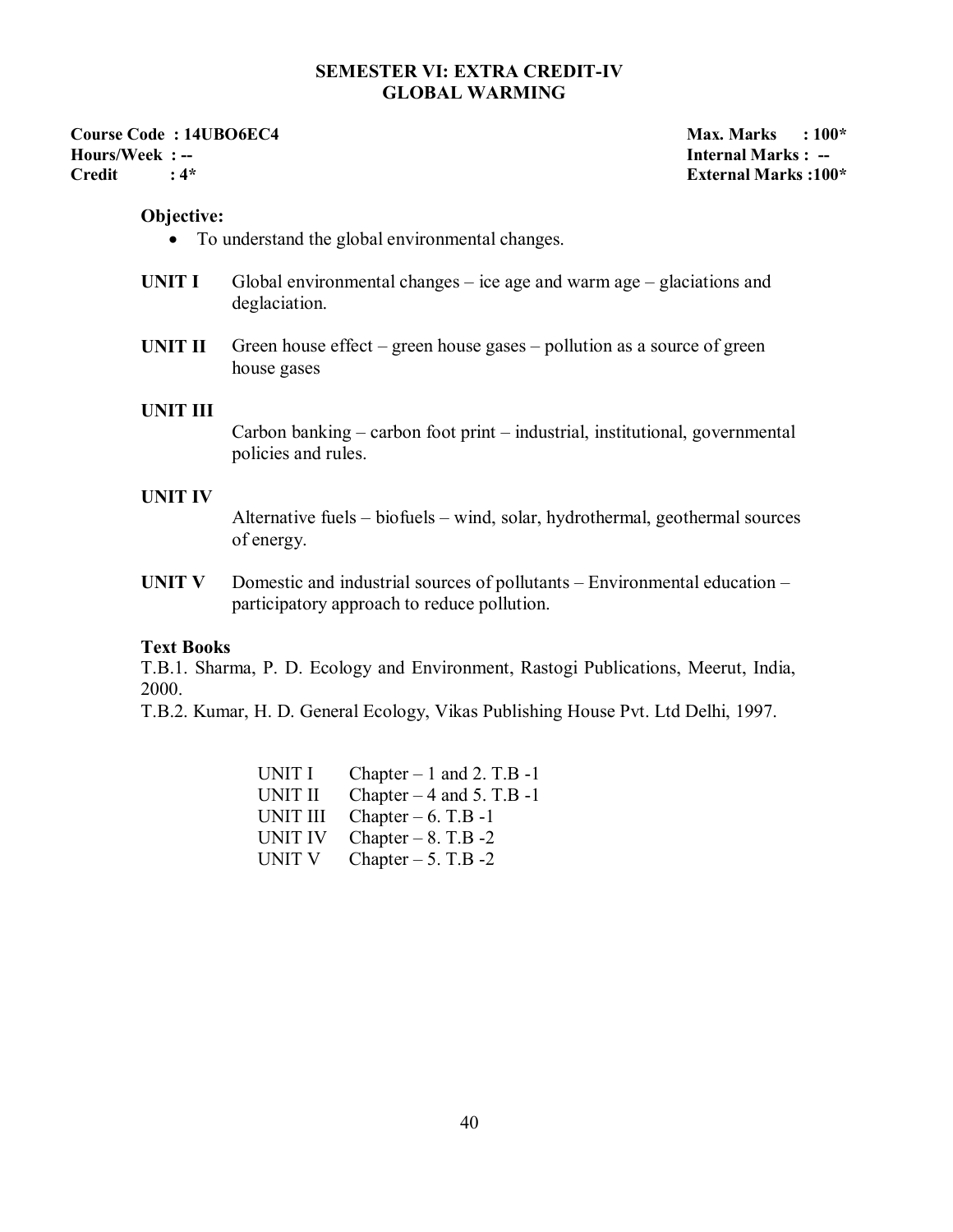### **SEMESTER III: ALLIED III ALLIED BOTANY- I: MORPHOLOGY, TAXONOMY, ANATOMY AND EMBRYOLOGY**

**Course Code : 14UBO3A3** Max. Marks : 50 **Hours/Week : 4 Internal Marks : 20 Credit : 2 External Marks :30** 

### **Objective:**

- To learn about the external morphology, description and classification of higher plants
- To understand the internal morphology of higher plants and its morphogenesis.

# $\bullet$

# **UNIT I** 12 hours

Morphology- Phyllotaxy-Inflorescence types (Raceme, Cyme, Mixed and Special) - Terminology of floral parts- floral diagram- #floral formula#.

**UNIT II** 12 hours Taxonomy - Classification – Natural (Bentham and Hooker's system) sytem, its merits and demerits -# Binomial Nomenclature#.

**UNIT III 12 hours** Detailed study on salient features, description, distribution and economic importance of the families: Annonaceae, Rutaceae, Fabaceae, Caesalpiniaceae, Rubiaceae, Apocyanaceae, #Euphorbiaceae and Poaceae#.

**UNIT IV 12 hours** Anatomy**:** Meristems - classification and concepts-Primary structure of Root- #Primary structure of Stem#.

# **UNIT V** 12 hours

Embryology: Structure and development of Anther- Microsporogenesis - Male gametophyte development - Structure, types and development of Ovule-Megasporogenesis - Female gametophyte development (Polygonum type). Endosperm (Nuclear, Cellular, Helobial and Ruminate) - #Development of Embryo - Dicot (Capsella)#.

**#........# Self Study Portion**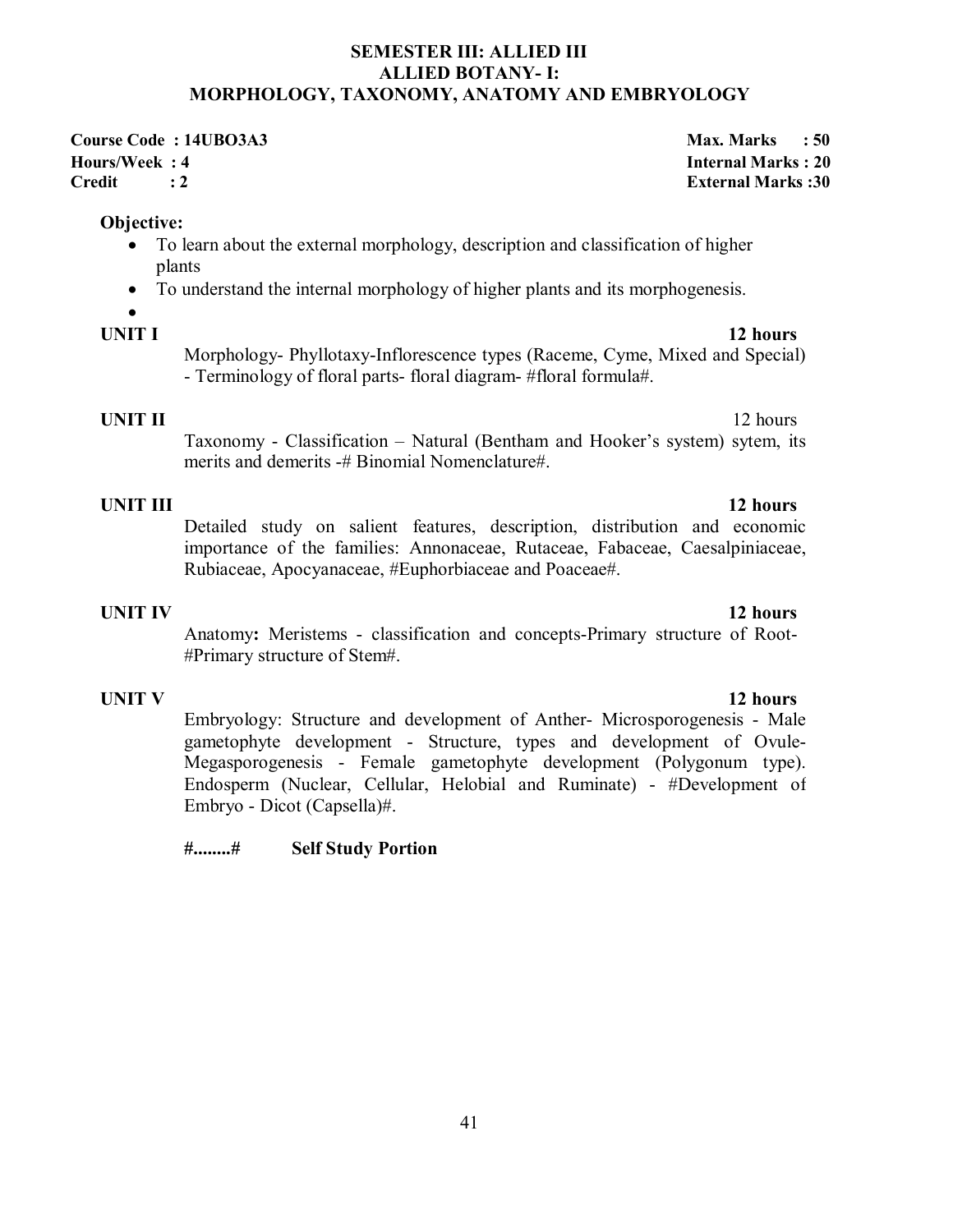### **Text Books**

- T.B.1. Pandey, B.P. Taxonomy of Angiosperms S. Chand and Co (p) Ltd. New Delhi, 1999.
- T.B.2. Rendle, A.B. The classification of Flowering plants Vol. 1 and II, Vikas publishing house (P) Ltd. U.P., 1979.
- T.B.3. Vashista, P.C. Taxonomy of Angiosperms, S. Chand and Co. New Delhi, Jullunder, 1997.
- T.B.4. Panday, B.P. Plant Anatomy, S. Chand and Company Ltd, New Delhi, 2001.
- T.B.5. Vasista,P.C. A Text Book of Plant Anatomy, S. Nagin & co., Jullunder and New Delhi, 1987.
- T.B.6. Bhojwani, S.S. and Bhatnagar, S.P. The Embryology of Angiosperms  $(4<sup>th</sup> Edn.)$ Vikas Publishing House (P) Ltd., & UBS Publishers Distributors, New Delhi, 2000.
- T.B.7. Maheswari, P. Recent Advances in the Embryology of Angiosperms, International society of Plant Morphologists – Univof Delhi,1973.

| <b>UNIT I</b>   | Chapter $-1$ and 2. T.B.1 |
|-----------------|---------------------------|
| <b>UNIT II</b>  | Chapter $-2$ and 3. T.B.2 |
| <b>UNIT III</b> | Chapter $-4-10$ . T.B.2   |
| <b>UNIT III</b> | Chapter $-8-11$ . T.B.3   |
| <b>UNIT IV</b>  | Chapter $-2$ - 5. T.B.4   |
| <b>UNIT V</b>   | Chapter $-3-5$ . T.B $-5$ |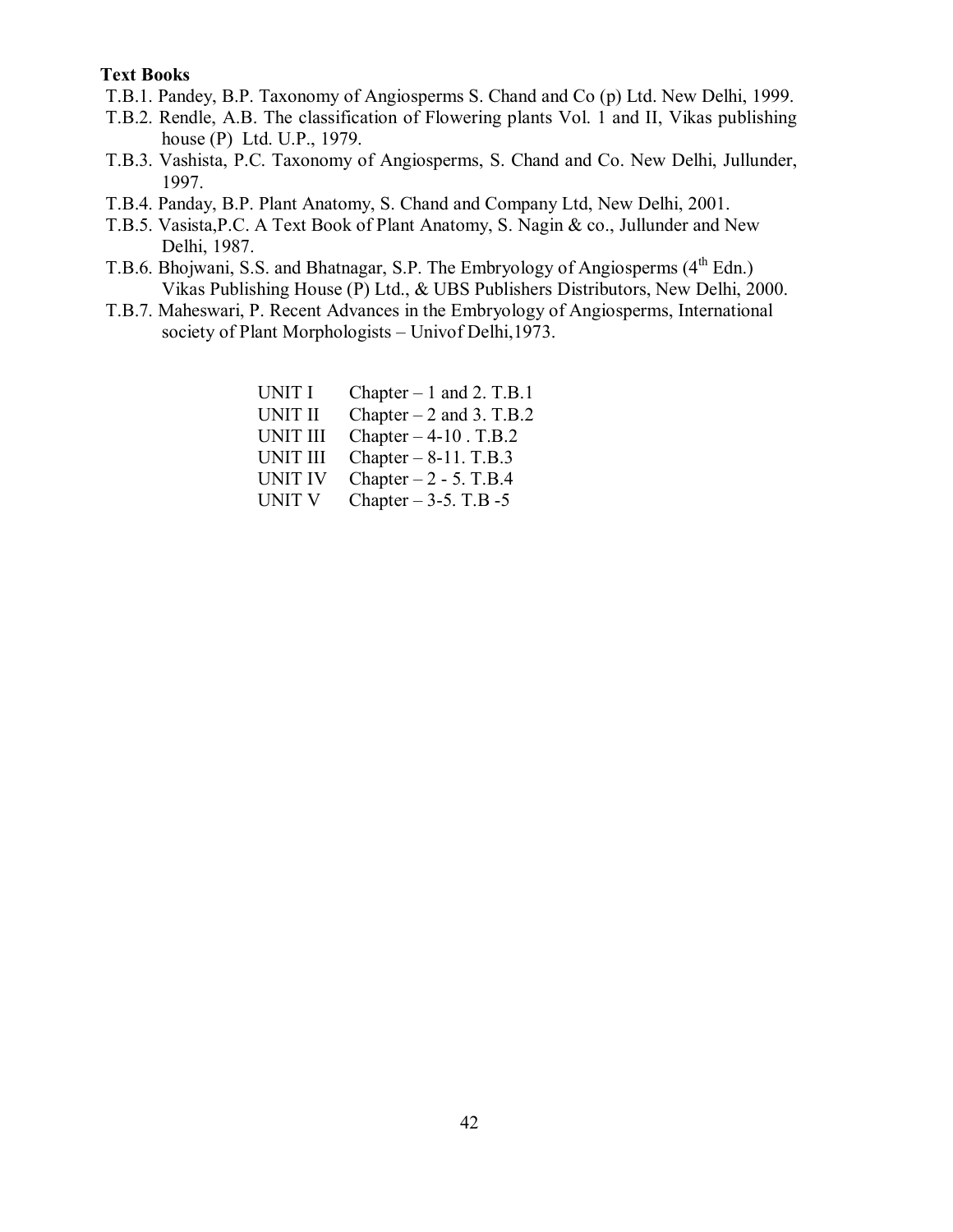# **SEMESTER III: ALLIED III ALLIED BOTANY – I PRACTICAL: MORPHOLOGY, TAXONOMY, ANATOMY AND EMBRYOLOGY**

**Course Code : 14UBO3A3P** Max. Marks : 50 **Hours/Week : 3 Internal Marks : 20 Credit : 2 External Marks : 30** 

### **Objective:**

- To learn the description of external and internal morphology of plants.
- To identify the plant families and their description.
- To study the development of plant body.

### **Morphology:**

- 1. Phyllotaxy types
- 2. Types of inflorescence Raceme, Cyme, Mixed and special
- 3. L.S. of Dicot flower-Hypogynous/ Epigenous
- 4. Mounting of floral parts
- 5. Construction of floral diagram and floral formula.

### **Taxonomy:**

1. Detailed of study of the plants belonging to the families mentioned in theory.

### **Anatomy**

- 1. Structure of Dicot stem
- 2. Structure of Monocot stem
- 3. Structure of Dicot root
- 4. Structure of Monocot root

### **Embryology**

- 1. T.S. of anther *Datura*
- 2. Structure of ovule
- 3. Isolation of Dicot embryo *Tridax*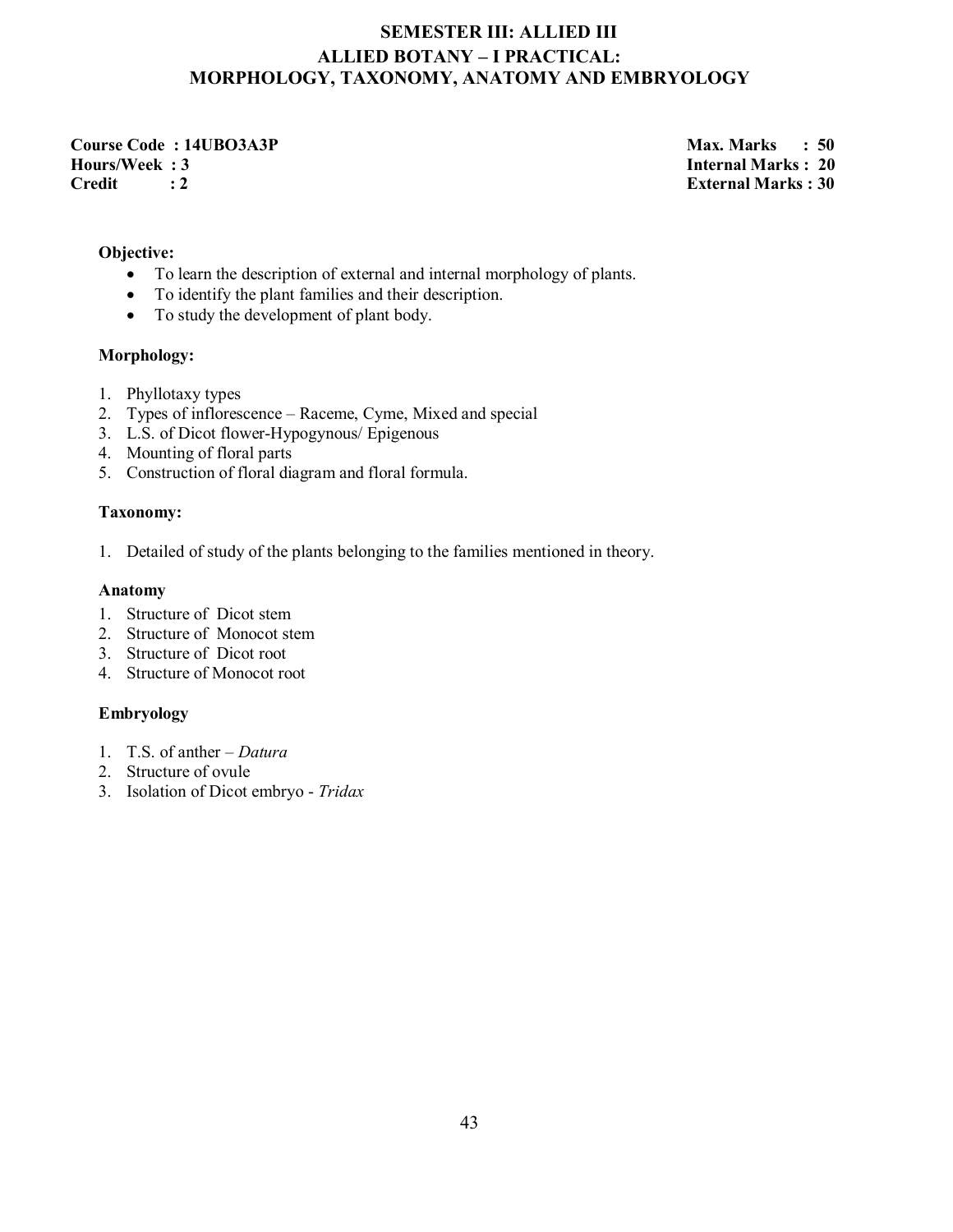# **SEMESTER IV: ALLIED IV ALLIED BOTANY- II: THALLOPHYTES, BRYOPHYTES, PTERIDOPHYTES, GYMNOSPERMS AND PLANT PHYSIOLOGY**

**Course Code : 14UBO4A4 Max. Marks : 50** *Max. Marks* **: 50 Hours/Week : 5 Internal Marks : 20 Credit : 2 External Marks : 30** 

# **UNIT I** 15 hours

Thallophytes : Algae: #General characters#, study of structure and life histories of the following genera – *Oscillatoria*, *Volvox*, *Oedogonium* and *Polysiphonia*

### **UNIT II** 15 hours

Fungi: Study of structure and reproduction of the following genera, *Albugo* and *Pencillium*. #Economic importance of fungi#.

**UNIT III 15 hours** Bryophytes, Pteridophytes and Gymnosperms, General characters of pteridophytes. - Bryophytes. Structure and life cycle of *Lycopodium*. #General characters' of Gymnosperms structure and life cycle of *Cycas#*.

**UNIT IV 15 hours** Plant physiology – Absorption of water – Ascent of sap – Transpiration - Specific role and symptoms of mineral elements. Growth Hormones Auxins, #Gibberellins and cytokinins#.

# **UNIT V** 15 hours

Photosynthesis – mechanism of photosynthesis –  $C3$  and  $C4$  cycle - Factors affecting photosynthesis – Respiration - mechanism of respiration - Glycolysis- Kreb's cycle – #Factors affecting Respiration#.

**#........# Self study portion**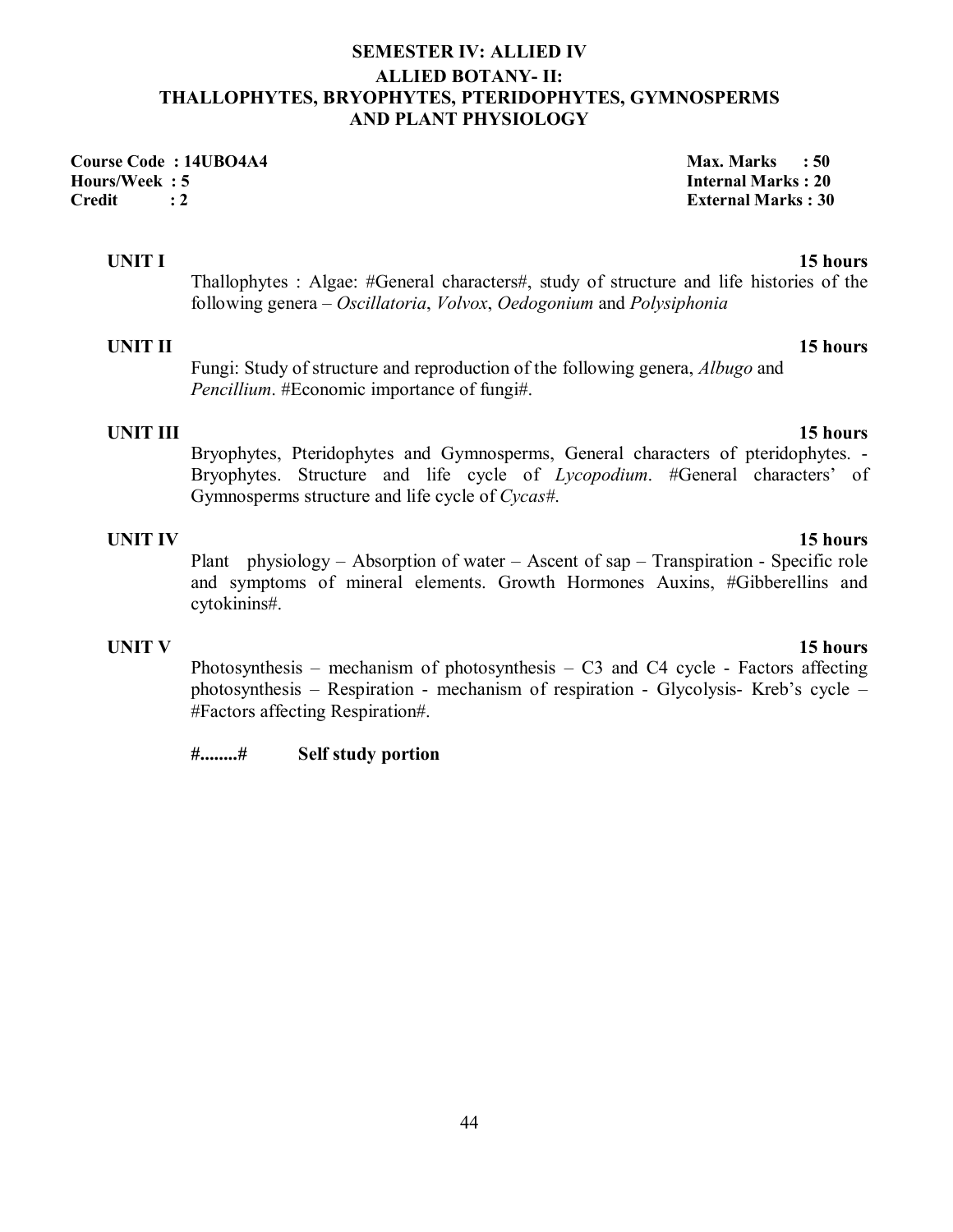### **Text Books**

- T.B.1. Gangulee, H.C & Kar A.K. College Botany Vol I and II, Books and Allied (Pvt.)Ltd., Calcutta,1980.
- T.B.2. Vashistha,B.R. Botany for Degree students,Vol I and II Chand & Co, New Delhi, 1995.
- T.B.3. Sharma,O.P. Text book of Algae. Tata McGraw Hill Publishing Co., Ltd., New Delhi, 1990.
- T.B.4. Srivastava,N.N.Bryophyta. Pradeep Prakashnan, Meerut, India, 1996.
- T.B.5. Sharma. O.P. Textbook of Pteridophyta, MacMillan India Ltd., New Delhi, Madras, 1990.
- T.B.6. Sundara Rajan. S Introduction to Pteridophyta, New Age International Publishers Ltd., Wiley Eastern Ltd., New Delhi. Madras 1994.
- T.B.7. Vashista, P.C. Botany for Degree Students –Pteridophyta. S. Chand & Co., New Delhi, 1997.
- T.B.8. Rasheed, A. An Introduction to Pteridophyta, Vikas Publishing Co., NewDelhi, 1999.
- T.B.9. Chopra,G.W & Verma,Y. Gymnosperms, Pradeep Publications, Jalandhar,1988.
- T.B.10. Vashista, P.C. Botany for Degree Students Gymnosperms (2<sup>nd</sup> Edn.) S.Chand & Co., NewDelhi. 1996.
- T.B.11. Sharma,O.P. Gymnosperms, Pragati Prakashan, Meerut, India, 1997.
- T.B.12. Jain, V.K. Fundamentals of Plant Physiology, S.Chand & Co, New Delhi. 2000.
- T.B.13. Pandey, S.N. 1991. Plant Physiology, Vikas Publishing House (P) Ltd., New Delhi, India.
- T.B.14. Verma, V. Text book of Plant Physiology, Ane Books India, New Delhi. 2007.

| Chapter $-1 - 2$ . T.B.1,  |
|----------------------------|
| Chapter $-2 - 4$ . T.B.2   |
| Chapter $-3 - 6$ . T.B.3   |
| Chapter $-2$ and 3. T.B.4  |
| Chapter $-4$ . T.B.5       |
| Chapter $-5$ . T.B.6       |
| Chapter $-4-10$ . T.B.7    |
| Chapter $-5$ . T.B.8       |
| Chapter $-6$ . T.B.9.      |
| Chapter $-7$ . T.B.10.     |
| Chapter $-8$ . T.B.11.     |
| Chapter $-2$ - 5. T.B.4    |
| Chapter $-3-5$ . T.B $-13$ |
| Chapter $-5-8$ . T.B.14.   |
|                            |